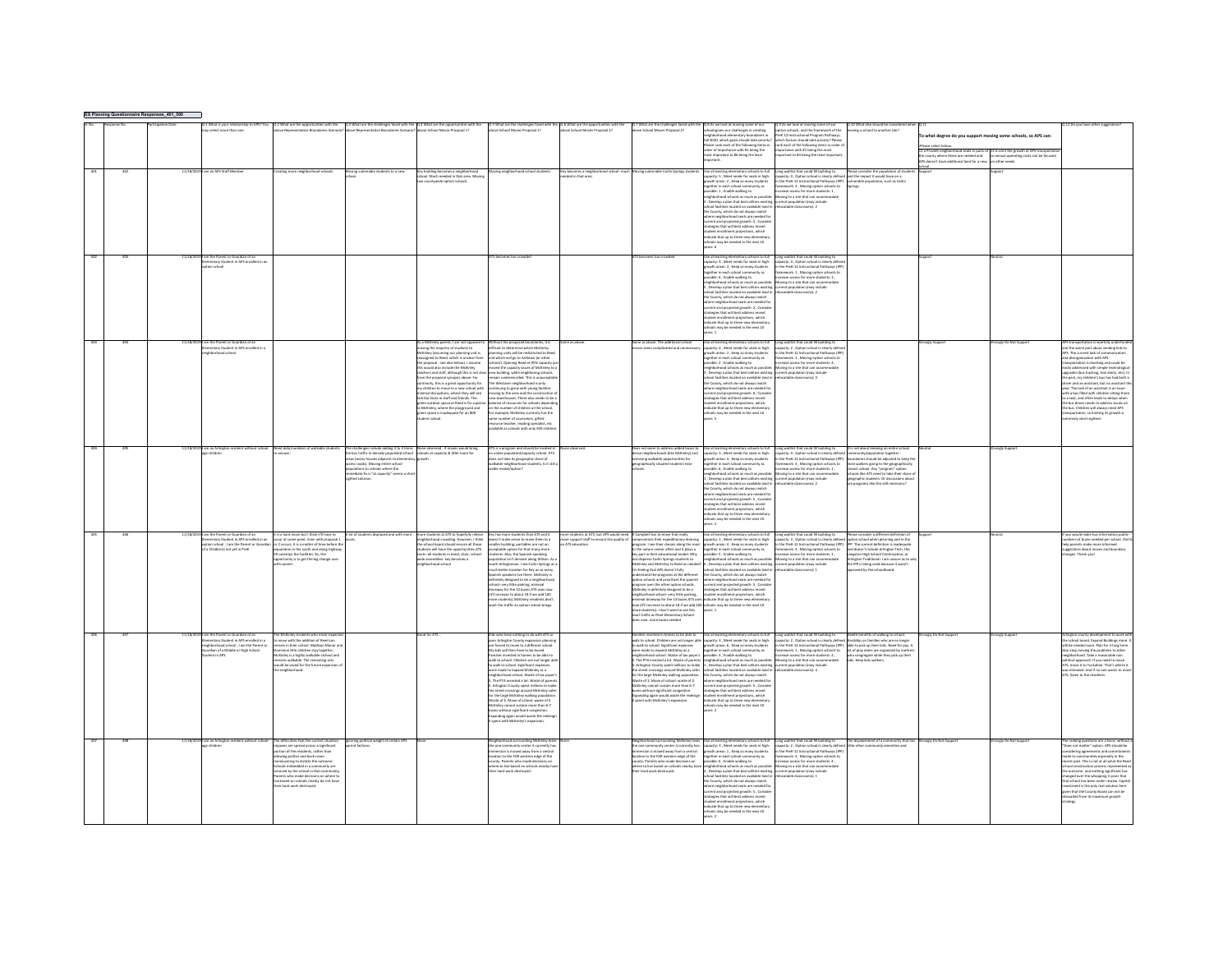|     |     |           | the Parent or Guardian of an<br>entary Student in APS enrolled in a<br>hharhoad school                                                                                                                                                                       |                                                                                                                                                                                                                                                                                                                                                                                               | ion and choice schools should r<br>entrally located. These schools are<br>anal schools and are prized. With the<br>mption of the prize should come son<br>fice with regards to transportation<br>scina a neighborhood school into a<br><b>pate school will exponentially increased in the school will exponentially increased</b><br>phorhood traffic. McKinley already h<br>issue with through traffic utilizing<br>extending Ohio Dr. as a cut through. The<br>cision to relocate ATS to McKinley will<br>crease traffic and the risk to pedestrian<br>secially children). Additionally, this<br>represent change is coming with little to notice for studies and community<br>otice for studies and community<br>ngagement. A change that could impact r<br>inv schools and neighborhoods should b<br>sughtfully considered. Understanding<br>at McKinley draws from a larger<br>ndary, shaving off the edges vice a<br>sala swan rould he amendable hu<br>suld, again, require more robust<br>agement and planning. |                                                                                                                                                                                                                                                                | sion and choice schools should n<br>centrally located. These schools are<br>ional schools and are prized. With the<br>umption of the prize should come som<br>fice with regards to transportation<br>s othi loorba boorhood show a shik<br>magnate school will exponentially increase<br>neighborhood traffic. McKinley already ha<br>an issue with through traffic utilizing<br>.<br>EKinley/Ohio Dr. as a cut through. The<br>Icision to relocate ATS to McKinley will<br>rease traffic and the risk to pedestria<br>secially children). Additionally, this<br>proposed change is coming with little to no<br>notice for studies and community<br>engagement. A change that could impact s<br>any schools and neighborhoods should b<br>oughtfully considered. Understanding<br>at McKinley draws from a larger<br>undary, shaving off the edges vice a<br>.<br>vholesale swap could be amendable but<br>vould, again, require more robust<br>gagement and planning.                                                                                                 |                                                                                                                                         | rsion and choice schools should not<br>be centrally located. These schools are<br>or concern schools and are prized. With the<br>assumption of the prize should come some<br>sacrifice with regards to transportation.<br>Making a neighborhood school into a<br>mening e immyineriineed SCROOLINIO a<br>magnate school will exponentially increase<br>neighborhood traffic. McKinky already has sol<br>in issue with through traffic utilizing<br>McKinley/Ohio Dr. as a cut through. The<br>decision to relocate ATS to McKinley will<br>increase traffic and the risk to pedestrians<br>pecially children). Additionally, this<br>experience of change is coming with little to no <b>indicate that up to three new elements</b><br>proposed change is coming with little to no <b>indicate that up to three new elements</b><br>engagement. A change that could impact so years<br>nany schools and neighborhoods should be<br>.<br>houghtfully considered. Understanding<br>hat McKinley draws from a larger<br>cundary, shaving off the edges vice a<br>aholesale swap could be amendable but<br>would, again, require more robust<br>gagement and planning.            | Use all existing elementary schools to full<br>apacity: S , Meet needs for seats in high-<br>rowth areas: 4 , Keep as many students<br>together in each school community as<br>possible: 2 , Enable walking to<br>ishborhood schools as much as possible:<br>, Develop a plan that best utilizes existing<br>thool facilities located on available land in<br>the County, which do not always match<br>we county, which do not annuys match<br>where neighborhood seats are needed for<br>trategies that will best address recent<br>student enrollment projections, which                                                                                                        | Long waitlist that could fill building to<br>apacity: 2 , Option school is clearly defined increased. Many families have no viable<br>Is the PreK-12 Instructional Pathways (IPP) option other than Extended Day and the<br>Framework: 3, Moving option schools to<br>ease access for more students: 4,<br>Moving to a site that can accommodate<br>urrent population (may include<br>elocatable classrooms): 1 | Extended Day availability must be<br>loss of such a valuable service would be                                                                                                                                                                                                                                                                                                                                                                                                                                                                                                                                                                                                                                                                                                                                                                                                       | Not Support        |               |                                                                                                                                                                                                                                                                                                                                                                                                                                                    |
|-----|-----|-----------|--------------------------------------------------------------------------------------------------------------------------------------------------------------------------------------------------------------------------------------------------------------|-----------------------------------------------------------------------------------------------------------------------------------------------------------------------------------------------------------------------------------------------------------------------------------------------------------------------------------------------------------------------------------------------|-------------------------------------------------------------------------------------------------------------------------------------------------------------------------------------------------------------------------------------------------------------------------------------------------------------------------------------------------------------------------------------------------------------------------------------------------------------------------------------------------------------------------------------------------------------------------------------------------------------------------------------------------------------------------------------------------------------------------------------------------------------------------------------------------------------------------------------------------------------------------------------------------------------------------------------------------------------------------------------------------------------------------|----------------------------------------------------------------------------------------------------------------------------------------------------------------------------------------------------------------------------------------------------------------|------------------------------------------------------------------------------------------------------------------------------------------------------------------------------------------------------------------------------------------------------------------------------------------------------------------------------------------------------------------------------------------------------------------------------------------------------------------------------------------------------------------------------------------------------------------------------------------------------------------------------------------------------------------------------------------------------------------------------------------------------------------------------------------------------------------------------------------------------------------------------------------------------------------------------------------------------------------------------------------------------------------------------------------------------------------------|-----------------------------------------------------------------------------------------------------------------------------------------|-------------------------------------------------------------------------------------------------------------------------------------------------------------------------------------------------------------------------------------------------------------------------------------------------------------------------------------------------------------------------------------------------------------------------------------------------------------------------------------------------------------------------------------------------------------------------------------------------------------------------------------------------------------------------------------------------------------------------------------------------------------------------------------------------------------------------------------------------------------------------------------------------------------------------------------------------------------------------------------------------------------------------------------------------------------------------------------------------------------------------------------------------------------------------------|-----------------------------------------------------------------------------------------------------------------------------------------------------------------------------------------------------------------------------------------------------------------------------------------------------------------------------------------------------------------------------------------------------------------------------------------------------------------------------------------------------------------------------------------------------------------------------------------------------------------------------------------------------------------------------------|-----------------------------------------------------------------------------------------------------------------------------------------------------------------------------------------------------------------------------------------------------------------------------------------------------------------------------------------------------------------------------------------------------------------|-------------------------------------------------------------------------------------------------------------------------------------------------------------------------------------------------------------------------------------------------------------------------------------------------------------------------------------------------------------------------------------------------------------------------------------------------------------------------------------------------------------------------------------------------------------------------------------------------------------------------------------------------------------------------------------------------------------------------------------------------------------------------------------------------------------------------------------------------------------------------------------|--------------------|---------------|----------------------------------------------------------------------------------------------------------------------------------------------------------------------------------------------------------------------------------------------------------------------------------------------------------------------------------------------------------------------------------------------------------------------------------------------------|
| 409 | 410 |           | 11/18/2019 I am the Parent or Guardian of a Child(ren) The Representative Boundaries Scenario                                                                                                                                                                |                                                                                                                                                                                                                                                                                                                                                                                               |                                                                                                                                                                                                                                                                                                                                                                                                                                                                                                                                                                                                                                                                                                                                                                                                                                                                                                                                                                                                                         |                                                                                                                                                                                                                                                                | School Moves Proposal 1 closes McKinley                                                                                                                                                                                                                                                                                                                                                                                                                                                                                                                                                                                                                                                                                                                                                                                                                                                                                                                                                                                                                                |                                                                                                                                         |                                                                                                                                                                                                                                                                                                                                                                                                                                                                                                                                                                                                                                                                                                                                                                                                                                                                                                                                                                                                                                                                                                                                                                               |                                                                                                                                                                                                                                                                                                                                                                                                                                                                                                                                                                                                                                                                                   |                                                                                                                                                                                                                                                                                                                                                                                                                 |                                                                                                                                                                                                                                                                                                                                                                                                                                                                                                                                                                                                                                                                                                                                                                                                                                                                                     | <b>Not Support</b> | ongly Support | w down and wait for the 2020 Census                                                                                                                                                                                                                                                                                                                                                                                                                |
|     |     |           | vet in PreK                                                                                                                                                                                                                                                  | eos McKinley as a neighborhood schoo<br>Dominion Hills. This will limit traffic an<br>tructure concerns and may provide<br>VPS the opportunity to expand the Virgini<br>reschool Initiative ("VPI") program and<br>te Community Peer Pre-K ("CPP")                                                                                                                                            |                                                                                                                                                                                                                                                                                                                                                                                                                                                                                                                                                                                                                                                                                                                                                                                                                                                                                                                                                                                                                         |                                                                                                                                                                                                                                                                | Jominion Hills residents, which has be<br>neighborhood school for over 60 years.<br>Its will result in substantial increases in<br>traffic and will will strain the McKinley<br>Road and McKinley School infrastructur<br>ond capacity.                                                                                                                                                                                                                                                                                                                                                                                                                                                                                                                                                                                                                                                                                                                                                                                                                                |                                                                                                                                         | School Moves Proposal 2 closes McKinkry Liber all existing elementary schools to full Long waitlist that could fill building to<br>to Dominion Hills residents, which has been capacity: S., Meet needs for seats in high- capaci<br>a neighborhood school for over 60 years.<br>This will result in substantial increases in<br>traffic and will will strain the McKinley<br>load and McKinley School infrastructure<br>and capacity.                                                                                                                                                                                                                                                                                                                                                                                                                                                                                                                                                                                                                                                                                                                                        | growth areas: 4 , Keep as many students<br>together in each school community as<br>ssible: 2, Enable walking to<br>eighborhood schools as much as possible: Moving to a site that can accommodate<br>Develop a plan that best utilizes existin<br>ool facilities located on available land<br>the County, which do not always match<br>ere neighborhood seats are needed fo<br>rrent and projected growth: 6, Consid<br>trategies that will best address recent<br>dent enrollment projections, which<br>.<br>dicate that up to three new elements<br>hools may be needed in the next 10<br>ers:3                                                                                 | acity: 2. Option school is clearly defin<br>the PreK-12 Instructional Pathways (IPE<br>ework: 1, Moving option schools t<br>crease access for more students: 4,<br>rrant nonclation<br><b><i><u>Senara instituzioni</u></i></b><br>catable classrooms): 3                                                                                                                                                       |                                                                                                                                                                                                                                                                                                                                                                                                                                                                                                                                                                                                                                                                                                                                                                                                                                                                                     |                    |               |                                                                                                                                                                                                                                                                                                                                                                                                                                                    |
|     |     |           | n the Parent or Guardian of an<br>entary Student in APS enrolled in a<br>ighborhood school                                                                                                                                                                   | many. This man is a hart idea.                                                                                                                                                                                                                                                                                                                                                                | .<br>This map is harmful to APS. Zones are too in support this proposal. It moved way les<br>long, too many students moved, and it does people than first representative map.<br>make logistical sense.                                                                                                                                                                                                                                                                                                                                                                                                                                                                                                                                                                                                                                                                                                                                                                                                                 |                                                                                                                                                                                                                                                                | There are some challenges, but all<br>programs, not just neighborhood schools,<br>must deal with challenges during this<br>blem solving time for APS                                                                                                                                                                                                                                                                                                                                                                                                                                                                                                                                                                                                                                                                                                                                                                                                                                                                                                                   | mount this man. It mousef lass is<br>creates more openings in the right<br>alaces than just changing boundaries to<br>abbrehood schools | l think logistically this is a huge task. I<br>might be bigger than APS can handle.<br>Campbell uses their nature preserve for                                                                                                                                                                                                                                                                                                                                                                                                                                                                                                                                                                                                                                                                                                                                                                                                                                                                                                                                                                                                                                                | acity: 6, Meet needs for seats in high-<br>owth areas: 1, Keep as many students<br>eether in each school community as<br>sible: 5, Enable walking to<br>lighborhood schools as much as possible: Moving to a site that can accommodate<br>, Develop a plan that best utilizes existing current population (may include<br>ed facilities lecated on available land i<br>County, which do not always match<br>ere neighborhood seats are needed fo<br>rrent and projected growth: 3 , Conside<br>rategies that will best address recent<br>Iment projections, which<br>dicate that up to three new elementar<br>Of type adt ni habase ad uses the<br>$\sim$                         | ong waitlist that could fill building to<br>capacity: 1, Option school is clearly defined<br>in the PreK-12 Instructional Pathways (IPP)<br>framework: 4 . Moving option schools to<br>wase access for more students: 2.<br>P-Commonsaire ablates                                                                                                                                                               | The nian that moves the least amount of<br>rall number of students to new scho                                                                                                                                                                                                                                                                                                                                                                                                                                                                                                                                                                                                                                                                                                                                                                                                      | rongly Support     |               | is can be controlled in<br>liment in ways that neighborhood<br>hools cannot. Option schools already<br>eive additional funding due to<br>cetation costs. Option schools<br>NNOT argue that they do not want the<br>ation of the school to move. If a studen<br>nds an ootion school then they foreo<br>preference of location. The family is<br>asing the option over the location. The<br>cation is the only factor that should not<br>protected. |
|     |     |           | im the Parent or Guardian of an<br>entary Student in APS enrolled in a<br>hborhood school , I am the Parent or<br>rdian of a Child(ren) not yet in PreK                                                                                                      | wer students moving locations overall<br>ditional representative scenarios and re<br>eluating overall boundaries within this<br>mario could reduce overall movement of<br>hildren (ex reduce well under 4000), and<br>tain more in a walkable zone - Also<br>.<br>Feels like a less permanent option given<br>additional changes likely coming after the<br>rensis                            | - Some boundaries seem odd and arbitrary<br>seems like taking a fresh eye to the more Disadvantages neighborhoods for the sol<br>purpose of maintaining option schools -<br>Does not seem to address where there is<br>capacity in North-North Arlinaton but<br>shuffles other capacity around in Central<br>nd South Arlington                                                                                                                                                                                                                                                                                                                                                                                                                                                                                                                                                                                                                                                                                         | duce ATS waitlis                                                                                                                                                                                                                                               | oes not seem to address where then<br>acity in North-North Arlineton but<br>uffles other capacity around in Central<br>id South Arlington - Blatant prioritizatio<br>boothod teler two idooto: noitoo le<br>lons. If the curriculum at Ootions is that<br>ortant to Arlington, it seems the Count<br>would be better served to integrate that<br>curriculum across the county. - Above all,<br>ost. Retrofitting existing schools for new<br>sus contuining exempts to the text<br>purposes seems expensive. - Presumably<br>busing to options schools would increase<br>e number of buses in the fleet -<br>sidering that the move would<br>recrarily aleviate the crowding<br>challenges, seemingly another cor<br>rge redistricting would occure in a few                                                                                                                                                                                                                                                                                                           | milar to Proposal 1, possibly the lesser<br>pact of Proposal to Proposal 1 makes this in North Arlington<br>re of an opportunity        | No reference to the schools with capacit                                                                                                                                                                                                                                                                                                                                                                                                                                                                                                                                                                                                                                                                                                                                                                                                                                                                                                                                                                                                                                                                                                                                      | Use all existing elementary schools to full<br>pacity: 2, Meet needs for seats in high-<br>wth areas: S., Keep as many students<br>gether in each school con<br>ssible: 4 . Enable walking to<br>ighborhood schools as much as possible:<br>Develop a plan that best utilizes existing<br>hool facilities located on available land in<br>he County, which do not always match<br>ere neighborhood seats are needed for<br>even impleasing awas are invested to<br>rrent and projected growth: 6 , Consid<br>rategies that will best address recent<br>fent enrollment projections, which<br>Scate that up to three new elements<br>hools may be needed in the next 10<br>ears: 3 | Long waitlist that could fill building to<br>capacity: 3 . Option school is clearly defined the high capacity schools and placing an<br>in the PreK-12 Instructional Pathways (IPP)<br>framework: 2 , Moving option schools to<br>crease access for more students: 1.<br>Moving to a site that can accommodate<br>urrent population (may include<br>locatable classrooms): 4                                    | te County should consider redistricting<br>ption school as part of one of them. I gre<br>In Fairfax County where the option - or<br>magnet school as it was called - was with<br>eighborhood school. It created an<br>unity to interact with the larger<br>nunity, and, to avoid isolation or<br>ensive busing. Moving multiple schoo<br>not just one, should be a last resort as it is<br>expensive and disruptive. If the County has<br>not kept up with land purchases, growth<br>iections, or a strategy that makes sent<br>.<br>hin the high-growth areas, they should<br>revisiting that strategy first, looking to<br>relopment a sustainable long term plar<br>to not make families and young children<br>y the cost of moving from school to<br>ool every few years, in addition to c<br>hoc strategies, instead of doing a full<br>a analysis and strategic plan every 10 |                    | ongly Suppor  | full blown 'Brystal Ball' statistical analysi<br>at looks at impacting the fewest studes<br>i<br>I keeping cost down, while being fulling<br>nsparent is necessary. Additionally, the<br>hool Board should hire an independent<br>oup with no ties to the Board for the<br>sis, with results presented to the<br>nunity in a charette style feedback<br>ssion. Set this up in advance and avoid ad<br>disruptions every few years.                 |
| 412 | 413 | 11/18/201 | l am the Parent or Guardian of an<br>Elementary Student in APS enrolled in a<br>barhoad school                                                                                                                                                               |                                                                                                                                                                                                                                                                                                                                                                                               |                                                                                                                                                                                                                                                                                                                                                                                                                                                                                                                                                                                                                                                                                                                                                                                                                                                                                                                                                                                                                         |                                                                                                                                                                                                                                                                | am worried that changing McKinley is<br>in option school will not reduce the<br>crowding in the Ashlawn school sys<br>my daughter is at Addissen, and I have a<br>e-k student that will later be at Ashl<br>We love Ashlawn, but it is busting at the<br>eams, and the retractable class<br>not ideal. I was hooing that opening<br>another school would reduce overcrow<br>at our school, but it looks like with the<br>posals we may get even more student<br>sere are other schools under capacity, a<br>seems that there should be a way to<br>lance enrollment. I also think the cur<br>ystem of splitting kids up through<br>Nementary, middle, and high school lead<br>announcey, meson, and right screen real<br>orks better, where several elementary<br>corks better, where several elementary<br>ools feed into a middle and a high<br>hool (I only mention this because it look<br>a Arlington is trying to think big about i<br>school system). I also think, anecdotally a<br>least, there is very strong support for<br>neighborhood, walkable schools. |                                                                                                                                         | I am worried that changing McKinley into<br>an option school will not reduce the<br>rcrowding in the Ashlawn school syst-<br>my daughter is at Ashlawn, and I have a<br>re-k student that will later be at Ashl<br>We love Ashlawn, but it is busting at the<br>learns, and the retractable classrooms are<br>not ideal. I was hoping that opening<br>another school would reduce overcrowdi<br>at our school, but it looks like with the<br>roposals we may get even more students.<br>or upon a we may per vent measurement. Control and propose that will best address recent<br>There are other schools under capacity, and strategies that will best address recent<br>salance enrollment. I also think the current ind<br>system of splitting kids up through<br>elementary, middle, and high school leads<br>to challenges. I think the pyramid model<br>works better, where several elementary<br>chools feed into a middle and a high<br>school (I only mention this because it look<br>like Arlington is trying to think big about it<br>ichool system). I also think, anecdotally at<br>least, there is very strong support for<br>neighborhood, walkable schools. | Use all existing elementary schools to full<br>capacity: 4 , Meet needs for seats in high- capacity: 1, Option school is clearly defin<br>owth areas: 3, Keep as many students<br>prether in each school community as<br>ssible: 2, Enable walking to<br>.<br>neighborhood schools as much as possible: Moving to a site that can accome<br>1, Develop a plan that best utilizes existing current population (may include<br>chool facilities located on available land in<br>the County, which do not always match<br>where neighborhood seats are needed for<br>current and projected erowth: 6. Consid-<br>schools may be needed in the next 10<br>awe 4                       | in the PreK-12 Instructional Pathways (IPF<br>framework: 4 Moving ordina schools to<br>wasa annous for more students- 3<br>catable classrooms): 2                                                                                                                                                                                                                                                               |                                                                                                                                                                                                                                                                                                                                                                                                                                                                                                                                                                                                                                                                                                                                                                                                                                                                                     |                    |               | orry about having too many busses or<br>road and not having kids be able to<br>Ik to school.                                                                                                                                                                                                                                                                                                                                                       |
|     |     |           | m the Parent or Guardian of an<br>nentary Student in APS enrolled in a<br>ehborhood school . I am the Parent or<br>rdian of an Elementary Student in APS<br>died in an option school , I am the<br>ent or Guardian of a Middle or High<br>col Student in APS | on't see many opportunities for all of<br>APS in this scenario. It may require less<br>hange for some communities even though<br>euld require more change for 4000+<br>dents. As APS enrollment grows we<br>leed to think holistically about the needs<br>of the erowing schools system and allow fi<br>range that places less demands on our<br>frastructure and student learning<br>noments | e challenges would clearly be in<br>insportation if we needed to add 12<br>uses to our current system which would<br>y increase as student enrollment<br>mbers grow. Not having neighborhood<br>ools or boundaries split within their<br>conduries is a challenge to creating a<br>wikable community school and defies<br>aned APS boundary considerations. Thi<br>mario also puts pressure on<br>storhood schools that are currently<br>ts of the county with high enrol<br>bers and projections and few school<br>commodate those needs-i.e. Route<br>a which has only Oakridge and Hoffin<br>ton and the Baliston-Rosslyn Corrido<br>hich has only ASFS, Taylor and Long                                                                                                                                                                                                                                                                                                                                             | laking the current Key location a<br>qu neghborhood school would open up<br>reded neighborhood capacity in the<br>liston-Rosslyn corridor. Moving McKi<br>Reed would keep Reed a neighborho<br>chool and allow for a walkable<br>borhood school that APS envis | we concerns with moving Key to a<br>smaller school (current Key building<br>acity is 653 and it would be moving to<br>ATS building with capacity of 465).<br>ould the common spaces of the ATS<br>ding support and larger school<br>ment? Is it an APS priority to arow<br>ournent c is it an Ar-a priving so grow<br>  enrollment while shrinking Spanish<br>nersion opportunities?   would also<br>think it would be a challenge to grow ATS<br>from 465 to 684 at McKinley. While it may<br>t some students off the ATS wait list I<br>ieve that increasing transfers for ATS<br>puld impact negatively on demographi-<br>ake up of some APS neighborhood<br>hools. I support moving ATS but I would<br>rather not see its enrollment expanded. It<br>also makes sense to keep ATS as an option<br>chool given its locatio                                                                                                                                                                                                                                          | wing Key to Carling Springs would put a<br>as a high number of Spanish speakers. I<br>rt making Campbell a neighborhood                 | Carlin Springs is a smaller school than Key, Use all existing elementary schools to full<br>anish Immersion program in an area that reducing the number of option transfers for capacity: 5 , Meet needs for seats in high-<br>s a high number of Spanish speakers. I Spanish Immersion. This scenario also growth areas: 2 ,<br><b>aces both Spanish Imm</b><br>milar geographic area.                                                                                                                                                                                                                                                                                                                                                                                                                                                                                                                                                                                                                                                                                                                                                                                       | gether in each school com<br>munity as<br>ble: 6, Enable walking to<br>phborhood schools as much as possil<br>Develop a plan that best utilizes existing<br>Incated on available land<br>al face<br>County, which do not always match<br>there neighborhood seats are needed fo<br>rrent and projected erowth: 4. Consid<br>regies that will best address recent<br>ent enrollment projections, which<br>dicate that up to three new elementa<br>Is may be needed in the next 10                                                                                                                                                                                                  | Long waitlist that could fill building to<br>capacity: 4, Option school is clearly define<br>in the PreK-12 Instructional Pathways (IPP)<br>mework: 1 , Moving option schools to<br>rease access for more students: 2 ,<br>Aoving to a site that can accommodate<br>sent population (may include<br>F (proposals ables                                                                                          |                                                                                                                                                                                                                                                                                                                                                                                                                                                                                                                                                                                                                                                                                                                                                                                                                                                                                     | ongly Suppo        | angly Suppe   |                                                                                                                                                                                                                                                                                                                                                                                                                                                    |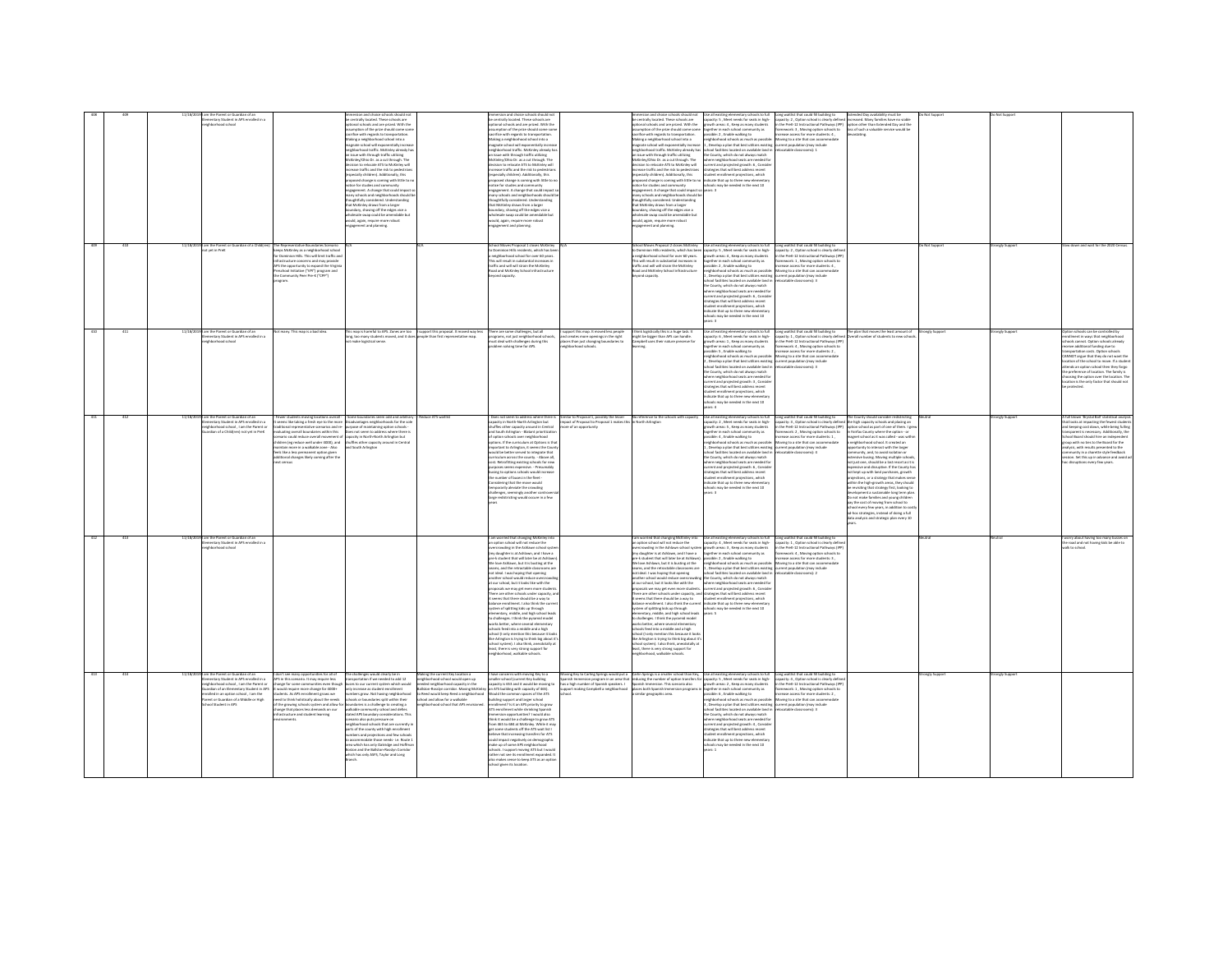|     |     |            | ie Parent or Guardian of an<br>mentary Student in APS enrolled in an<br>tion school                                                                                                                   | m of all local s<br>the prol<br>option schools stay in place where they<br>were originally olanned and still used to<br>r maximum capacity today                                                                                                                                                                                                                                                                                             | unities grow. Of course we will neer<br>ore busses when a certain number of<br>ren increases per area. The most<br>anable thing to do is to build up the<br>tools to expand them for the expected<br>.<br>rease in student population, not mov<br>ople around. |                                                                                                                                                                                                                                                                                                                                                              | eturn to these option schools. You are<br>inding ATS students in the far<br>ist/northwest corner of the county, thu<br>asting a disadvantage for South and Eas<br>rlington children, who want to attend the                                                                                                                                                                                                                                                                                                                                                                                                                                                                                                                                                                                                                                                                                                                                   | on will have mor<br>portunities for Spanish literacy for their<br><b>Hyan</b>                                                                                                                                                                                                                                                                         | not exist in a school that does not<br>allow for county bus transportation and<br>places southeast Arlington children at a<br>sadvantage to choose this program<br>cause it will take them forever to trave<br>accept to loods even inerblirty ym yttnered<br>Lanenby my Lindon move school in Julia<br>47 min ride, which is unacceptable for little<br>kids. Imagine if you increase the distance.<br>to you ever think about that? The school<br>was placed in the middle of the county for<br>reason: to cater to all equally and                                                                                                                                                                                                                                                                                  | Use all existing elementary schools to full<br>capacity: 4 , Meet needs for seats in high-<br>growth areas: 5 , Keep as many students<br>ogether in each school community as<br>ssible: 2, Enable walking to<br>neighborhood schools as much as possibly<br>1, Develop a plan that best utilizes existing<br>ichool facilities located on available land<br>the County, which do not always match<br>where neighborhood seats are needed fo<br>turrent and projected growth: 6 , Conside<br>strategies that will best address recent<br>tudent enrollment projections, which<br>idicate that up to three new elementar<br>schools may be needed in the next 10<br>aare t                                                                                                                                                                                                                                       | suld fill building to<br>capacity: 2 , Option school is clearly defined location of the county to allow for easy<br>in the PreK-12 Instructional Pathways (IPP) transport for children from every area of<br>mework: 4 , Moving option schools to<br>rease access for more students: 3 ,<br>Moving to a site that can accommodate<br>rent population (may include<br>scatable classrooms): 1                          | e county. Otherwise it is inequitable to<br>ove the school in any particular come<br>le should include ATS as an option schoo<br>in the IPP. They have had an excellent<br>award winning program for years and<br>should be rewarded with a new or<br>sanded building of their own site or                                                                                                                                                                                 |                 |               | uld build not 3 but 5 mo<br>ementary schools because the area is<br>erowing with Amazon coming to town.<br>Copy the model of the most successful<br>chools, create a second ATS or Science<br>ocus or Montessori or Bilineual Educatio<br>where children can learn critical needs<br>anguages. Think of what the job marke<br>eeds today and provide an early start for<br>our kids. Just like our children's bodies, w<br>don't only have to grow in size, but in<br>nind think long term. Double and triple<br>.<br>heck your numbers. We are one of the<br>ichest counties. If we cannot provide the<br>best education and playerounds for our<br>hildren, then who can? |
|-----|-----|------------|-------------------------------------------------------------------------------------------------------------------------------------------------------------------------------------------------------|----------------------------------------------------------------------------------------------------------------------------------------------------------------------------------------------------------------------------------------------------------------------------------------------------------------------------------------------------------------------------------------------------------------------------------------------|----------------------------------------------------------------------------------------------------------------------------------------------------------------------------------------------------------------------------------------------------------------|--------------------------------------------------------------------------------------------------------------------------------------------------------------------------------------------------------------------------------------------------------------------------------------------------------------------------------------------------------------|-----------------------------------------------------------------------------------------------------------------------------------------------------------------------------------------------------------------------------------------------------------------------------------------------------------------------------------------------------------------------------------------------------------------------------------------------------------------------------------------------------------------------------------------------------------------------------------------------------------------------------------------------------------------------------------------------------------------------------------------------------------------------------------------------------------------------------------------------------------------------------------------------------------------------------------------------|-------------------------------------------------------------------------------------------------------------------------------------------------------------------------------------------------------------------------------------------------------------------------------------------------------------------------------------------------------|------------------------------------------------------------------------------------------------------------------------------------------------------------------------------------------------------------------------------------------------------------------------------------------------------------------------------------------------------------------------------------------------------------------------------------------------------------------------------------------------------------------------------------------------------------------------------------------------------------------------------------------------------------------------------------------------------------------------------------------------------------------------------------------------------------------------|----------------------------------------------------------------------------------------------------------------------------------------------------------------------------------------------------------------------------------------------------------------------------------------------------------------------------------------------------------------------------------------------------------------------------------------------------------------------------------------------------------------------------------------------------------------------------------------------------------------------------------------------------------------------------------------------------------------------------------------------------------------------------------------------------------------------------------------------------------------------------------------------------------------|-----------------------------------------------------------------------------------------------------------------------------------------------------------------------------------------------------------------------------------------------------------------------------------------------------------------------------------------------------------------------------------------------------------------------|----------------------------------------------------------------------------------------------------------------------------------------------------------------------------------------------------------------------------------------------------------------------------------------------------------------------------------------------------------------------------------------------------------------------------------------------------------------------------|-----------------|---------------|-----------------------------------------------------------------------------------------------------------------------------------------------------------------------------------------------------------------------------------------------------------------------------------------------------------------------------------------------------------------------------------------------------------------------------------------------------------------------------------------------------------------------------------------------------------------------------------------------------------------------------------------------------------------------------|
|     | 416 |            | 11/18/2019 I am the Parent or Guardian of an<br>entary Student in APS enrolled in a<br>sighborhood school . I am the Parent of<br>antian of an Flamentary Student in APS<br>slied in an option school |                                                                                                                                                                                                                                                                                                                                                                                                                                              | els like moving chairs around on the<br>tanic, when the problem is MORE chairs<br>e needed. 38% of students movine, with<br>any of the moves STILL resulting in<br>.<br>capacity schools                                                                       |                                                                                                                                                                                                                                                                                                                                                              | els like moving chairs around on the<br>anic, when the problem is MORE chairs<br>are Key ends up in a building that is still to<br>imall for even current needs. ATS loses its<br>sentral location, creating longer bus times<br>pecially for South Arlineton students.<br>thans to the detriment of the school's<br>great diversity. McKinley area gets more<br>uses throughout the neighborhood.                                                                                                                                                                                                                                                                                                                                                                                                                                                                                                                                            |                                                                                                                                                                                                                                                                                                                                                       | eels like moving chairs around on the<br>Itanic, when the problem is MORE chairs<br>re needed. Campbell loses its outdoor<br>cess for the expeditionary learning.<br>es neighborhood kids onto buses and<br>alfway across the county. Is the ATS<br>Iding even big enough for their current<br>pulation? ATS loses its central location,<br>reating longer bus times especially for<br>with Arlington students merhans to the<br>ment of the school's great diversity.                                                                                                                                                                                                                                                                                                                                                 | together in each school community as<br>possible: 6, Enable walking to<br>neighborhood schools as much as possible.<br>. Develop a plan that best utilizes existing<br>hool facilities located on available land in<br>the County, which do not always match<br>harp naighborhood seats are needed for<br>over negroomsou was are needed to<br>prent and projected growth: 4 , Consid<br>trategies that will best address recent<br>student enrollment projections, which<br>indicate that up to three new elementary<br>chools may be needed in the next 10<br>ears 1                                                                                                                                                                                                                                                                                                                                         | Use all existing elementary schools to full Cong weitlist that could fill building to Why is this even in the boundaries<br>Capacky: 2, Meet needs for seats in highs - capacky: 2, Option school is clearly defined discussion?<br>nework: 4 . Moving option schools to<br>ease access for more students: 3,<br>Movine to a site that can accommodate<br>urrent population (may include<br>elocatable classrooms): 1 | Pathways (IPP) framework" This seams<br>osely designed to eliminate option<br>ools like Arlinaton Traditional because<br>the APS staff has repated a new definition<br>at does not include it. This after calling it<br>an option for 40 years and watching it<br>tena nea of the arademir sur<br>mong APS elementary schools and<br>isfully closing opportunity gaps.                                                                                                     |                 |               | 4PS should be more transparent about thi<br>cess. This survey does not actually soli-<br>input - it seems designed to confirm staff<br>Generated Draferennes that seem to be<br>sed against certain option schools,<br>despite the fact that option schools are or<br>of our best tools for closing opportunity<br>paps that clearly exist across the county. I<br>filled out the rankings because it was<br>misted in notar for me to schmit this<br>comment. This is a totally flawed survey.<br>Shuffle the deck chairs as much as you<br>ant you old need MORF chairs                                                                                                   |
|     |     | 11/18/     | im an APS Staff Member , I am the Par<br>Guardian of an Elementary Student in<br>enrolled in a neighborhood schoo                                                                                     |                                                                                                                                                                                                                                                                                                                                                                                                                                              |                                                                                                                                                                                                                                                                |                                                                                                                                                                                                                                                                                                                                                              | Vhy are option schools still a<br>sideration? Seams like ontion school<br>are the problem to efficient neighborhood<br>tools with boundaries that make sense.<br>inate options schools, problem solve                                                                                                                                                                                                                                                                                                                                                                                                                                                                                                                                                                                                                                                                                                                                         |                                                                                                                                                                                                                                                                                                                                                       |                                                                                                                                                                                                                                                                                                                                                                                                                                                                                                                                                                                                                                                                                                                                                                                                                        | Jse all existing elementary schools to ful<br>spacity: 1, Meet needs for seats in high-<br>owth areas: 2, Keep as many students<br>together in each school community as<br>.<br>ssible: 3 , Enable walking to<br>ishhorhood schools as much as nossible<br>Develop a plan that best utilizes existing current population (may include<br>nol farilities located on available land in<br>e County, which do not always match<br>where neighborhood seats are needed fo<br>errent and projected growth: 5 , Consid<br>rategies that will best address recent<br>tudent enrollment projections, which<br>dicate that up to three new elem<br>may be needed in the next 10<br>ears: 6                                                                                                                                                                                                                              | Long waitlist that could fill building to<br>capacity: 1, Option school is clearly defined<br>in the PreK-12 Instructional Pathways (IPP)<br>framework: 2, Moving option schools to<br>rease access for more students: 4.<br>Moving to a site that can accor<br>ratable riassmoms): 3                                                                                                                                 | Eliminate option schools. Make all ES<br>eighborhood schools                                                                                                                                                                                                                                                                                                                                                                                                               |                 |               | nate option schools                                                                                                                                                                                                                                                                                                                                                                                                                                                                                                                                                                                                                                                         |
|     | 418 |            | im the Parent or Guardian of a<br>mentary Student in APS enrolled in a<br>hborhood school                                                                                                             | e diversity spread across the schoo                                                                                                                                                                                                                                                                                                                                                                                                          | ding buses to the school system seems<br>e a very bad idea. This scenario is setting<br>ad example for our children, particular<br>wing students from walking zones                                                                                            | Keeping most of the kids from McKinley<br>ther is a positive part of this proposal                                                                                                                                                                                                                                                                           | Wilson Blvd from Rosslyn to Fairfax is<br>remely crowded and will continue to b<br>so for the foreseeable future. Placing an<br>tion school in the McKinley building wil<br>almost automatically result in increased<br>rcrowding at Ashlawn and Reed. The<br>best space for an option school is in the le<br>suded area in the Northwest area of the<br>unty (Tuckahoe, Nottingham, Discovery<br>stown). Each of these schools is<br>arrently UNDERCAPACITY. They have the<br>pace to reshuffle the current population<br>ose four schools amongst three of those<br>hools plus Reed. That area of the county<br>not likely to increase in population. The<br>area is established. The houses are food.<br>There are no apartment buildings or<br>ndos being built. Meanwhile, the Wilso<br>d corridor will continue to explode.<br>posal one will only result in increased<br>wding at our schools and unnecessarily<br>re our kids around. | eping kids together                                                                                                                                                                                                                                                                                                                                   | rikon Blyd from Rossiyn to Fairfax is<br>remely crowded and will continue to be<br>o for the foreseeable future. Placing an<br>ption school in the McKinley building will<br>ilmost automatically result in increased<br>zvercrowding at Ashlawn and Reed. The<br>grently UNDERCAPACITY. They have the<br>ice to reshuffle the current population at strategies that will best address recent<br>ose four schools amongst three of those<br>hools plus Reed. That area of the county<br>s not likely to increase in population. The<br>Irea is established. The houses are fixed.<br>here are no apartment buildings or<br>ondos being built. Meanwhile, the Wilson<br>d corridor will continue to explode.<br>posal one will only result in increases<br>owding at our schools and unnecessaril<br>ve our kids around | Use all existing elementary schools to full<br>capacity: 1, Meet needs for seats in high-<br>growth areas: 2, Keep as many students<br>together in each school community as<br>possible: 6 , Enable walking to exercise increase access for more students: 3 ,<br>neighborhood schools as much as possible: Moving to a site that can accommodate<br>ist space for an option school is in the less 3, Develop a plan that best utilizes existing current population (may include<br>rowded area in the Northwest area of the school facilities located on available land in<br>ounty (Tuckahoe, Nottingham, Discovery, the County, which do not always match<br>amestown). Each of these schools is where neighborhood s<br>current and projected erowth: 5 . Consid-<br>student enrollment projections, which<br>indicate that up to three new elementary<br>schools may be needed in the next 10<br>years: 4 | Long waitlist that could fill building to<br>capacity: 1 . Option school is clearly defined the area in the upcoming years. Do not<br>in the PreK-12 Instructional Pathways (IPP)<br>nework: 2, Moving option schools to<br>ocatable classrooms): 4                                                                                                                                                                   | Consider the Iskely increase in por<br>move an option school to areas of the<br>anty that are already overcrow<br>twe the option schools to a location wit<br>om to erow and without a likely increa-<br>opulation in the forthcoming years<br>covery. Tuckahoe. Nottineham.                                                                                                                                                                                               | angly Support   |               | e ATS to Nottingham. Revis<br>undaries to assign students to<br>restown, Tuckahoe, Discovery, and<br>ed. McKinley and Ashlawn need to sta<br>neighborhood schools. They will serve<br>wighborhoods that are going to continu<br>grow at a rapid rate.                                                                                                                                                                                                                                                                                                                                                                                                                       |
|     | 410 | 11/18/2010 | am the Parent or Guardian of an<br>entary Student in APS enrolled in an<br>ion school                                                                                                                 | his allmas you to leave the ont<br>ire they are                                                                                                                                                                                                                                                                                                                                                                                              | vlaries - HOWFUFE w<br>In't show us what the neighborhood<br>ndaries would look like with Option 1<br>d Option 2. They might be just as odd.                                                                                                                   |                                                                                                                                                                                                                                                                                                                                                              |                                                                                                                                                                                                                                                                                                                                                                                                                                                                                                                                                                                                                                                                                                                                                                                                                                                                                                                                               | tis places Key in an area with n<br>vish speakers. But - Key is currently<br>ear native Spanish speakers - so this<br>vesn't really gain anything for Key.                                                                                                                                                                                            | we not been upfront about. You're<br>aking it sound like all of key can stay<br>ther which I am skeptical of. Also, this<br>linaton, or in the East of Arlinaton.                                                                                                                                                                                                                                                                                                                                                                                                                                                                                                                                                                                                                                                      | r boundaries for who goes to Key versus Use all existing elementary schools to full<br>remont are sure to change - which you capacity: 1 , Meet needs for seats in high-<br>growth areas: 3, Keep as many students<br>together in each school community as<br>ssible: 6, Enable walking to<br>ves no immersion school in the North of neighborhood schools as much as possibl<br>C Develop a nian that hast utilizes existing promot nonclation (may include<br>located on available land<br>.<br>Nifer<br>the County, which do not always match<br>where neighborhood seats are needed for<br>current and projected growth: 4 , Consider<br>strategies that will best address recent<br>student enrollment projections, which<br>dicate that up to three new eleme<br>schools may be needed in the next 10<br>mrs:2                                                                                           | Long waitlist that could fill building to latinus diversity in all schools should be<br>capacity: 2, Option school is clearly defined the objective of option schools. Mease be<br>in the PreK-12 Instructional Pathways (IPP) caref<br>framework: 1 . Moving option schools to<br>hase access for more students: 3 .<br>Moving to a site that can accommodate                                                        | most engaged families away from the<br>neighborhood" schools. Also, I have<br>o idea what the PreK 12-instructional<br>contrady historic concerns a concern manager<br>t better before asking survey que<br>Illis aug                                                                                                                                                                                                                                                      |                 | n Ned Survivo |                                                                                                                                                                                                                                                                                                                                                                                                                                                                                                                                                                                                                                                                             |
|     |     | 11/18/20   | 19 I am the Parent or Guardian of a Mi<br>ich School Student in APS                                                                                                                                   | his scenario postpones major decisions<br>to the future, but that is necessary at this<br>se. Such a major shifting as proposed in<br>ptions 1 & 2 requires more time,<br>ideration, and analysis than is possibl<br>a few short months. APS should take its<br>me and not rush to a decision that could<br>e obviated in a few years' time. Also, it<br>aintains continuity for next few years fi<br>ost families in neighborhood and optio | Some of the neighborhood scho<br>ndaries are too long.                                                                                                                                                                                                         | There is an opportunity to completely<br>make various neighborhoods. For<br>mple, McKinley is the center for the<br>Madison Manor and Dominion Hills<br>neighborhoods (voting, civic assocation<br>provincious (viving, CIVC association<br>etings, Education Theater Company<br>ductions, etc.). McKinley as a center f<br>reighborhood students attend the | The traffic effects would be dramatic<br>dison Manor and Dominion Hills<br>dents who currently walk to school<br>suld now all ride buses. And, all of the<br>ATS students arriving to McKinkry would<br>o all ride buses. The amount of traffic is<br>neighborhoods would increase<br>the neighborhood would be lost if none of dramatically, affecting quality of life and<br>safety. As a bike commuter, I find that I<br>already have to dodge parents driving to<br>the school and not paying enough atten<br>to their surroundings. With such a large<br>increase of bus eligible students, I only<br>agine this problem growing dramaticall                                                                                                                                                                                                                                                                                             | here is an opportunity to completely<br>make various neighborhoods, for<br>mple, McKinley is the center for the<br>dison Manor and Dominion Hills<br>ishborhoods (voting, civic assocation<br>tings, Education Theater Company<br>ctions, etc.). McKinley as a center<br>he neighborhood would be lost if none of<br>neighborhood students attend the | The traffic effects would be dramatic<br>dison Manor and Dominion Hills<br>dents who currently walk to school<br>uld now all ride buses. And, all of the<br>TS students arriving to McKinley would<br>all ride buses. The amount of traffic in<br>neighborhoods would increase<br>ramatically, affecting quality of life and<br>ifety. As a bike commuter, I find that I<br>Iready have to dodge parents driving to<br>he school and not paying enough attentio<br>their surroundings. With such a large<br>crease of bus eligible students, I only                                                                                                                                                                                                                                                                    | wth areas: 5, Keep as many students<br>together in each school community as<br>ssible: 4 . Enable walking to<br>eighborhood schools as much as possible:<br>, Develop a plan that best utilizes existing<br>school facilities located on available land in<br>the County, which do not always match<br>where neighborhood seats are needed for<br>current and projected erowth: 1. Conside<br>strategies that will best address recent<br>nt enrollment projections, which<br>natine this problem erowing dramatically. Indicate that up to three new elementary<br>ols may be needed in the next 10<br>ears: 2                                                                                                                                                                                                                                                                                                | Use all existing elementary schools to full Long waitlist that could fill building to a practice of the state of the control of the control of the capacity. S.<br>in the PreK-12 Instructional Pathways (IPP)<br>framework: 2, Moving option schools to<br>crease access for more students: 4.<br>Moving to a site that can accome<br>current population (may include<br>catable classrooms): 1                      | Actual population and demographic<br>piections as opposed to what looks like<br>dom guessing. This process needs to be<br>much more data-driven. Arlington has GIS<br>epability in its knowledge base, but it doe<br>seem as though those skills have bee<br>used for this process. Further, the 2020<br>nsus is one year away. The information<br>and data from that should inform this<br>process, as opposed to making decision:<br>that could be obviated by new data. |                 | b Not Support | his process must be more data-driven<br>in it seems to be. There is an opportur<br>r APS to take its time and make ration<br>cisions. Instead, it looks like this is being<br>ushed through in order to limit the<br>nunity's ability to provide input into<br>even understand, the process.                                                                                                                                                                                                                                                                                                                                                                                |
| 420 | 421 |            | 11/18/2019 i am the Parent or Guardian of a Child(ren) save money on not moving schools                                                                                                               |                                                                                                                                                                                                                                                                                                                                                                                                                                              | increasing in busing of all kids                                                                                                                                                                                                                               | seems like a good plan to open up space<br>north arlington both from McKinley<br>uilding and key building. It also seems<br>deal to move choice schools out of south<br>rlington where there aren't enough seats<br>ar students                                                                                                                              | Will it decrease the amount of space at key This seems like the best option immersion school? Since the demand for<br>ersion schools are so high and since<br>mont and bay are no<br>wing key into a smaller building) with<br>this warrant a need for a 3rd immersion                                                                                                                                                                                                                                                                                                                                                                                                                                                                                                                                                                                                                                                                        |                                                                                                                                                                                                                                                                                                                                                       | I am concerned about the<br>what would happen if it moved to ATS<br>pods) and then move claremont to ATS                                                                                                                                                                                                                                                                                                                                                                                                                                                                                                                                                                                                                                                                                                               | remont site (access to Barcroft park and 2, Develop a plan that best utilizes existing current population (may include<br>ods) and then move claremont to ATS school facilities located on available land in relocatable classroo<br>chool facilities located on available land i<br>he County, which do not always match<br>there neighborhood seats are needed for<br>urrent and projected growth: 6, Conside<br>urrent and projected growth: 6, Conside<br>trategies that will best address recent<br>ent projections, which<br>dicate that up to three new elementar<br>hools may be needed in the next 10<br>ears 1                                                                                                                                                                                                                                                                                       | .<br>It concerned about the "Use all existing elementary schools to full "Long waitlist that could fill building to<br>Noratory/outdoor focus at campbell and capacity: 5 , Meet needs for seats in high- capacity: 3 , Option scho<br>in the PreK-12 Instructional Pathways (IPP) in the neighborhood                                                                                                                |                                                                                                                                                                                                                                                                                                                                                                                                                                                                            | trongly Support | ongly Suppo   |                                                                                                                                                                                                                                                                                                                                                                                                                                                                                                                                                                                                                                                                             |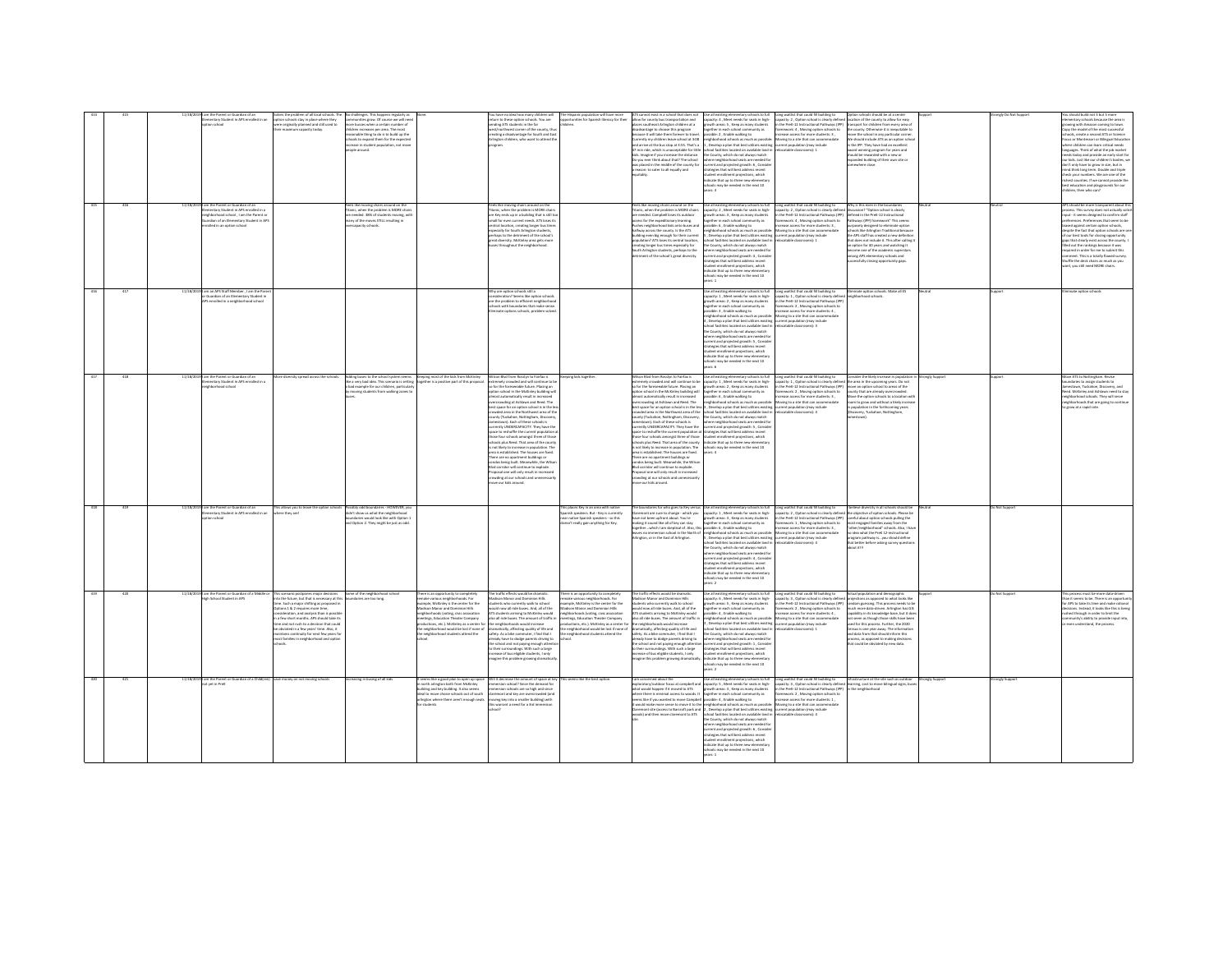|     |                 | im the Parent or Guardian of an<br>ementary Student in APS enrolled in a<br>sighborhood school , I am the Parent or     | are needed most, in the 22205 part of the<br>unty. The plans that shutdown McKink                                              |                                                                                                                                                                       |                                                                                                                           | in 22205 is a mistake, as this is where the<br>population of young families is booming in<br>the country with small plots of land/lots of                                                                                            |                                                                                                                                                    | Any plan that closes a neighborhood schoo<br>n 22205 is a mistake, as this is where the<br>opulation of young families is booming in                                                          | Use all existing elementary schools to full<br>capacity: 4 , Meet needs for seats in high-<br>growth areas: 2 , Keep as many students                                                                                                                | Long waitlist that could fill building to Arlington should NEVER prioritize the<br>capacity: 3 , Option school is clearly defined needs of an option school over a<br>in the PreK-12 Instructional Pathways (IPP) neighborhood schoo                               |                                                                                                                                                                                                                                 |             |              | f you need to close a neighborhood schos<br>n favor of moving an option school, take<br>rour pick of underenrolled 22207 schools.                                                         |
|-----|-----------------|-------------------------------------------------------------------------------------------------------------------------|--------------------------------------------------------------------------------------------------------------------------------|-----------------------------------------------------------------------------------------------------------------------------------------------------------------------|---------------------------------------------------------------------------------------------------------------------------|--------------------------------------------------------------------------------------------------------------------------------------------------------------------------------------------------------------------------------------|----------------------------------------------------------------------------------------------------------------------------------------------------|-----------------------------------------------------------------------------------------------------------------------------------------------------------------------------------------------|------------------------------------------------------------------------------------------------------------------------------------------------------------------------------------------------------------------------------------------------------|--------------------------------------------------------------------------------------------------------------------------------------------------------------------------------------------------------------------------------------------------------------------|---------------------------------------------------------------------------------------------------------------------------------------------------------------------------------------------------------------------------------|-------------|--------------|-------------------------------------------------------------------------------------------------------------------------------------------------------------------------------------------|
|     |                 | ardian of a Middle or High School<br>lent in 40%                                                                        | on't make sense as this is the area of<br>inston County with the most erowth                                                   |                                                                                                                                                                       |                                                                                                                           | uses and new townhouses. If any<br>abbrehood schools should he                                                                                                                                                                       |                                                                                                                                                    | the country with small plots of land/lots of<br>suses and new townhouses. If any<br>sighborhood schools should be                                                                             | prether in each school community as<br>ssible: 3 . Enable walking to<br>thherhood schools as much as nossible                                                                                                                                        | framework: 2, Moving option schools to<br>screase access for more students: 4.<br>Moving to a site that can accommodate<br>current population (may include<br>relocatable classrooms): 1                                                                           | exactly that an OPTION and when<br>milies elect for that option, they also<br>coupt a longer commute, a building that<br>nay not meet their wishlist, and other<br>elated issues that they have th OPTION to                    |             |              |                                                                                                                                                                                           |
|     |                 |                                                                                                                         |                                                                                                                                |                                                                                                                                                                       |                                                                                                                           | ngissumous acroom ansura are<br>insidered for swapping with an optio<br>hool, it should be Tuckahoe, Jamesto<br>ttingham or Discoveryall under<br>olled with no plans for major growth i                                             |                                                                                                                                                    | egenoemood scrioos snown be<br>ansidered for swapping with an option<br>hool, it should be Tuckahoe, Jamestown<br>sttingham or Discoveryall under<br>rolled with no plans for major erowth in | neignocenood scenocs as much as possible<br>1 , Develop a plan that best utilizes existing<br>school facilities located on available land in<br>the County, which do not always match<br>ere neighborhood seats are needed for                       |                                                                                                                                                                                                                                                                    | elect or not. If families want options the<br>bes rewog lacitical professor                                                                                                                                                     |             |              |                                                                                                                                                                                           |
|     |                 |                                                                                                                         |                                                                                                                                |                                                                                                                                                                       |                                                                                                                           | leveloped part of the county. It appear                                                                                                                                                                                              |                                                                                                                                                    | developed part of the county. It appears                                                                                                                                                      | rrent and projected erowth: S. Consid                                                                                                                                                                                                                |                                                                                                                                                                                                                                                                    | undraising, send your kids to private                                                                                                                                                                                           |             |              |                                                                                                                                                                                           |
|     |                 |                                                                                                                         |                                                                                                                                |                                                                                                                                                                       |                                                                                                                           | the school board is bowing under political<br>pressure from option schools and 22207<br>neighborhoods and the favoritism has got                                                                                                     |                                                                                                                                                    | the school board is bowing under political<br>pressure from option schools and 22.207<br>veighborhoods and the favoritism has got                                                             | return and projected grows): 3 ; comment<br>udent enrollment projections, which<br>dicate that up to three new elementary<br>ools may be needed in the next 10                                                                                       |                                                                                                                                                                                                                                                                    | school. I would recommend shutting dow<br>all option schools and reinvesting in<br>neighborhood schools to meet the needs<br>our great community, keep schools                                                                  |             |              |                                                                                                                                                                                           |
|     |                 |                                                                                                                         |                                                                                                                                |                                                                                                                                                                       |                                                                                                                           |                                                                                                                                                                                                                                      |                                                                                                                                                    |                                                                                                                                                                                               | ars: 6                                                                                                                                                                                                                                               |                                                                                                                                                                                                                                                                    | kable, etc.                                                                                                                                                                                                                     |             | ongly Suppor |                                                                                                                                                                                           |
|     |                 | am the Parent or Guardian of an<br>Hementary Student in APS enrolled in a<br>hborhood school, I am the Parent or        | ssing that many kids adds to<br>insportation costs for an already cash<br>apped system. APS raised the number of               | Increased transportation costs<br>unnecessarily. Kids who can walk to school<br>will be bussed to other school, splitting                                             | aduces overcrowding, Provides room fi<br>rowth with ATS and Key as neighborhor<br>cuhools. Avoids significant increase in | Appears very complex. Wonder if there is a Reduces overcrowding. Provides room for<br>simpler option moving fewer schools that growth with ATS and Key as neighborhood<br>would achieve similar results. Have to scuhools. Avoids si |                                                                                                                                                    | Appears very complex. Wonder if there is a<br>simpler option moving fewer schools that<br>would achieve similar results. Have to                                                              | Use all existing elementary schools to full<br>capacity: 2 , Meet needs for seats in high-<br>growth areas: 4 , Keep as many students                                                                                                                | Long waitlist that could fill building to<br>capacity: 3 , Option school is clearly define<br>in the PreK-12 Instructional Pathways (IPP)                                                                                                                          | Help community with community<br>Protect programs. Endure we're no<br>ring students every few years.                                                                                                                            |             |              | .<br>Aove option schools or look at other<br>suildings, like Madison Center and sir<br>rties to help meet future student                                                                  |
|     |                 | ardian of a Middle or High School<br>ent in APS                                                                         | ids per class room as a cost saving<br>sure. They hurts learning. How can we<br>sibly pas for bussing kids who can and         | neighborhoods. High negative impact on<br>multiple neighborhoods and could make<br>parts of the county less desirable than                                            | ints needing transportation.                                                                                              | admit, moving students at option school<br>get neighborhood schools where the<br>inty needs them is looking like a good                                                                                                              | ents needing transportation.                                                                                                                       | dmit, moving students at option schools<br>ot neighborhood schools where the<br>sunty needs them is looking like a good                                                                       | gether in each school community as<br>ossible: 3, Enable walking to<br>ighborhood schools as much as possibly                                                                                                                                        | framework: 4, Moving option schools to<br>crease access for more students: 1<br>loving to a site that can accommodate                                                                                                                                              |                                                                                                                                                                                                                                 |             |              | seeds. We can't afford more busses. Keep<br>ds with neighborhood schools as much                                                                                                          |
|     |                 |                                                                                                                         | cold be waking to school? Every school<br>sundary cycle, walk-ability ranks as a<br>ionly. Stretching Taylor's district to the |                                                                                                                                                                       |                                                                                                                           | ecessary option                                                                                                                                                                                                                      |                                                                                                                                                    | necessary option                                                                                                                                                                              | 1. Develop a plan that best utilizes existing<br>1. Develop a plan that best utilizes existing<br>school facilities located on available land in                                                                                                     | current population (may include<br>relocatable classrooms): 2                                                                                                                                                                                                      |                                                                                                                                                                                                                                 |             |              |                                                                                                                                                                                           |
|     |                 |                                                                                                                         | river is a non-starter and makes no sense<br>tspayer, Keep kids with their                                                     |                                                                                                                                                                       |                                                                                                                           |                                                                                                                                                                                                                                      |                                                                                                                                                    |                                                                                                                                                                                               | where neighborhood seats are needed for<br>current and projected growth: 5 , Consider<br>tegies that will best address recent<br>dent enrollment projections, which                                                                                  |                                                                                                                                                                                                                                                                    |                                                                                                                                                                                                                                 |             |              |                                                                                                                                                                                           |
|     |                 |                                                                                                                         | ighborhood school and keep those who<br>n walk walking to school.                                                              |                                                                                                                                                                       |                                                                                                                           |                                                                                                                                                                                                                                      |                                                                                                                                                    |                                                                                                                                                                                               | cate that up to three new ele<br>tols may be needed in the next 10                                                                                                                                                                                   |                                                                                                                                                                                                                                                                    |                                                                                                                                                                                                                                 |             |              |                                                                                                                                                                                           |
|     | $_{\text{max}}$ |                                                                                                                         |                                                                                                                                |                                                                                                                                                                       |                                                                                                                           |                                                                                                                                                                                                                                      |                                                                                                                                                    |                                                                                                                                                                                               |                                                                                                                                                                                                                                                      |                                                                                                                                                                                                                                                                    | Easy access to the new site by current                                                                                                                                                                                          |             |              |                                                                                                                                                                                           |
|     |                 | 11/18/2019 I am the Parent or Guardian of an<br>Elementary Student in APS enrolled in an<br>option school               |                                                                                                                                | otion schools not moving is good for us. More kids on buses and not able to walk is The location for immersion is central, which<br>not a good outcome.               |                                                                                                                           |                                                                                                                                                                                                                                      |                                                                                                                                                    | t is much more difficult for many in the<br>current Key community to attend school at<br>the Carlin Springs location. We will be                                                              | Use all existing elementary schools to full<br>capacity: 4 , Meet needs for seats in high-<br>growth areas: 2 , Keep as many students                                                                                                                | Long waitlist that could fill building to<br>capacity: 4 , Option school is clearly define<br>in the PreK-12 Instructional Pathways (IPP)                                                                                                                          |                                                                                                                                                                                                                                 |             |              |                                                                                                                                                                                           |
|     |                 |                                                                                                                         |                                                                                                                                |                                                                                                                                                                       |                                                                                                                           |                                                                                                                                                                                                                                      |                                                                                                                                                    | isking losing such robust participation in<br>e immersion program as we have today.<br>We should keep immersion in the central                                                                | together in each school community as<br>possible: 6 , Enable walking to<br>eighborhood schools as much as possible                                                                                                                                   | framework: 3, Moving option schools to<br>crease access for more students: 2<br>Moving to a site that can accommodate                                                                                                                                              |                                                                                                                                                                                                                                 |             |              |                                                                                                                                                                                           |
|     |                 |                                                                                                                         |                                                                                                                                |                                                                                                                                                                       |                                                                                                                           |                                                                                                                                                                                                                                      |                                                                                                                                                    |                                                                                                                                                                                               | Develop a plan that best utilizes existing current population (may include<br>pol facilities located on available land is<br>ool facilities located on available land<br>: County, which do not always match<br>ere neighborhood seats are needed fo | relocatable classrooms) 1                                                                                                                                                                                                                                          |                                                                                                                                                                                                                                 |             |              |                                                                                                                                                                                           |
|     |                 |                                                                                                                         |                                                                                                                                |                                                                                                                                                                       |                                                                                                                           |                                                                                                                                                                                                                                      |                                                                                                                                                    |                                                                                                                                                                                               | urrent and projected growth: S., Conside<br>trategies that will best address recent                                                                                                                                                                  |                                                                                                                                                                                                                                                                    |                                                                                                                                                                                                                                 |             |              |                                                                                                                                                                                           |
|     |                 |                                                                                                                         |                                                                                                                                |                                                                                                                                                                       |                                                                                                                           |                                                                                                                                                                                                                                      |                                                                                                                                                    |                                                                                                                                                                                               | .<br>udent enrollment projections, which<br>dicate that up to three new elementa                                                                                                                                                                     |                                                                                                                                                                                                                                                                    |                                                                                                                                                                                                                                 |             |              |                                                                                                                                                                                           |
| 424 | 425             | 11/18/2019 I am the Parent or Guardian of an                                                                            |                                                                                                                                |                                                                                                                                                                       |                                                                                                                           |                                                                                                                                                                                                                                      | his is the plan that is as least disruptive to                                                                                                     |                                                                                                                                                                                               | hools may be needed in the next 10<br>ars: 3                                                                                                                                                                                                         |                                                                                                                                                                                                                                                                    |                                                                                                                                                                                                                                 |             |              | sport both of these option                                                                                                                                                                |
|     |                 | ntary Student in APS enrolled in a<br>eighborhood school , I am the Parent c<br>uardian of a Child(ren) not yet in PreK | do not see much opportunity with this<br>rodel. I appreciate you all looking at all<br>ns and prefer the altern                | It is easy to see the challenges the county<br>faces, I appreciate you all looking at all<br>options and prefer the alternative<br>scenarios. We want to minimize the | I am fine with both move proposals to help<br>deal with the challenges the county is                                      |                                                                                                                                                                                                                                      | lation and what I would<br>e general population and write connect<br>efer. I like that ATS could grow to<br>commodate additional kids and that the |                                                                                                                                                                                               | Use all existing elementary schools to full<br>capacity: 6 , Meet needs for seats in high-<br>why. o , were reeds for seasoning<br>wth areas: 4 , Keep as many student<br>wther in each school community as<br>sible: 2 , Enable walking to          | Long waitlist that could fill building to<br>capacity: 4, Option school is clearly defin<br>ispacity. 4, update school is county use<br>it the PreK-12 Instructional Pathways (I<br>ramework: 3 , Moving option schools t<br>ncrease access for more students: 1 , |                                                                                                                                                                                                                                 |             |              |                                                                                                                                                                                           |
|     |                 |                                                                                                                         |                                                                                                                                |                                                                                                                                                                       |                                                                                                                           |                                                                                                                                                                                                                                      | ersion would be moved where there is<br>eady a high number of Spanish speaker<br>tich would help with learning for all                             |                                                                                                                                                                                               | eighborhood schools as much as possible: Moving to a site that can accom<br>, Develop a plan that best utilizes existing current population (may include                                                                                             | Movine to a site that can accommodate                                                                                                                                                                                                                              |                                                                                                                                                                                                                                 |             |              |                                                                                                                                                                                           |
|     |                 |                                                                                                                         |                                                                                                                                |                                                                                                                                                                       |                                                                                                                           |                                                                                                                                                                                                                                      |                                                                                                                                                    |                                                                                                                                                                                               | s located on available land is<br>ed families<br>noor raciities iocated on available land<br>e County, which do not always match<br>here neighborhood seats are needed fo                                                                            | ratable classrooms) 2                                                                                                                                                                                                                                              |                                                                                                                                                                                                                                 |             |              |                                                                                                                                                                                           |
|     |                 |                                                                                                                         |                                                                                                                                |                                                                                                                                                                       |                                                                                                                           |                                                                                                                                                                                                                                      |                                                                                                                                                    |                                                                                                                                                                                               | urrent and projected growth: 5, Conside<br>trategies that will best address recent                                                                                                                                                                   |                                                                                                                                                                                                                                                                    |                                                                                                                                                                                                                                 |             |              |                                                                                                                                                                                           |
|     |                 |                                                                                                                         |                                                                                                                                |                                                                                                                                                                       |                                                                                                                           |                                                                                                                                                                                                                                      |                                                                                                                                                    |                                                                                                                                                                                               | udent enrollment projections, which<br>.<br>Scate that up to three new elementar<br>tools may be needed in the next 10                                                                                                                               |                                                                                                                                                                                                                                                                    |                                                                                                                                                                                                                                 |             |              |                                                                                                                                                                                           |
|     |                 | am an APS Staff Memb                                                                                                    |                                                                                                                                |                                                                                                                                                                       |                                                                                                                           |                                                                                                                                                                                                                                      | feel it gives the Carlin Springs staff a                                                                                                           | wing so many schoo                                                                                                                                                                            | se all existing elementary schools to full                                                                                                                                                                                                           | Long waitlist that could fill building to                                                                                                                                                                                                                          |                                                                                                                                                                                                                                 |             | ongly Suppe  |                                                                                                                                                                                           |
|     |                 |                                                                                                                         |                                                                                                                                |                                                                                                                                                                       |                                                                                                                           |                                                                                                                                                                                                                                      | eak. I vote for 2                                                                                                                                  |                                                                                                                                                                                               | pacity: 3 . Meet needs for seats in high-<br>why. 2, were meas to reason<br>wth areas: 5 , Keep as many stude<br>wher in each school community a<br>sible: 6 , Enable walking to                                                                     | capacity: 4 . Option school is clearly defin<br>Capacity, 4, Option Island is comply defined<br>In the PreK-12 Instructional Pathways (IPP<br>Increase access for more students: 2                                                                                 |                                                                                                                                                                                                                                 |             |              |                                                                                                                                                                                           |
|     |                 |                                                                                                                         |                                                                                                                                |                                                                                                                                                                       |                                                                                                                           |                                                                                                                                                                                                                                      |                                                                                                                                                    |                                                                                                                                                                                               | .<br>neighborhood schools as much as possible: Moving to a site that can accom<br>4 , Develop a plan that best utilizes existing current population (may include                                                                                     | Moving to a site that can accommodat                                                                                                                                                                                                                               |                                                                                                                                                                                                                                 |             |              |                                                                                                                                                                                           |
|     |                 |                                                                                                                         |                                                                                                                                |                                                                                                                                                                       |                                                                                                                           |                                                                                                                                                                                                                                      |                                                                                                                                                    |                                                                                                                                                                                               | hoof facilities located on available land in refocatable classrooms): 1<br>e County, which do not always match                                                                                                                                       |                                                                                                                                                                                                                                                                    |                                                                                                                                                                                                                                 |             |              |                                                                                                                                                                                           |
|     |                 |                                                                                                                         |                                                                                                                                |                                                                                                                                                                       |                                                                                                                           |                                                                                                                                                                                                                                      |                                                                                                                                                    |                                                                                                                                                                                               | examp, when as not aways maximized<br>rerent and projected growth: 2 , Consider<br>ategies that will best address recent                                                                                                                             |                                                                                                                                                                                                                                                                    |                                                                                                                                                                                                                                 |             |              |                                                                                                                                                                                           |
|     |                 |                                                                                                                         |                                                                                                                                |                                                                                                                                                                       |                                                                                                                           |                                                                                                                                                                                                                                      |                                                                                                                                                    |                                                                                                                                                                                               | dent enrollment projections, which<br><b>Scate that up to three new elementar</b><br>Of trees adt ni habean ad yant to                                                                                                                               |                                                                                                                                                                                                                                                                    |                                                                                                                                                                                                                                 |             |              |                                                                                                                                                                                           |
| 426 |                 | am the Parent or Guardian of an                                                                                         | n schools should remain where they                                                                                             | we need to build additional schools and                                                                                                                               | his was not a well thought out proposal                                                                                   | this is the most aggressive scenario. Losing This was mot a well thought out proposal                                                                                                                                                |                                                                                                                                                    | this doesn't offer another option for ATS                                                                                                                                                     | all existing elementary schools to full                                                                                                                                                                                                              | Long waitlist that could fill building to                                                                                                                                                                                                                          | ption schools should never replace a                                                                                                                                                                                            |             | Not Support  | yve ATS to Carl Springs. Leave Mckink                                                                                                                                                     |
|     |                 | mentary Student in APS enrolled in a<br>Numbered school                                                                 | re, neishborhood schools remain<br>shood schools                                                                               | itop shifting kids from one crowded scho<br>he next                                                                                                                   |                                                                                                                           | kinky as a neighborhood school WOULD<br><b>IE DEVASTATING</b> to our very dedicated<br>seighborhood who has worked hard to                                                                                                           |                                                                                                                                                    | ind MCKinley. It is necessary to SLOW<br>.<br>20WN and be educated on the true<br>rumbers of students/seats. This seems like                                                                  | apacity: S . Meet needs for seats in high-<br>wth areas: 3, Keep as many students<br>ether in each school community as                                                                                                                               | Long Wanter froces to the similar space of the state of the state of the state capacity 2, Option school is completed to the Peter S21 finds that the first control of the Peter S21 finds of the state of the state of the s                                      |                                                                                                                                                                                                                                 |             |              | ind Reed neighborhood schools and watc<br>em both fill to over capacity within the<br>est 3-5 years. Pay attention to 2020                                                                |
|     |                 |                                                                                                                         |                                                                                                                                |                                                                                                                                                                       |                                                                                                                           | gnoomood wno nas worked nard to<br>ate a thriving neighborhood school.<br>kinley was built as a kaleidoscope ART<br>chool and taking that away and gifting it to                                                                     |                                                                                                                                                    | surnoes or studenty seats. This seems like<br>I bandaid solution and not a well thought<br>sut plan with research to back it up. Please<br>temember that this will effect children so         | ogener in each school community as<br>eighborhood schools as much as possible:<br>eighborhood schools as much as possible:<br>, Develop a plan that best utilizes existing                                                                           | urrent population (may include                                                                                                                                                                                                                                     | Hills-Madison Manor is one of the fastest<br>growing areas in Arlington. Criginal owner:<br>are leaving and young families are moving<br>in. So have 2 neighborhood schools (Reed<br>& McKinley) is not a wasteful plan. Option |             |              | ext 3-5 years. <i>vay a</i> ctembon to 2020<br>insus so you see # of families moving in<br>H area. Put option schools in area <mark>s</mark> whe<br>schools are under capacity (Tuckahoe, |
|     |                 |                                                                                                                         |                                                                                                                                |                                                                                                                                                                       |                                                                                                                           | ATS is not a fair option. I live 1 block to<br>kinkry and to nit be able to go to that<br>ool freely would be VERY                                                                                                                   |                                                                                                                                                    | are and thought is required. It appears<br>hat quick & careless resolutions are being                                                                                                         | chool facilities located on available land in<br>the County, which do not always match                                                                                                                                                               | vlocatable classrooms): 4                                                                                                                                                                                                                                          | chool should be in locations that are not in<br>iving neighborhood school areas, but in<br>as that could develop the areas with th                                                                                              |             |              | ottineham. Discovery) and expect bussi-<br>hose locations for the purpose to fill th<br>wels it went matter that they are not                                                             |
|     |                 |                                                                                                                         |                                                                                                                                |                                                                                                                                                                       |                                                                                                                           | ison meery would be vicer<br>APPOINTING. I think putting ATS at<br>kinley site is the worst option. Moving<br>suded Mckinley population to Reed                                                                                      |                                                                                                                                                    | proposed to just put a bandaid on the<br>problem. This same group of kids will not<br>have a seat in HS either. That's another<br>sue that the same group will have to face                   | here neighborhood seats are needed for<br>rrent and projected growth: 6 , Consider<br>rategies that will best address recent<br>dent enrollment projections, which                                                                                   |                                                                                                                                                                                                                                                                    | reas that could develop the areas with<br>itention of bussing kids there. If you<br>hoose an option school you should exp<br>be bussed there.                                                                                   |             |              | entrally located" for option schools<br>cause families should expect to be<br>issed to option schools if they choose                                                                      |
|     |                 |                                                                                                                         |                                                                                                                                |                                                                                                                                                                       |                                                                                                                           | where it will present further crowding is<br>ponsible of APS. It solves Nothing but                                                                                                                                                  |                                                                                                                                                    | the future.                                                                                                                                                                                   | .<br>dicate that up to three new elementary<br>hools may be needed in the next 10<br>$-2$                                                                                                                                                            |                                                                                                                                                                                                                                                                    |                                                                                                                                                                                                                                 |             |              |                                                                                                                                                                                           |
|     |                 |                                                                                                                         |                                                                                                                                |                                                                                                                                                                       |                                                                                                                           | rresponsibie or APS. It solves howing or<br>Jimply shifts crowded students to an eve<br>more crowded space.                                                                                                                          |                                                                                                                                                    |                                                                                                                                                                                               |                                                                                                                                                                                                                                                      |                                                                                                                                                                                                                                                                    |                                                                                                                                                                                                                                 |             |              |                                                                                                                                                                                           |
|     |                 | <b>9 Lam the Parent or Guardian of an</b><br>mentary Student in APS enrolled in a<br>hood school                        |                                                                                                                                |                                                                                                                                                                       |                                                                                                                           |                                                                                                                                                                                                                                      |                                                                                                                                                    |                                                                                                                                                                                               | Use all existing elementary schools to full<br>pacity: 2, Meet needs for seats in high-                                                                                                                                                              | Long waitlist that could fill building to                                                                                                                                                                                                                          | In a time where we are facing extrem                                                                                                                                                                                            | enely Suppo |              |                                                                                                                                                                                           |
|     |                 |                                                                                                                         |                                                                                                                                |                                                                                                                                                                       |                                                                                                                           |                                                                                                                                                                                                                                      |                                                                                                                                                    |                                                                                                                                                                                               | becky. 2, week reeds for seast in right<br>gether in each school community as<br>saible: 1 , Enable walking to                                                                                                                                       | capacity: 4, Option school is clearly defined rapid growth we need to consider<br>in the Pret-12 Instructional Pathways (IPP) eliminating specialized programs and<br>framework: 3, Moving option schools to<br>increase access for mor                            |                                                                                                                                                                                                                                 |             |              |                                                                                                                                                                                           |
|     |                 |                                                                                                                         |                                                                                                                                |                                                                                                                                                                       |                                                                                                                           |                                                                                                                                                                                                                                      |                                                                                                                                                    |                                                                                                                                                                                               | eighborhood schools as much as possible<br>Develop a plan that best utilizes existing current population (may include<br>nol farilities located on available land in                                                                                 | Moving to a site that can accommodate<br>referatable classrooms): 1                                                                                                                                                                                                | xisting problems.                                                                                                                                                                                                               |             |              |                                                                                                                                                                                           |
|     |                 |                                                                                                                         |                                                                                                                                |                                                                                                                                                                       |                                                                                                                           |                                                                                                                                                                                                                                      |                                                                                                                                                    |                                                                                                                                                                                               | con racrimes rocated on available ranc<br>County, which do not always match<br>ere neighborhood seats are needed f                                                                                                                                   |                                                                                                                                                                                                                                                                    |                                                                                                                                                                                                                                 |             |              |                                                                                                                                                                                           |
|     |                 |                                                                                                                         |                                                                                                                                |                                                                                                                                                                       |                                                                                                                           |                                                                                                                                                                                                                                      |                                                                                                                                                    |                                                                                                                                                                                               | rrent and projected growth: 4, Consider<br>ategies that will best address recent<br>dent enrollment projections, which<br><b>Scate that un to three new elect</b>                                                                                    |                                                                                                                                                                                                                                                                    |                                                                                                                                                                                                                                 |             |              |                                                                                                                                                                                           |
|     |                 |                                                                                                                         |                                                                                                                                |                                                                                                                                                                       |                                                                                                                           |                                                                                                                                                                                                                                      |                                                                                                                                                    |                                                                                                                                                                                               | sected in the next 10                                                                                                                                                                                                                                |                                                                                                                                                                                                                                                                    |                                                                                                                                                                                                                                 |             |              |                                                                                                                                                                                           |
|     |                 | am the Parent or Guardian of an<br>mentary Student in APS enrolled in an<br>on school                                   | he opportunities with this scenario are<br>at the option schools are not disrupted.                                            | ses required costing the overall system beeps more neighborhood students                                                                                              | he challenges are the increased number of Reduces the number of new buses needed                                          | Move of ATS to McKinley may cause traffi-<br>ues then the location of McKinley.                                                                                                                                                      | (ven more students from neighborhoor<br>hools are loost together which is critical                                                                 | cotion schools are impacted                                                                                                                                                                   | se all existing elementary schools to full<br>pacity: S. Meet needs for seats in high-                                                                                                                                                               | Long waitlist that could fill building to<br>capacity: 3, Option school is clearly defined and the increased number buses that will<br>in the PreK-12 Instructional Pathways (IPP) be needed.                                                                      | Location and the impact of increase traff                                                                                                                                                                                       |             |              | rep as many kids together as possibl<br>timize the number of new buses need                                                                                                               |
|     |                 |                                                                                                                         |                                                                                                                                | ney as well as the large number of<br>dents who would need to change<br>phonhood schools. The disruption of                                                           |                                                                                                                           |                                                                                                                                                                                                                                      |                                                                                                                                                    |                                                                                                                                                                                               | why, J., week meas to seas in right<br>wth areas: 4 , Keep as many students<br>sible: 1 , Enable walking to                                                                                                                                          | se vres-12 instructional vatmways<br>sework: 4 , Moving option schools<br>ease access for more students: 2 ,                                                                                                                                                       |                                                                                                                                                                                                                                 |             |              | explore the member Of Few Dutes Reed<br>Fep in mind the location of schools and<br>We impact on traffic given recent accider<br>fatalities.                                               |
|     |                 |                                                                                                                         |                                                                                                                                | aving friends for many young children ca<br>e dramatic so I would recommend any<br>ario minimize the number of                                                        |                                                                                                                           |                                                                                                                                                                                                                                      |                                                                                                                                                    |                                                                                                                                                                                               | ighborhood schools as much as possible: Moving to a site that can accom<br>, Develop a plan that best utilizes existing - current population (may include<br>pol facilities located on available land in                                             | Moving to a site that can accommodat<br>locatable classrooms): 1                                                                                                                                                                                                   |                                                                                                                                                                                                                                 |             |              |                                                                                                                                                                                           |
|     |                 |                                                                                                                         |                                                                                                                                | borhood students that are im-                                                                                                                                         |                                                                                                                           |                                                                                                                                                                                                                                      |                                                                                                                                                    |                                                                                                                                                                                               | re County, which do not always match<br>re neighborhood seats are needed for<br>were emigroom noon attats are needed to:<br>rrent and projected growth: 6 , Conside<br>ategies that will best address recent                                         |                                                                                                                                                                                                                                                                    |                                                                                                                                                                                                                                 |             |              |                                                                                                                                                                                           |
|     |                 |                                                                                                                         |                                                                                                                                |                                                                                                                                                                       |                                                                                                                           |                                                                                                                                                                                                                                      |                                                                                                                                                    |                                                                                                                                                                                               | tudent enrollment projections, which                                                                                                                                                                                                                 |                                                                                                                                                                                                                                                                    |                                                                                                                                                                                                                                 |             |              |                                                                                                                                                                                           |
|     |                 |                                                                                                                         |                                                                                                                                |                                                                                                                                                                       |                                                                                                                           |                                                                                                                                                                                                                                      |                                                                                                                                                    |                                                                                                                                                                                               | .<br>dicate that up to three new elementary<br>hools may be needed in the next 10<br>ars: 3                                                                                                                                                          |                                                                                                                                                                                                                                                                    |                                                                                                                                                                                                                                 |             |              |                                                                                                                                                                                           |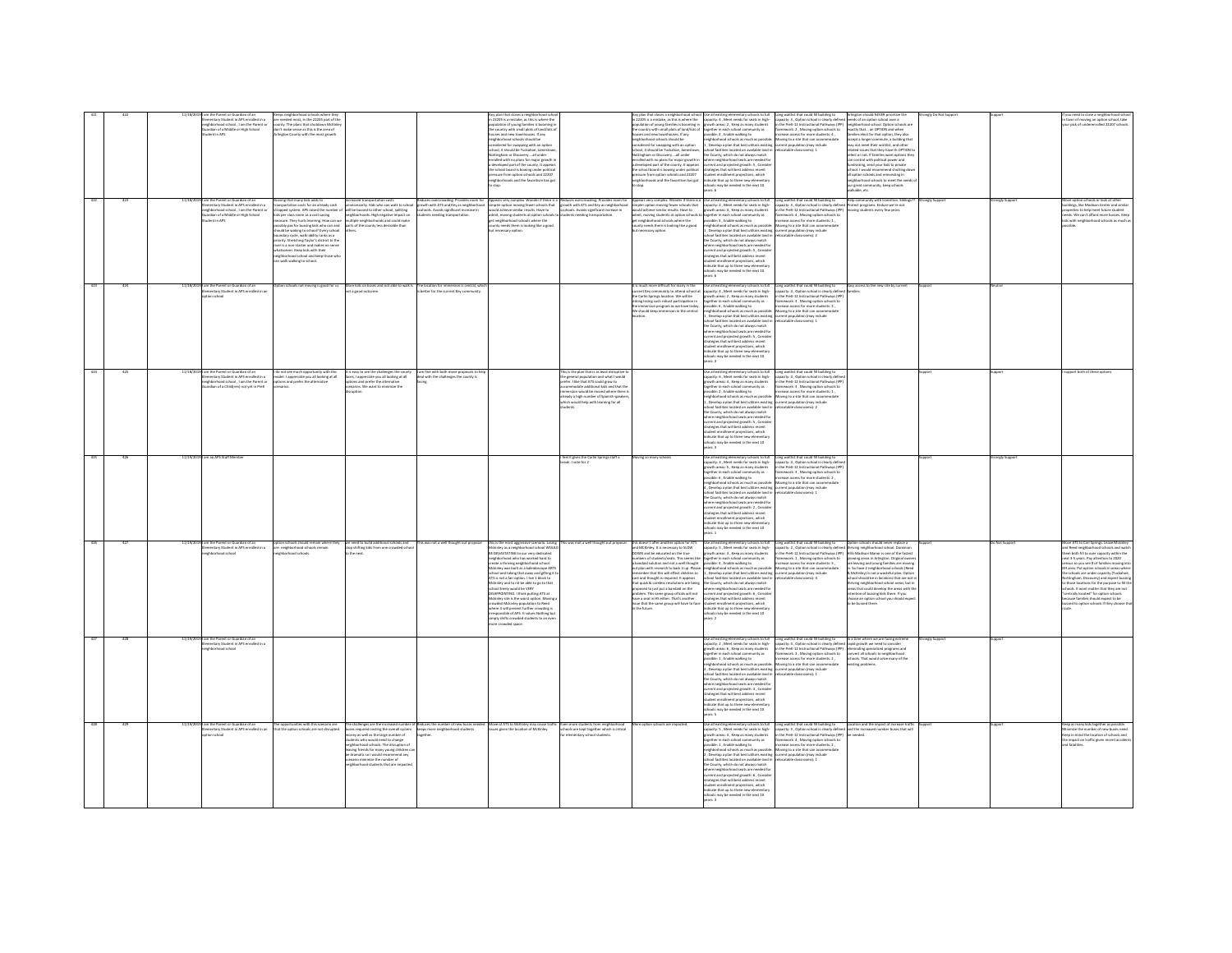|     |          | entary Student in APS ens<br>on school<br>11/19/2019 I am the Parent or Guardian of a Child(ren) I think this map is a bit deceiving and c<br>In PreK in APS |                                                                                                                                                                                                                                                                                                                                                                                                                                                                                                                                                                                                   |                                                                                                                                                                                                                                                                                                                                                                                                                                                     |                                                                              | .<br>This doesnt take into account what demar<br>would be post move. There is no data                                                                                                                                                                                                                                                                                                                                                                                                                                                                                                                                                                                            |                                                                                                                                                                                                                    | ools? School resources ets<br>.<br>This doesnt take into account what dema<br>would be post move. There is no data                                                                                                                                                                                                                                                                                               | llut at ide<br>Use all ensiting elementary schools to full<br>capacity: 1, Meet needs for seats in high-<br>growth areas: 2, Keep as many students<br>together in each school community as<br>together in each schools as much as possible:<br>neighborhood<br>, Develop a plan that best utilizes existing current population (may include<br>chool facilities located on available land in refocatable classrooms): 4<br>chool facilities located on available land in<br>the County, which do not always match<br>the County, which do not always match<br>there neighborhood seats are needed for<br>urrent and projected growth: 6, Consider<br>trategies that will best address recent<br>tudeet enrollment projections, which<br>tudiest enrollment project<br>d Use all existing elementary schools to full<br>capacity: 3 , Meet needs for seats in high- | Long waitlist that could fill building to<br>capacity: 2, Option school is clearly defined<br>in the PreK-22 Instructional Pathways (PP)<br>framework: 3, Moving option schools to<br>increase access for more students: 1,<br>Moving to a si<br>Long waitlist that could fill building to This should be a last resort. It seems that<br>capacity: 3 , Option school is clearly defined Spanish immersion could be part of two |                                                                                                                                                                                                                                                                                                                                                        | tronely Do Not Support | Strongly Do Not Support      | nic diversity, as well as<br>encontents.<br>Irsity of race<br>plit Key program across multiple :<br>aep ATS where it is.                                                                                                                                                                                                                                                                                                                                                                                                                                                                                                                       |
|-----|----------|--------------------------------------------------------------------------------------------------------------------------------------------------------------|---------------------------------------------------------------------------------------------------------------------------------------------------------------------------------------------------------------------------------------------------------------------------------------------------------------------------------------------------------------------------------------------------------------------------------------------------------------------------------------------------------------------------------------------------------------------------------------------------|-----------------------------------------------------------------------------------------------------------------------------------------------------------------------------------------------------------------------------------------------------------------------------------------------------------------------------------------------------------------------------------------------------------------------------------------------------|------------------------------------------------------------------------------|----------------------------------------------------------------------------------------------------------------------------------------------------------------------------------------------------------------------------------------------------------------------------------------------------------------------------------------------------------------------------------------------------------------------------------------------------------------------------------------------------------------------------------------------------------------------------------------------------------------------------------------------------------------------------------|--------------------------------------------------------------------------------------------------------------------------------------------------------------------------------------------------------------------|------------------------------------------------------------------------------------------------------------------------------------------------------------------------------------------------------------------------------------------------------------------------------------------------------------------------------------------------------------------------------------------------------------------|--------------------------------------------------------------------------------------------------------------------------------------------------------------------------------------------------------------------------------------------------------------------------------------------------------------------------------------------------------------------------------------------------------------------------------------------------------------------------------------------------------------------------------------------------------------------------------------------------------------------------------------------------------------------------------------------------------------------------------------------------------------------------------------------------------------------------------------------------------------------|---------------------------------------------------------------------------------------------------------------------------------------------------------------------------------------------------------------------------------------------------------------------------------------------------------------------------------------------------------------------------------------------------------------------------------|--------------------------------------------------------------------------------------------------------------------------------------------------------------------------------------------------------------------------------------------------------------------------------------------------------------------------------------------------------|------------------------|------------------------------|------------------------------------------------------------------------------------------------------------------------------------------------------------------------------------------------------------------------------------------------------------------------------------------------------------------------------------------------------------------------------------------------------------------------------------------------------------------------------------------------------------------------------------------------------------------------------------------------------------------------------------------------|
|     |          |                                                                                                                                                              | plemminery unwinting in proper<br>to be an exaggeration of the problem<br>designed to lead to an outcome APS is                                                                                                                                                                                                                                                                                                                                                                                                                                                                                   | na did APC draw these hounda                                                                                                                                                                                                                                                                                                                                                                                                                        |                                                                              | wows we posse choices and to say that all of<br>driving these choices and to say that all of<br>Key and ATS would follow to their new<br>locations is misleading. The key growth in<br>Arlington is in the middle of the county,<br>where Mckinley, Ashlawn and Glebe are<br>rowded. While seats may be neede<br>it Key for a neighborhood option. Reed<br>one cannot handle the growth projecter<br>nd the NW schools will be underutilized.<br>etter approach might be splitting the<br>ptions programs so that they are<br>tegrated as part of schools, rather than<br>tegrated as part of schools, rather than<br>isplacing an entire program and leading t<br>covercrowding |                                                                                                                                                                                                                    | wouse we peak models and to say that all of<br>hing these choices and to say that all of<br>Ney and ATS would follow to their new<br>locations is misleading. The key growth in<br>Arlington is in the middle of the county,<br>ahere Mckinley, Ashlawn and Glebe are<br>rercrowded. While seats may be needed<br>it Key for a neighborhood cotion. Reed                                                         | the County, which do not always match<br>at Kay for a neutrinochood orders, the<br>ed $$\tt C\&$$ and the strength control and the area above)<br>and a also example and the strength control and the strength of the strength of the strength of the strength of the strength                                                                                                                                                                                                                                                                                                                                                                                                                                                                                                                                                                                     | Separation Associates the team in the $\frac{1}{2}$ -space $\frac{1}{2}$ , $\frac{1}{2}$ appears the mean on control and the space of the space of the space of the space of the space of the space of the space of the space of the space                                                                                                                                                                                      |                                                                                                                                                                                                                                                                                                                                                        |                        |                              | Berkstriet for Road 2. Rodstriet for                                                                                                                                                                                                                                                                                                                                                                                                                                                                                                                                                                                                           |
|     |          | 1911 am the Parent or Guardian of an<br>Elementary Student in APS enrolle<br>Ineighborhood school<br>n<br>Ned in a                                           |                                                                                                                                                                                                                                                                                                                                                                                                                                                                                                                                                                                                   |                                                                                                                                                                                                                                                                                                                                                                                                                                                     |                                                                              | McKinley was only suitable in 1/4 scenarios<br>using APS's own report - how then did you<br>arrive at the conclusion that it was a good<br>option school site - it isn't according to you                                                                                                                                                                                                                                                                                                                                                                                                                                                                                        |                                                                                                                                                                                                                    | ilkable 6th graders to McKinley to reliev<br>sons trailers/memanarity                                                                                                                                                                                                                                                                                                                                            | schools may be needed in the next 10<br>wars: 1                                                                                                                                                                                                                                                                                                                                                                                                                                                                                                                                                                                                                                                                                                                                                                                                                    | Which future one is such to publish the adding to the distinguished by the sign of the control the signal point of the signal point of the signal point of the signal point of the signal point of the signal point of the si                                                                                                                                                                                                   | Figure out school boundaries first before Strongly Do Not Support<br>moving schools so you know what your end                                                                                                                                                                                                                                          |                        | .<br>Strongly Do Not Support | 1. Redistrict for Roed. 2. Redistrict for<br>McKinniy and if undercapacity, move in pr<br>K and Oth grade to help other programs. 3<br>Prioritize walk ability to all schools and<br>ALLOW all neighborhood walking units into<br>neighborhoo<br>letting neighborhood walking units into<br>choice schools. Let people walk. It sets a<br>od example for our kids. 4. Take these<br>our example for but kids for a few years.<br>pen another school in Rosslyn and allow<br>alkers into Key without the lottery.<br>onsider buildings like abandoned office<br>aldings for another school in Rosslyn so<br>aren't starting over with building. |
|     |          | l am the Parent or Guardian of an<br>Elementary Student in APS enrolled in a<br>rhood school                                                                 | absolutely nothing - tell me what is positiv<br>in the above scenario? Significant change<br>and senseless disruption.                                                                                                                                                                                                                                                                                                                                                                                                                                                                            | e moving 38% of students is disruptive and<br>only adds to the cost of including 12 new<br>buses (and their environmental impact) to<br>problem.                                                                                                                                                                                                                                                                                                    | sinion - not in my current district                                          | no opinion - not in my current district                                                                                                                                                                                                                                                                                                                                                                                                                                                                                                                                                                                                                                          | no opinion - not enough knowledge                                                                                                                                                                                  | opinion - not enough knowledge                                                                                                                                                                                                                                                                                                                                                                                   | Use all existing elementary schools to full<br>capacity: 2 , Meet needs for seats in high-<br>growth areas: 4 , Keep as many students<br>together in each school community as<br>possible: 1, Enable walking to<br>neighborhood schools as much as possible: Moving to a site that can accommodate<br>, Develop a plan that best utilizes existing current population (may include<br>chool facilities located on available land in refocatable classrooms): 3<br>County, which as not aways match<br>are neighborhood seats are needed for<br>rent and projected growth: 6 , Conside<br>stegies that will best address recent<br>tudent enrollment projections, which<br>rdicate that up to three new elementar<br>ools may be needed in the next 10                                                                                                              | Long waitlist that could fill building to<br>capacity: 4 , Option school is clearly define<br>in the PreK-12 Instructional Pathways (IPF<br>framework: 1, Moving option schools to<br>ncrease access for more students: 2,                                                                                                                                                                                                      |                                                                                                                                                                                                                                                                                                                                                        |                        | angly Supp                   | s not shift boundaries every few ye<br>is is incredibly disruptive.                                                                                                                                                                                                                                                                                                                                                                                                                                                                                                                                                                            |
|     |          | i the Parent or Guardian of an<br>nentary Student in APS enrolled in a<br>hborhood school                                                                    | This is only one way to do this, as I am sure<br>you know. I am not sure why you didn't<br>look at this in several different ways and<br>present it to us. This seems disingenuous -<br>like you are manipulating the data to get<br>everyone to agree with you. I am also<br>frustrated as a taxpayer that you have not<br>been engaging the community in long<br>weaven to apply the contract of the care of the care of the care of the care of the care of the care of the care of the care of the care of the care of the care of the care of the care of the care of the care of the care o | his is only one way to do this, as I am sure<br>ou know. I am not sure why you didn't<br>ook at this in several different ways and<br>resent it to us. This seems disingenuous -<br>ke you are manipulating the data to get<br>ryone to agree with you. I am also<br>ustrated as a taxpayer that you have not<br>sen engaging the community in long<br>nge planning so that we know what is<br>uppening more than a year in advance.                |                                                                              | $\begin{minipage}[t]{0.99\textwidth} \begin{minipage}[t]{0.99\textwidth} \begin{minipage}[t]{0.99\textwidth} \begin{minipage}[t]{0.99\textwidth} \begin{minipage}[t]{0.99\textwidth} \begin{minipage}[t]{0.99\textwidth} \begin{minipage}[t]{0.99\textwidth} \begin{minipage}[t]{0.99\textwidth} \begin{minipage}[t]{0.99\textwidth} \begin{minipage}[t]{0.99\textwidth} \begin{minipage}[t]{0.99\textwidth} \begin{minipage}[t]{0.99\textwidth} \begin{minipage}[t]{0.99\textwidth$<br>ersation.                                                                                                                                                                                |                                                                                                                                                                                                                    |                                                                                                                                                                                                                                                                                                                                                                                                                  | neighborhood schools as much as possible: Moving to a site that can accommodate<br>sunno mutures none ou remains match<br>the County, which do not always match<br>where neighborhood seats are needed for<br>cerrent and projected growth: 4 , Consider<br>strategies that will best address recent<br>student enrollment projections, which<br>indicate that up to three new elementar<br>ools may be needed in the next 10<br>are 2                                                                                                                                                                                                                                                                                                                                                                                                                             | Long waitlist that could fill building to<br>capacity: 2 , Option school is clearly define<br>in the Prett-12 Instructional Pathways (PP)<br>firmwark: 4 , Moving option schools to<br>increase access for more students: 3 ,                                                                                                                                                                                                   | his is one of the most poorly written<br>urveys I have ever taken. The questions<br>re VERT slowed, there is not enough dat<br>to adequately respond to some questions<br>while others don't even make sense, but<br>yet I am still forced to answer even though<br>t doesn't make any sense. It is clear that<br>ou don't actually want to eneare the | angly Do Not Suppo     |                              | irtner with the County to do an actual<br>ng-range planning process.                                                                                                                                                                                                                                                                                                                                                                                                                                                                                                                                                                           |
|     |          | l am the Parent or Guardian of an<br>Elementary Student in APS enrolled in a<br>neighborhood school                                                          |                                                                                                                                                                                                                                                                                                                                                                                                                                                                                                                                                                                                   |                                                                                                                                                                                                                                                                                                                                                                                                                                                     |                                                                              |                                                                                                                                                                                                                                                                                                                                                                                                                                                                                                                                                                                                                                                                                  |                                                                                                                                                                                                                    |                                                                                                                                                                                                                                                                                                                                                                                                                  | ie all existing elementary schools to full<br>pacity: 3 , Meet needs for seats in high-<br>owth areas: 6 , Keep as many students<br>together in each school community as<br>possible: 1 , Enable walking to<br>neighborhood schools as much as possible: Moving to a site that can accommodate<br>, Develop a plan that best utilizes existing current population (may include<br>chool facilities located on available land in relocatable classrooms): 4<br>e County, which do not always match<br>the County, which do not always match<br>where neighborhood seats are needed for<br>current and projected growth: 5, Conside<br>stranegies that will best address recent<br>student enrollment projections, which<br>indicate that up to thre<br>ools may be needed in the next 10                                                                            | Long waitlist that could fill building to<br>capacity: 2 , Option school is clearly define<br>in the PreK-12 Instructional Pathways (IPF<br>nework: 3 , Moving option schools to<br>ease access for more students: 1 ,                                                                                                                                                                                                          |                                                                                                                                                                                                                                                                                                                                                        |                        |                              |                                                                                                                                                                                                                                                                                                                                                                                                                                                                                                                                                                                                                                                |
|     |          | l am the Parent or Guardian of a Child(ren) Relieves over<br>not yet in PreK                                                                                 |                                                                                                                                                                                                                                                                                                                                                                                                                                                                                                                                                                                                   | any students moved-nearly 40%-Addin<br>buses is a large expense. The budget<br>suld prioritize teachers and students, not<br>sportation.                                                                                                                                                                                                                                                                                                            | ,<br>ishuffling of schools than Proposal<br>ws increased enrollment at ATS   | -Adding buses, even though the need is not. <i>Provides</i> the similar but better solution as with the "wheat if" seemands or $\alpha$ " than $\alpha$ " pairs at a new chance for the new state of next pairs and $\alpha$ and $\alpha$ is a next<br>sizes - teachers who aren't overburdened - 3) More students keep walking, so smalle<br>more patience from teachers and<br>.<br>assroom = better classroom atmosphere / transportation is already provided to the<br>mamic / relationships = better experience options schools, I view moving 3 options                                                                                                                    | sore patience from teachers and demand for new buses, so less strain on the district of the buses, so less strain on the students in the budget than Proposal 1. -Since<br>hools vs. moving 2 options schools as a | -More shuffling of schools than Proposal<br>The benefits outweigh the hassle though<br>Other challenges the same as Proposal 1                                                                                                                                                                                                                                                                                   | lse all existing elementary schools to full<br>apacity: 2 , Meet needs for seats in high-<br>rowth areas: 4 , Keep as many students<br>together in each school community as<br>possible: 5 , Enable walking to<br>neighborhood schools as much as possible:<br>l, Develop a plan that best utilizes existing current population (may include<br>chool facilities located on available land in relocatable classrooms): 4<br>the County, which do not always match<br>ere neighborhood seats are needed fo<br>where neighborhood seats are newoen ro<br>surrent and projected growth: 6, Consider<br>transgies that will best address recent<br>student enrollment projections, which<br>indicate that up to three new elementary<br>indicate that up to th<br>ools may be needed in the next 10                                                                    | Long waitlist that could fill building to<br>capacity: 2, Option school is clearly define<br>in the PreK-12 Instructional Pathways (IPP)<br>framework: 3, Moving option schools to<br>increase access for more students: 1,<br>increase acces<br>Moving to a site that can accommodate                                                                                                                                          |                                                                                                                                                                                                                                                                                                                                                        | ngly Suppor            |                              |                                                                                                                                                                                                                                                                                                                                                                                                                                                                                                                                                                                                                                                |
| 436 | 11/19/20 | I am an Arlington resident without school                                                                                                                    | $\label{eq:1} \begin{minipage}{0.9\linewidth} \textbf{Some Noether methods will remain smaller.} \begin{minipage}{0.9\linewidth} \textbf{Special program schools will receive more space at the expense of traditional schools.} \end{minipage}$                                                                                                                                                                                                                                                                                                                                                  | Moving so many students to other schools<br>and then providing MORE buses for<br>students who used to walk is not a good<br>plan. The cost of transportation and the set<br>up for each school will be high. Not a good<br>up for each school<br>way to spend taxpayer money. No matter<br>how you plan, the McKinley school body<br>will be split into other schools. Too bad<br>ice McKinley is a neighborhood school<br>here most students walk. | Looks like special program schools will<br>receive benefits. Not so much for | .<br>McKinley gets pulled apart and students<br>are scattered. Other schools stay together.<br>are scattered. Other schools stay together.<br>Students will have to ride buses when they<br>used to walk. Providing more buses is<br>expensive and difficult. Bus driver shortage<br>this area.                                                                                                                                                                                                                                                                                                                                                                                  | pecial program schools get more seats.                                                                                                                                                                             | Too much moving of schools. After doing all<br>this expensive moving, will it have to be<br>done again because the numbers were off<br>the in the past? Maybe special program<br>schools can be made into traditional<br>egular schools and then local students<br>no yenom gnivaa loorlas of aliaw blud<br>susing. Move parts of the special program<br>ichools to schools with space in the north<br>Arlinaton | all Que all esisting demonstrary schools to full<br>$\begin{minipage}{0.9\textwidth} \begin{tabular}{ l c } \hline & \multicolumn{1}{ c }{0.9\textwidth} \begin{tabular}{ c } \hline & \multicolumn{1}{ c }{0.9\textwidth} \begin{tabular}{ c } \hline & \multicolumn{1}{ c }{0.9\textwidth} \begin{tabular}{ c } \hline & \multicolumn{1}{ c }{0.9\textwidth} \begin{tabular}{ c } \hline & \multicolumn{1}{ c }{0.$<br>the County, which do not always match<br>ere neighborhood seats are needed fo<br>where neighborhood seats are needed to<br>current and projected growth -4 , Consider<br>strategies that will best address recent<br>student enrollment projections, which<br>indicate that up to three new elementary<br>schools may be neede                                                                                                            | Long waitlist that could fill building to Move special programs to fill seats. Don't<br>capacity: 2 , Option school is clearly defined scatter a traditional school for the sake of<br>capacity: 2 , Option school is clearly defined<br>in the PreK-12 Instructional Pathways (IPP)<br>framework: 3 , Moving option schools to<br>increase access for more students: 1 ,                                                       | ing a special program (Option) sch                                                                                                                                                                                                                                                                                                                     | ronaly Do Not Support  |                              | on't involve so many schools in a chang<br>Vit another vear so APS can look at the<br>it another year so APS can look at the<br>to Census results and make good<br>tisions. These plans are very disruptiv<br>I may not solve the problems.                                                                                                                                                                                                                                                                                                                                                                                                    |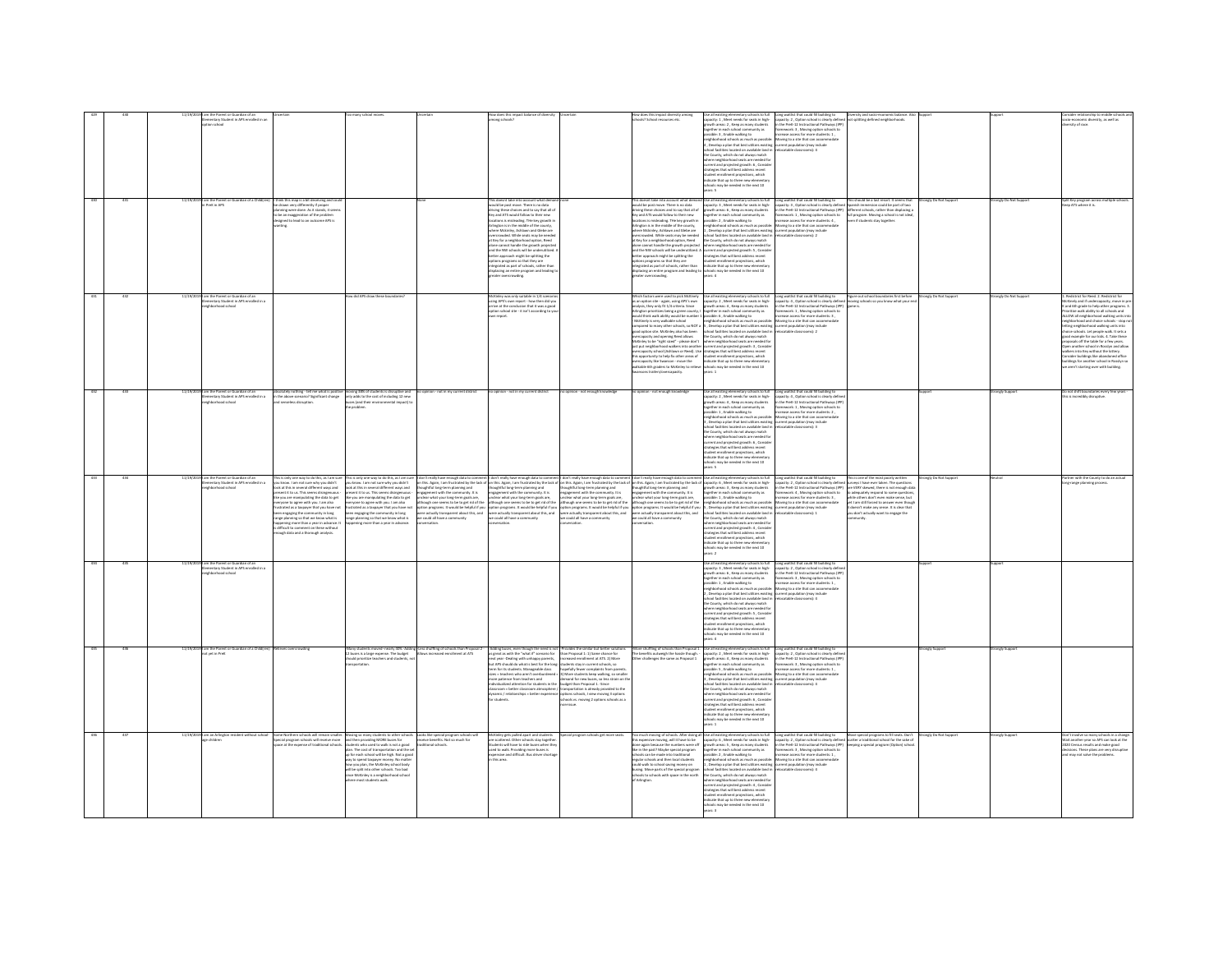|  |                                                                                                                                                           |                                                                                                                                                                                                                                                                                                                                                                                                                                                                                                                                                                                                                                                                                                                                                                                                                                                                                     | lance of empty seats in zone 1 increase flexibility in zone 2 with increased                                                                                                              |                                                                                                                                                                                                                                                                                                                                                                                                                                                                                                                                                                                                                                                                                                                                                                                                                                                                                                                                                                                                   |                                                                            |                                                                                                                                                                                                                                                                                                                                                                                                                                                                                                                                                                                                                                                                                                                                                                                                                                                                                                                                          | Use all existing elementary schools to full Long waitlist that could fill building to                                                                                                                                                                                                                                                                                                                                                                                                                                                                                                                                                                                                                                                                                                                                                                                                                                |                                                                                                                                                                                                                                                                                                                                                                    |                                                                                                                                                                                                                                                                                                                                                                                                                                                                                                                               | ingly Suppor          |                       | er moving ATS along with an                                                                                                                                                                                                                                                                                                                                                                                                                                                                                                                 |
|--|-----------------------------------------------------------------------------------------------------------------------------------------------------------|-------------------------------------------------------------------------------------------------------------------------------------------------------------------------------------------------------------------------------------------------------------------------------------------------------------------------------------------------------------------------------------------------------------------------------------------------------------------------------------------------------------------------------------------------------------------------------------------------------------------------------------------------------------------------------------------------------------------------------------------------------------------------------------------------------------------------------------------------------------------------------------|-------------------------------------------------------------------------------------------------------------------------------------------------------------------------------------------|---------------------------------------------------------------------------------------------------------------------------------------------------------------------------------------------------------------------------------------------------------------------------------------------------------------------------------------------------------------------------------------------------------------------------------------------------------------------------------------------------------------------------------------------------------------------------------------------------------------------------------------------------------------------------------------------------------------------------------------------------------------------------------------------------------------------------------------------------------------------------------------------------------------------------------------------------------------------------------------------------|----------------------------------------------------------------------------|------------------------------------------------------------------------------------------------------------------------------------------------------------------------------------------------------------------------------------------------------------------------------------------------------------------------------------------------------------------------------------------------------------------------------------------------------------------------------------------------------------------------------------------------------------------------------------------------------------------------------------------------------------------------------------------------------------------------------------------------------------------------------------------------------------------------------------------------------------------------------------------------------------------------------------------|----------------------------------------------------------------------------------------------------------------------------------------------------------------------------------------------------------------------------------------------------------------------------------------------------------------------------------------------------------------------------------------------------------------------------------------------------------------------------------------------------------------------------------------------------------------------------------------------------------------------------------------------------------------------------------------------------------------------------------------------------------------------------------------------------------------------------------------------------------------------------------------------------------------------|--------------------------------------------------------------------------------------------------------------------------------------------------------------------------------------------------------------------------------------------------------------------------------------------------------------------------------------------------------------------|-------------------------------------------------------------------------------------------------------------------------------------------------------------------------------------------------------------------------------------------------------------------------------------------------------------------------------------------------------------------------------------------------------------------------------------------------------------------------------------------------------------------------------|-----------------------|-----------------------|---------------------------------------------------------------------------------------------------------------------------------------------------------------------------------------------------------------------------------------------------------------------------------------------------------------------------------------------------------------------------------------------------------------------------------------------------------------------------------------------------------------------------------------------|
|  | e children                                                                                                                                                | ait lists.                                                                                                                                                                                                                                                                                                                                                                                                                                                                                                                                                                                                                                                                                                                                                                                                                                                                          | thools whereas the remaining schools and seats and decreasing buses<br>holce schools are overcrowded with long                                                                            | Improvement but will lead to over<br>abundance of empty seats in zone 1 schools springs/campbell area, increase space in<br>whereas the remaining schools and choice acone 2<br>collected sea our contents of the choice acone 2<br>schools are overcrowded with long wait                                                                                                                                                                                                                                                                                                                                                                                                                                                                                                                                                                                                                                                                                                                        |                                                                            | exercis such contracts and the new reed $\begin{bmatrix} 4 \\ 6 \end{bmatrix}$ . Develop a plan that best utilizes exist<br>site) are not at maximum capacity. I think school facilities located on available land<br>the county should consider rezonin<br>sither an additional immersion school to<br>smaller choice school such as campbell<br><b>dementary to move into a larger building</b><br>o allow more flexibility from wait list).<br>community and a second choice school<br>tould give the opporutnity to increase<br>exibility throughout the county where the<br>thools are overcrowded (zone 2 and zone                                                                                                                                                                                                                                                                                                                 | Improvement especially in decreasing Use all existing elementary schools to full busing but will lead to over abundance of $\sim$ clapscity; $1$ , Meets meets for seats in thigh-central controls of $\sim$ experimental in the e<br>eems like at the current time at least 4 of neighborhood schools as much as possible: Moving to a site that can accommodate<br>4, Develop a plan that best utilizes existing<br>school facilities located on available land in<br>chools to create an additional opportunity suhere neighborhood seats are needed for<br>or a choice school to move to zone 1 current and projected growth: 5 , Conside<br>strategies that will best address recent<br>rcrease wait lists at claremont and key or student enrollment projections, which<br>smaller choice school such as campbell indicate that up to three new elementary<br>schools may be needed in the next 10<br>years: 6 | capacity: 1, Option school is clearly defined cutdoor classrooms, bilingual signs, and<br>in the PreK-12 Instructional Pathways (IPP) similar indirect costs<br>framework: 4 , Moving option schools to<br>increase access for more students: 2 ,<br>urrent population (may include<br>elocatable classrooms): 3                                                   |                                                                                                                                                                                                                                                                                                                                                                                                                                                                                                                               |                       |                       | itional choice school into a current<br>nentary school in zone 1. Moving ATS to<br>zone 1 and then moving Key allows an<br>unity to a new neighborhood schoo<br>Zone 2. Movine a choice school<br>aremost or campbell into zone 1 allows<br>additional opportunity for a<br>ighborhood school in zone 3,<br>rnatively creating a 3rd immersion<br>ool or second EL school will decrease<br>wait lists and overpopulation of those<br>rent schools and neighborhood school<br>the surrounding area                                           |
|  | m the Parent or Guardian of an<br>11/10/2<br>tary Student in APS enrolled in an<br>ion school                                                             | is reshuffling of the decks -- this is no<br>dressing the underlying issues. The<br>rpacts are not going to be helpful in the<br>ng run and causes a major disruption fo<br>ong period with no value.                                                                                                                                                                                                                                                                                                                                                                                                                                                                                                                                                                                                                                                                               |                                                                                                                                                                                           | tter option than Representative<br>ndries scenario but still looks like a<br>sive upheaval for a less than ideal                                                                                                                                                                                                                                                                                                                                                                                                                                                                                                                                                                                                                                                                                                                                                                                                                                                                                  | sses more of the long-term needs<br>ows for long-term in<br>h is occurring |                                                                                                                                                                                                                                                                                                                                                                                                                                                                                                                                                                                                                                                                                                                                                                                                                                                                                                                                          | 2se all existing elementary schools to full<br>apacity: 6, Meet needs for seats in high<br>capacity: 6 , novet heeds for seats in night-<br>growth areas: 4 , Keep as many students<br>together in each school community as<br>possible: 1 , Enable walking to<br>neighborhood schools as much as possible<br>neighborhood schools as mu<br>, Develop a plan that best utilizes existing current population (may include<br>ool facilities located on available land in<br>the County, which do not always match<br>ere neighborhood seats are needed fo<br>where neighborhood seats are needed to<br>current and projected growth: 2, Consider<br>strategies that will best addess recent<br>student enrollment projections, which<br>indicate that up to three new elementary<br>schools may be needed<br>ears: 3                                                                                                  | ong waitlist that could fill building to<br>ang winning ratio Colora in Dansey of definitions<br>the PreK-12 Instructional Pathways (IPF<br>amework: 3 , Moving option schools to<br>crease access for more students: 2 ,<br>oving to a site that can accommodate<br>ocatable classrooms): 1                                                                       |                                                                                                                                                                                                                                                                                                                                                                                                                                                                                                                               |                       |                       |                                                                                                                                                                                                                                                                                                                                                                                                                                                                                                                                             |
|  | am the Parent or Guardian of an<br>11/19/20<br>ntary Student in APS enrolled in a<br>chborhood school                                                     | current neighborhood schools are<br>-<br>Intained and no neighborhoods lose<br>Ir neighborhood school. Some studen<br>the assigned to a new neighborhood<br>hool however no neighborhoods<br>empletely lose their neighborhood sche<br>empletely lose their neighborhood sche                                                                                                                                                                                                                                                                                                                                                                                                                                                                                                                                                                                                       |                                                                                                                                                                                           | <b>VI ES students in the Madison Manor and</b><br>Il ES students in the Madison Manor and<br>arrounding neighborhood sinool. McKinley<br>alkable neighborhood school. McKinley<br>nfairly bears the brunt of the change for<br>se entire county. ATS is no longer is<br>intraily located, resul<br>routes for students coming from the nor<br>east, and south. Why not reconsider<br>moving ATS or Key to the new Reed<br>suilding? In this scenario no neighborh<br>.<br>In the an intervention of school and the change<br>of contained to option schools which are<br>.<br>ntywide by default. Also, why not<br>sider a hybrid model of a building<br>consider a neighborhood school + option<br>program, similar to the Drew model a few<br>years back. Instead of a dedicated ATS<br>building or Key building, why not introde<br>ATS or Key learning<br>oms into<br>ortunities/class<br>ishborhood schools. This reduces the<br>lengthy bus routes and fosters more of a<br>community feel. |                                                                            | Il ES students in the Madison Manor and<br>rrounding neighborhoods lose their<br>alkable neighborhood school. McKinley<br>nfairly bears the brunt of the change for<br>mainy deals the brunt of the change for<br>he entire county. ATS is no longer is<br>entrally located, resulting in longer bus<br>subes for students coming from the north,<br>east, and south. Why not reconsider<br>moving ATS or Key to the new Reed<br>building? In this scenario no neighborh<br>ts contained to option schools which are<br>countywide by default. Also, why not<br>consider a hybrid model of a building<br>containing a neighborhood school + option<br>program, similar to the Drew model a few<br>years back. Instead of<br>building or Key building, why not introduc<br>ATS or Key learning<br>opportunities/classro<br>www.intn<br>ishborhood schools. This reduces the<br>engthy bus routes and fosters more of a<br>community feel. | Use all existing elementary schools to full<br>spacity: 2 , Meet needs for seats in high-<br>powth areas: 4 , Keep as many students<br>together in each school community as<br>possible: 1 , Enable walking to<br>neighborhood schools as much as possible:<br>3 , Develop a plan that best utilizes existing<br>3 , Develop a plan that best utilizes existing<br>school facilities located on available land in<br>the County, which do not always match<br>where neighborhood seats are needed for<br>building if this scealar to neglibationals, where exophabitood sets are needered to<br>constant of the change current and projected growth 5, Consider<br>this continued to option schedule with the surface scenario continued by d<br>years: 6                                                                                                                                                            | Long waitlist that could fill building to<br>.<br>Lapacity: 2 , Option school is clearly defined:<br>n the PreK-12 Instructional Pathways (IPP)<br>mework: 1, Moving option schools to<br>rease access for more students: 3<br>pving to a site that can accommodate<br>current population (may include<br>catable classrooms): 4                                   | Moving options schools into neighborhoor<br>ools unfairly affects neighborhood<br>nmunities. Patrick Henry ES was a stell<br>hammed: Patrick Hinry La Williams<br>of room for Montessori. What are the<br>lal enrollment numbers at Drew and<br>new Montessori? Did Patrick Henry p<br>a price for little to no benefit? Is<br>sori under enrolled? Is Drew und<br>i zloorita boortod faish prizolis in<br>ot always the answer. Consider opening<br>IEW buildings to house option schools, f<br>nce Reed can house an option | ronely Do Not Support | rongly Do Not Support | reo McKinley as a neighborhood schoo<br>se consider more versions of a pure<br>undary change approach (similar to<br>sion 1) before jumping immediately<br>ing schools.                                                                                                                                                                                                                                                                                                                                                                     |
|  | am the Parent or Guardian of an<br>lementary Student in APS enrolled in a<br>ghborhood school, I am the Parent or<br>lian of a Childfren) not vet in Prel | .<br>sefully once reassigned this will allow us <b>Busing individuals who could be walkable</b><br>tay constant with minimal change in the makes no sense to add buses, we should<br>izine                                                                                                                                                                                                                                                                                                                                                                                                                                                                                                                                                                                                                                                                                          |                                                                                                                                                                                           | eed should be based on who live<br>there, not just moving one school to<br>another. It makes no sense to bus student<br>to other schools when they are walkable t<br>Reed. - Movine ATS to McKinley is a band<br>aid approach and does not fix anything; this<br>constant moving will just continue. If ATS is<br>Comman moving with post continues in a new<br>school. - Don't priorities lottery schools<br>over neighborhood ones. People buy their<br>houses based on schools and this plan ruin<br>that. Will they get priority entry into the<br>new McKinley building? This is not the right<br>way to do it. - We need to minimize buse<br>t increase! - Stop movine --- that does<br>ot solve the long term problem and we<br>will just keep being in this situation year<br>after year. Build a new school in Rosslyn<br>area if that is were the need is. Build what<br>need, stop moving folks around.                                                                                |                                                                            | here, not just moving one school to<br>Reed. - Moving ATS to McKinley is a band<br>way to do it. - We need to minimize buses<br>not increase! - Stop moving --- that does<br>not solve the long term problem and we<br>need, stop moving folks around.                                                                                                                                                                                                                                                                                                                                                                                                                                                                                                                                                                                                                                                                                   | Use all existing elementary schools to full<br>capacity: 5 , Meet needs for seats in high-<br>nother. It makes no sense to bus students - growth areas: 4 , Keep as many students<br>o other schools when they are walkable to - together in each school community as<br>possible: 3, Enable walking to<br>.<br>Id approach and does not fix anything: this meighborhood schools as much as possible:<br>onstant moving will just continue. If ATS is 1, Develop a plan that best utilizes existing<br>consider moveg will paid conframe. A PLS is 1, Develop in pain that between sentences and<br>performance performance in the constant of the performance of the<br>straight and the straighted larger straighted in the control of th<br>Indicate that up to three new elementary<br>schools may be needed in the next 10<br>years: 2                                                                          | .<br>Long waitlist that could fill building to<br>capacity: 1 , Option school is clearly define<br>in the PreK-12 Instructional Pathways (IPP)<br>framework: 2, Moving option schools to<br>rease access for more students: 4.<br>loving to a site that can accommodate<br>arrent population (may include<br>ocatable classrooms): 3                               | Moving schools is NOT the solution. Our<br>ghborhood schools should take priorit<br>se buy houses based on these school<br>d make long term decisions. Stop movi<br>around and stop moving schools. If the<br>ssues with these skills then build NEW<br>allows for long term demand instea<br>is more to may get the the share of the state of the state of the state of the state of the state of the state of the state of the state of the state of the state of the state of the state of the state of the state of the   |                       |                       | ving schools is NOT the solution. Our<br>Haorhood schools should take priority<br>ase buy houses based on these schools<br>make long term decisions. Stop movin<br>around and stop movine schools. If then<br>ssues with these skills then build NEV<br>allows for long term demand instea<br>his allows for long term demand instead<br>I these short term, band ald solutions,<br>hat do not fix anything and in the long ru<br>nd up costing us more money and<br>sutration. STOP before acting. AND<br>sultable (minimizing buses) is b |
|  | I am the Parent or Guardian of an<br>ntary Student in APS enrolled in an<br>tion school                                                                   | is scenario keeps Campbell in its current<br>t would be better to keep as many chile<br>cation, with access to the nature center<br>hich is critical to its programming. This<br>walkers as possible. The impact of have<br>וס בשקווה אותו . השנים עם כי ביום.<br>Carlin Springs outside of its boundary<br>nario keeps the in<br>and speem to have a negative impact on<br>and diseem to have a negative impact on<br>see of the poorer schools in the district. It<br>seems like these boundaries will<br>concentrate the free and reduced lunch<br>ad out through the county.<br>pulation into fewer schools. The<br>undaries for Barrett, Barcroft, McKirle<br>nd Ashlawn are not conducive to having<br>eighborhood school (too spread out or<br>onliguous). It is not clear how these<br>ange impacts the immersion ele<br>undaries, and this information s<br>hese proposals | ided when asking people to weigh in                                                                                                                                                       | as the county done any research to<br>mine how many imm<br>rsion familie<br>uld move with the Key program, or star<br>the building as a neighb<br>tne ousantg as a neighborhood school.<br>hat are the proposed boundaries for the<br>o immersion elementary schools with<br>plan?                                                                                                                                                                                                                                                                                                                                                                                                                                                                                                                                                                                                                                                                                                                |                                                                            | his proposal would move Campbell from<br>The particular distance description. The ad determination and the determination of the local policies of the state of the state of the state of the state of the state of the state of the state of the state of the state of<br>roposal for determining the boundaries<br>Colonia noissami nut runt                                                                                                                                                                                                                                                                                                                                                                                                                                                                                                                                                                                            | Use all existing elementary schools to full<br>where neighborhood seats are needed for<br>current and projected growth: 4, Consid<br>strategies that will best address recent<br>student enrollment projections, which<br>tuneyes one will best access receive<br>tudent enrollment projections, which<br>chools may be needed in the next 10<br>ses: 6                                                                                                                                                                                                                                                                                                                                                                                                                                                                                                                                                              | Long waitlist that could fill building to Tou need more data to determine how<br>capacity: 4 , Option school is clearly defined many families will move with an option<br>in the PreK-12 Instructional Pathways (PP) school rather t<br>Environment is a Moving option schools to<br>previous access for more students: 1<br>toving to a site that can accommodate | screen were compared to determine<br>might orhood. You need to determine<br>what the anticipated enrollment numb<br>will look like in elementary once the<br>mightorhoods that were guaranteed<br>enrollment into the option program have<br>moved one (i.e. people in the Abingdon<br>eighborhood who chose to go to<br>remont and got in automatically rathe<br>an through the lottery - the last group<br>ently in second grade)                                                                                           |                       |                       | respect to the immersion scho<br>ider allowing current students to<br>plete through 5th grade at their<br>rent program, even if there is a<br>undary change for their neighbor                                                                                                                                                                                                                                                                                                                                                              |
|  | I am the Parent or Guardian of an<br>11/19/20<br>entary Student in APS enrolled in a<br>thorhood school                                                   | he boundary lines are so poorly drawn.<br>ankly, it looks like a child drew them.<br>t believe this was the best out<br>hy aren't there at least 3-4 boundary<br>that it" maps??                                                                                                                                                                                                                                                                                                                                                                                                                                                                                                                                                                                                                                                                                                    |                                                                                                                                                                                           | What are your plans when you open Reed<br>at or over capacity and still have Ashlawn<br>d Glebe over capacity? Where will their<br>or under over tapacity venter will use<br>the McKinley, Ashlawn and Glebe<br>udents. You keep saying that Reed will be<br>getting 40% of their walkers from McKin<br>but McKinley is already at 36% walkers.<br>Why are you not focusing on lower W2<br>ools like Tuckahoe and Jamestows<br>What factors went in to omitting<br>Turkshna/tame<br>is possibilities? They all have empt<br>measurements in the filled. By moving<br>forward with one of these proposals, the<br>later changing the boundaries you basic<br>guaranteeing our kids will be moved<br>dtiple times.                                                                                                                                                                                                                                                                                  |                                                                            | Vhat are your plans when you open Reed<br>at or over capacity and still have Ashlawn<br>Why are you not focusing on lower WZ<br>schools like Tuckahoe and Jamestown.<br>What factors went in to omitting<br>urkahne/temestrean/Discover/Nominaha<br>as possibilities? They all have empty<br>eats that could be filled. By moving<br>orward with one of these proposals, th<br>ater changing the boundaries you basis<br>er changing the boundaries you basically<br>aranteeing our kids will be moved<br>ultiple times.                                                                                                                                                                                                                                                                                                                                                                                                                 | Use all existing elementary schools to full Long waitlist that could fill building to<br>capacity: 4, Meet needs for seats in high- capacity: 4, Option school is clearly define<br>of the acceptance of the low-stokes of space<br>for a finite sympathy and the sympathy of the sympathy of the sympathy<br>constraints of the sympathy of the sympathy of the sympathy of the<br>sympathy sympathy and the sympathy of<br>the County, which do not always match<br>where neighborhood seats are needed for<br>current and projected growth: 5, Consider<br>strategies that will best address recent<br>student enrollment projections, which<br>indicate that up to three new elements<br>schools may be needed in the next 10<br>years: 1                                                                                                                                                                        | the PreK-12 Instructional Pathways (IPP)<br>amework: 1, Moving option schools to<br>serease access for more students: 2,<br>toving to a site that can accommodate                                                                                                                                                                                                  | The school should be moved to another site<br>here there are empty seats. Moving a<br>col should not negatively affect the<br><b>lents losing their school by placing</b><br>vercrowded schools.                                                                                                                                                                                                                                                                                                                              | ronely Do Not Suppor  | ronely Do Not Support | LEASE SLOW DOWN!! You dropped a<br>nb on us parents with this February<br>e. I was completely unaware that the<br>posals were being trawn up. There has<br>in no transparency. Stop with the tunn<br>on. McKinley is NOT the answer for<br>S's problems. Lack of data is.                                                                                                                                                                                                                                                                   |
|  | am the Parent or Guardian of an<br>11/19/20<br>entary Student in APS enrolled in<br>hond school                                                           | bienest challenge I see is that sev-<br>.<br>ds will be put into a new school and<br>parated from their friends/routines.<br>ry walkers will now be bus riders                                                                                                                                                                                                                                                                                                                                                                                                                                                                                                                                                                                                                                                                                                                      | e greatest opportunity that I see with<br>mous is that AII kids at an existing<br>hool will move together. Alt<br>need to move schools, they will still it<br>their friends and teachers. |                                                                                                                                                                                                                                                                                                                                                                                                                                                                                                                                                                                                                                                                                                                                                                                                                                                                                                                                                                                                   |                                                                            | is looks too complicated                                                                                                                                                                                                                                                                                                                                                                                                                                                                                                                                                                                                                                                                                                                                                                                                                                                                                                                 | Use all existing elementary schools to full<br>:<br>papacity: 6 , Meet needs for seats in high-<br>powth areas: 4 , Keep as many students<br>together in each school community as<br>possible: 1 , Enable walking to<br>neighborhood schools as much as possible:<br>: , Develop a plan that best utilizes existing eurrent population (may include<br>chool facilities located on available land in relocatable classrooms): 3<br>the County, which do not always match<br>where neighborhood seats are needed for<br>urrent and projected erowth: 5 . Consig<br>trategies that will best address recent<br>cracegoes true will best accoress recent<br>itsdent enrollment projections, which<br>indicate that up to three new elemental<br>ichools may be needed in the next 10                                                                                                                                    | Long waitlist that could fill building to<br>.<br>spacity: 2 , Option school is clearly defined<br>the PreK-12 Instructional Pathways (IPP)<br>Famework: 4, Moving option schools to<br>ncrease access for more students: 1,<br>Moving to a site that can accommodate                                                                                              | tion schools should be moved to less<br>gested population centers. This way,<br>rently existing schools can<br>todate neighborhood children                                                                                                                                                                                                                                                                                                                                                                                   | onaly Support         | onely Support         | ret ATS further out so the current<br>over Ara nature but so the carreirs<br>siding can be used to absorb the kids<br>on the growing Ballston area and less<br>e burden on Ashlawn.                                                                                                                                                                                                                                                                                                                                                         |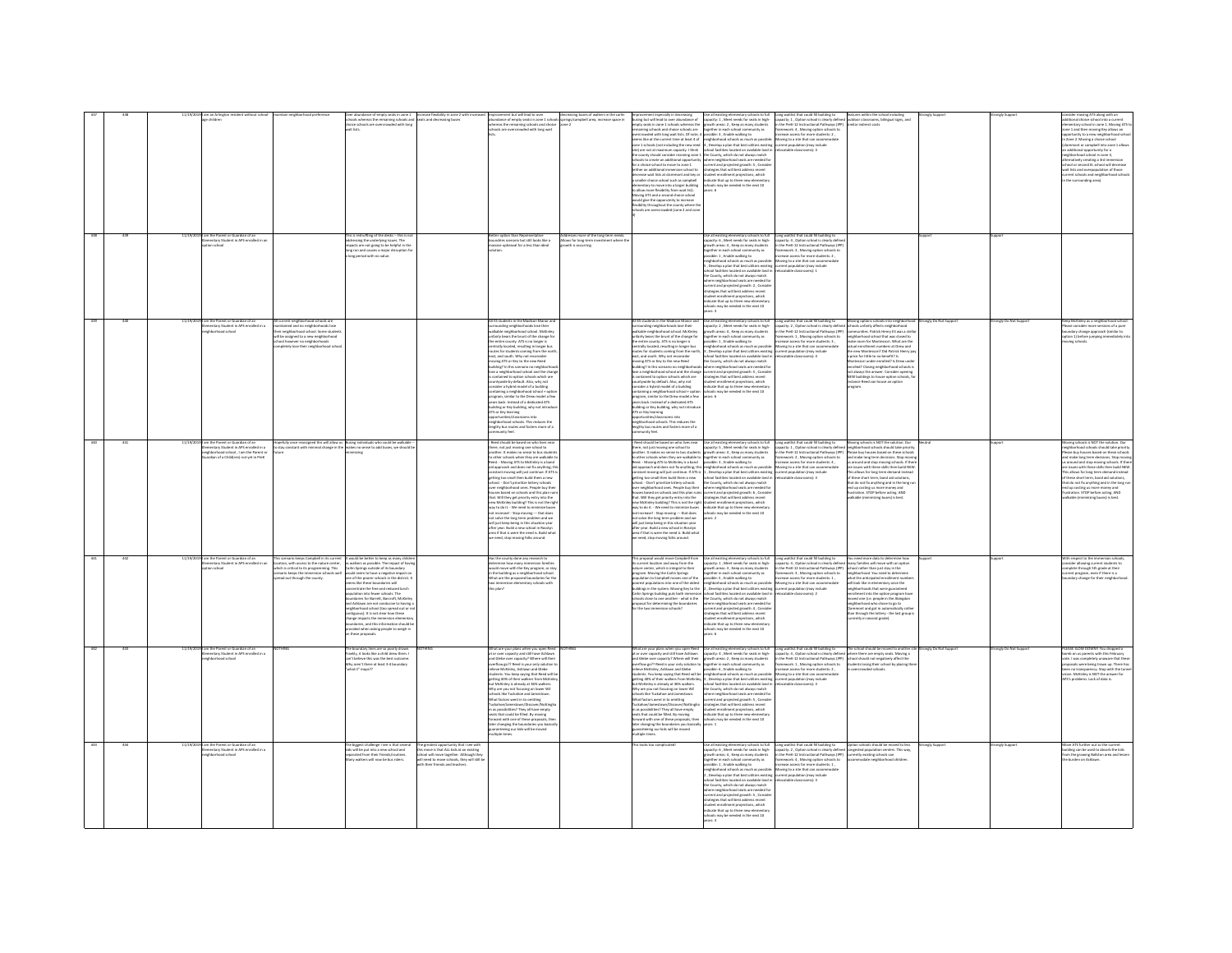|                  |         | entary Student in APS enrolled in a<br>hood school                                                                                 |                                                                                                                                                                                                                                                                                                                                                                                                                                                                                                                                                                                                                                                                                                                                                                                                                                                                                                                                                                                                                                                                                                                                                                                                                                                                                                                                                                                                                                                                                                                                                                                                                                                                                                               |                                                                                                                                                                                                                                                                                                                                                                                                                                                                                                                                                                                                                                                                                                                                                                                                                                                                                                                                                                                                                                                                                                                                                                                                                                                                                                                                           |                                     |                                                                                                                                                                                                                                                                                                                                                                                                                                                                                                                                                                                                                                                                                                                                                                                                                                                                                                                                                                                                                                                                                                                                                                | tary schools to full<br>apacity: 3 , Meet needs for seats in high-<br>rowth areas: 4 , Keep as many students<br>together in each school community as<br>possible: 1 , Enable walking to<br>wighborhood schools as much as possible: Moving to a site that can accommodate<br>wave the state of the best utilizes existing current population (may include<br>chool facilities located on available land in redocatable classrooms): 4<br>he County, which do not always match<br>ie County, which do not always match<br>there neighborhood seats are needed for<br>treent and projected growth: 6 , Consider<br>trategies that will best address recent<br>udent enrollment projections, which<br>dicate that up to three new                                                                                                                              | that could fill building to<br>capacity: 3 , Option school is clearly define<br>in the PreK-12 Instructional Pathways (IPP<br>framework: 1, Moving option schools to<br>increase access for more students: 2,                                                                                                                                                                                                                                                                                                                                                                                                                                                                                                                                                                                                                                                                             |                    |                     |                                                                                                                                                                                                                                                                                                                                                                                                                                                                                                                                                                                                                                                                                                                                                                                                              |
|------------------|---------|------------------------------------------------------------------------------------------------------------------------------------|---------------------------------------------------------------------------------------------------------------------------------------------------------------------------------------------------------------------------------------------------------------------------------------------------------------------------------------------------------------------------------------------------------------------------------------------------------------------------------------------------------------------------------------------------------------------------------------------------------------------------------------------------------------------------------------------------------------------------------------------------------------------------------------------------------------------------------------------------------------------------------------------------------------------------------------------------------------------------------------------------------------------------------------------------------------------------------------------------------------------------------------------------------------------------------------------------------------------------------------------------------------------------------------------------------------------------------------------------------------------------------------------------------------------------------------------------------------------------------------------------------------------------------------------------------------------------------------------------------------------------------------------------------------------------------------------------------------|-------------------------------------------------------------------------------------------------------------------------------------------------------------------------------------------------------------------------------------------------------------------------------------------------------------------------------------------------------------------------------------------------------------------------------------------------------------------------------------------------------------------------------------------------------------------------------------------------------------------------------------------------------------------------------------------------------------------------------------------------------------------------------------------------------------------------------------------------------------------------------------------------------------------------------------------------------------------------------------------------------------------------------------------------------------------------------------------------------------------------------------------------------------------------------------------------------------------------------------------------------------------------------------------------------------------------------------------|-------------------------------------|----------------------------------------------------------------------------------------------------------------------------------------------------------------------------------------------------------------------------------------------------------------------------------------------------------------------------------------------------------------------------------------------------------------------------------------------------------------------------------------------------------------------------------------------------------------------------------------------------------------------------------------------------------------------------------------------------------------------------------------------------------------------------------------------------------------------------------------------------------------------------------------------------------------------------------------------------------------------------------------------------------------------------------------------------------------------------------------------------------------------------------------------------------------|-------------------------------------------------------------------------------------------------------------------------------------------------------------------------------------------------------------------------------------------------------------------------------------------------------------------------------------------------------------------------------------------------------------------------------------------------------------------------------------------------------------------------------------------------------------------------------------------------------------------------------------------------------------------------------------------------------------------------------------------------------------------------------------------------------------------------------------------------------------|-------------------------------------------------------------------------------------------------------------------------------------------------------------------------------------------------------------------------------------------------------------------------------------------------------------------------------------------------------------------------------------------------------------------------------------------------------------------------------------------------------------------------------------------------------------------------------------------------------------------------------------------------------------------------------------------------------------------------------------------------------------------------------------------------------------------------------------------------------------------------------------------|--------------------|---------------------|--------------------------------------------------------------------------------------------------------------------------------------------------------------------------------------------------------------------------------------------------------------------------------------------------------------------------------------------------------------------------------------------------------------------------------------------------------------------------------------------------------------------------------------------------------------------------------------------------------------------------------------------------------------------------------------------------------------------------------------------------------------------------------------------------------------|
|                  | 11/19/2 | .<br>Siementary Student in APS enrolled in an<br>Elementary Student in APS enrolled in an<br>on school                             | uying more buses is a terrible idea and<br>pposite of the green initiative we have<br>ving toward in Arlinetor                                                                                                                                                                                                                                                                                                                                                                                                                                                                                                                                                                                                                                                                                                                                                                                                                                                                                                                                                                                                                                                                                                                                                                                                                                                                                                                                                                                                                                                                                                                                                                                                | It's time to starting looking at 21st century<br>solutions to the over crowding problem.<br>The location for Key is a perfect spot for<br>anish Immersion because it is in an urb<br>le building more schools is likely<br>ritable, the problem could be mitieate<br>bit with some creative and clever<br>Why not let Key and ATS stay where they<br>tions. For example, take the mixed-<br>are. Also, there is a big piece of land being<br>.<br>Incept. Why not take advantage of the<br>Icant office space that we have in the<br>developed for an old folks place on Lee<br>Hwy by the new Dorthy Hamm. That woul<br>great location to use eminent domai<br>vacant office space that we have in the<br>county by leasing or buying? The building<br>that was vacated by fish and Wildlife in<br>thatson (Vermont and fairfiel would have<br>been a great spot for an elementary school<br>The bids could<br>a business or two. This combination would<br>be ripe for a private-public partnership.<br>Moreover, the kids would be immersed in<br>he vibrant Ballston community rather than<br>n a residential area. This is one of the neat<br>hings about Key and the new HB<br>.<br>Noodlawn. I also want to add that most o<br>he elementary schools I have visited are i<br>retty rough shape, especially cor<br>ur high schools. |                                     | This is the worse of the two proposals.<br>Have two immersion schools south of 50<br>would not be helpful for students in N<br>finaton and would make the county look<br>ke they are trying to segregate Spanish<br>aking students to South Arlineton.                                                                                                                                                                                                                                                                                                                                                                                                                                                                                                                                                                                                                                                                                                                                                                                                                                                                                                         | Use all existing elementary schools to full Long waitlist that could fill building to<br>capacity: 6, Meet needs for seats in high- capacity: 2, Option school is clearly defin<br>owth areas: S., Keep as many students<br>parther in each school community as<br>sible: 3 . Enable walking to<br>eighborhood schools as much as possible:<br>,<br>Nevelop a plan that best utilizes existin<br>pol facilities located on available land i<br>County, which do not always match<br>ore country, wents to each state and the valid for consideration of contract and projected growth: 1, Consider<br>strategies that will best address recent<br>strategies that will best address recent<br>stadent enrollment projection                                                                                                                                 | You should consider the history and<br>tradition of the school. For example, Key<br>in the PreK-12 Instructional Pathways (IPP)<br>has a very strong tie to Courthouse<br>framework: 1 . Moving option schools to<br>mmunity that cannot be reglicated in ti<br>screase access for more students: 4.<br>ATS area. Likewise, moving it south of 50<br>Moving to a site that can accommodate<br>uld leave none in North Arlinaton. If Ke<br>-<br>-<br>urrent population (may include<br>relocatable classrooms): 3<br>were to move, it is important to keep it in<br>vibrant urban community of Ballston. VA<br>are, Rosslyn, etc.                                                                                                                                                                                                                                                          | ongly Do Not Suppo | lo Not Support      | t's time to starting looking at 21st centu<br>iclutions to the over crowding problem.<br>tile building more schools is likely<br>vitable, the problem could be mities<br>a bit with some creative and clever<br>ions. For example, take the mixed-u<br>solutions. For example, take the mixed-sole<br>concept. Why not take advantage of the vacant office space that we have in the<br>country by leasing or to ying? The building<br>formulation of the space that we have in the that was<br>ilding with the bottom floor reserved f<br>a business or two. This combination would<br>be ripe for a private-public partnership.<br>foreover, the kids would be immersed in<br>the vibrant Ballston community rather that<br>n a residential area. This is one of the nea<br>lings about Key and the new HB |
|                  |         | im the Parent or Guardian of an<br>mentary Student in APS enrolled in a<br>n schoo                                                 | his really the best map you could come<br>Well, at least in this scenario you can<br>count for demographics, rather than<br>noring them as you are with the school<br>p with that fills the schools somewhat<br>venly? Really truly? Maybe it is, but it<br>wap proposals. I don't believe these two<br>leels like you're putting out a ridiculous<br>ses can or should be divorced from<br>up to frighten people and lead them to a<br>secific preferred conclusion, which is to<br>one another, as they are intrinsically linke<br>nd where you do or do not located an<br>t on board with moving the option<br>nd where you do or do not located an<br>ption school can affect the demographics<br>f both that option school, as well as the<br>prounding neighborhood schools. You an<br>miting your ability to fully consider this<br>ppect by separating<br>tools. And I get it, not even saying that<br>shouldn't move them, but without<br>we shouldn't move them, but without any<br>phape to compare this map to, I can't seally decide whether or not this map is<br>none ridiculous than moving 3-6 entire<br>scarce ridiculous than moving 3-6 entire huge<br>come, and nearly<br>And you're limiting flexibility to respond to<br>information you may discover once you do<br>begin creating boundaries around moved<br>boundary map, simply because it precludes<br>a lot of future flexibility. And given the<br>expected growth, I think you need to keep<br>option schools. I mean, once you move<br>them, you can't move them again. It's a lot<br>rasier to adjust boundaries than it is to pick, as much future flexibility on the table at<br>in an entire schools and move it to a new | t solves the issue of how to get more<br>You will have to shrink the Key program to<br>neighborhood seats close to the Clarendon- fit into ATS, by admitting fewer K student<br>Rosslyn area. As I understand it, there isn't over the next two years, at least until you<br>hope of acquiring land here in the can build a<br>timeframe needed to meet seat demand.<br>thing, especially if that also helps to restor<br>the 50/50 balance. However, you should<br>Also, while ATS isn't very close to Key, it is<br>Also, while ATS in the very close to Key, it is considered to close than Cariis Springs, and closer to current students. And ATS and McGinley are avery that for apart. In order for this plan on work, you need most student<br>not compromise the VPI classes. To ensure<br>It compromise the VPI classes. To ensure<br>concenic diversity in option schools, it's<br>perative that you keep the VPI classes<br>th the option programs, at least two pe<br>hool, and possibly more, to encourage<br>ensity that reflects<br>rticularly as it encourages historically<br>derrepresented minorities to apply to<br>tion schools. That's important if we ca<br>bout equity.                                                                                                                                          | fon't think this is a good proposal | As I have noted, it leaves very little<br>sibility for the future, and affects more<br>on schools. That has to be a huge<br>ense. Will they all be renamed? Their<br>liw fi beonivnoonu ms I Sbenskelber apr<br>e more in ongoing transportation costs<br>han it costs to make this many program<br>noves. There are so many more variables<br>n this scenario that I don't know whether<br>tris scenario triat i don't know writerier<br>e will realize significant cost savings. Also,<br>is plan disregards Campbell's use of Long<br>ranch Nature Center as an educational<br>visource and ignores the school's<br>curriculum and lesson plans that have been<br>designed around the specific features at<br>and around the school. While other EL<br>ools in the nation are urban, this is no<br>ow this particular school practices EL It's<br>recisely the natural aspect of EL in<br>rlington that makes it an appealing schor<br>ith national recognition. It's the school's<br>rand. If you destroy the brand, what use<br>expanding it in a more central location<br>expanding it in a more central location<br>ice you strip away what's appealing | Use all existing elementary schools to full<br>capacity: 1 , Meet needs for seats in high-<br>growth areas: 5 , Keep as many students<br>together in each school community as<br>possible: 4, Enable walking to<br>neighborhood schools as much as possible: Moving to a site that can accommodate<br>.<br>5. Develop a plan that best utilizes existing exerent population (may include<br>ichool facilities located on available land in refocatable classrooms): 4<br>5, Diversion is plan that bent utilizes sensitive properties to<br>calculate for available land in the County, which do not always match<br>the County, which do not always match<br>$\alpha_1$ where neighborhood seats are needed for<br>g<br>student enrollment projections, which<br>indicate that up to three new elementa<br>schools may be needed in the next 10<br>wars: 3 | Long waithist that could fill building to Does the site best support instruction? Is<br>capacity: 1, Option school is clearly defined the proposed site accessible for families<br>in the PreK-12 Instructional Pathways (IPP) who f<br>framework: 2, Moving option schools to<br>rmanent space for current students, or<br>will the program/school have to be right<br>sized to fit until permanent seats can be<br>built? I have a lot of concern with moving<br>neighborhood school to a smaller buildin<br>use then you just have to bus those<br>cause train you just newe to ous those<br>idents out of their neighborhood or<br>use them in trailers (like Proposal 2). Al<br>st with Proposal 1, no neighborhood ki<br>are being moved from a nicer larger<br>building into trailers to wait for an addition<br>or to multiple adjacent schools that are al:<br>need of additions |                    | ongly Do Not Suppo  | an you get the VHC site from the county<br>or schools, for anything beyond tempora<br>wing space? Are you trying? What's the<br>ong-range plan? How will you acquire ne                                                                                                                                                                                                                                                                                                                                                                                                                                                                                                                                                                                                                                      |
|                  |         | m the Parent or Guardian of an<br>mentary Student in APS enrolled in a                                                             | impact overall. The current 40%<br>act estimate is not based on a realist<br>ing everyone to agre<br>impute instimuous in the touch boundary<br>speciesiss. It appears to spine boundary<br>processes. It appears to ignore all criteris<br>that normally applies outside of proximit<br>if prior criteria were utilized, the normal<br>fignior cr<br>undary process would provide better<br>utions with less problems.                                                                                                                                                                                                                                                                                                                                                                                                                                                                                                                                                                                                                                                                                                                                                                                                                                                                                                                                                                                                                                                                                                                                                                                                                                                                                       | number of students impacted i<br>iter than stated. Not sure how r<br>uoer trian states. Not sure now moving<br>ice as many schools like in proposal 2 c<br>sible impact less kids than moving hall<br>many kids as in proposal 1.                                                                                                                                                                                                                                                                                                                                                                                                                                                                                                                                                                                                                                                                                                                                                                                                                                                                                                                                                                                                                                                                                                         |                                     | number of students impacted is far<br>ater than stated. The number of<br>present man states. I me mumeer or<br>students impacted is far greater than<br>stated. Not sure how moving twice as many<br>schools like in proposal 2 can possible<br>mpact less kids than moving half as many<br>ds as in proposal 1.                                                                                                                                                                                                                                                                                                                                                                                                                                                                                                                                                                                                                                                                                                                                                                                                                                               | the County, which do not always match<br>where neighborhood seats are needed for<br>current and projected growth: 6, Conside<br>strategies that will best address recent<br>tudent enrollment projections, which<br>idicate that up to three new elementa<br>a needed in the next 10                                                                                                                                                                                                                                                                                                                                                                                                                                                                                                                                                                        | One all ensiting elementary schools to full . Gong weithst that could it to<br>string the space $\tau$ , show through the space $\tau$ , shows<br>that the space is a simple space in a significant to the space of the<br>space is easily d<br>suld only be an absolute last resort<br>rmal boundary processes fail. Shoul-<br>be done prior to attempts at norma<br>be done prior to attempts at norma<br>lary proposal:                                                                                                                                                                                                                                                                                                                                                                                                                                                                | engly Do Not Suppe | ingly Do Not Supp   | completely against proposals 1 and<br>ort the normal boundary process<br>upport the mornium tourist process<br>that more realistic scenarios based on the<br>hat more realistic scenarios based on the<br>scenal series of criteria will be developed<br>Additionally, the most basic questions are<br>missing from this questionnaire: 1) Rank<br>the 3 options, 2) How do you view each of<br>the 3 options (strongly support to strong)<br>firepour ton a                                                                                                                                                                                                                                                                                                                                                 |
|                  |         | m the Parent or Guardian of a Chi<br>it yet in PreK , I am an Arlington re                                                         | e boundary map could have started a<br>y other corner of the county and a<br>ferent set of boundaries could have<br>folded. Was that done? Were there<br>er, perhaps better boundary maps<br>rted from another corner?                                                                                                                                                                                                                                                                                                                                                                                                                                                                                                                                                                                                                                                                                                                                                                                                                                                                                                                                                                                                                                                                                                                                                                                                                                                                                                                                                                                                                                                                                        | Assumption that the large number of new<br>apartments/condos being built in Rosslyn<br>will be homes for families with school-ages<br>children. My family and I spent two<br>s living in two differen<br>spartment high-rises. One in Rosslyn and<br>one in Ballston. We were one of only a<br>ItY few families with small children and<br>e noticed NO families with school-aged<br>children living in either apartment bu<br>assume that there will be a great influ-<br>chool-aged children in these high<br>uld be based upon data. Is there<br>should be used upon basic.<br>The state of the state of the state of the state of the state of the state<br>of the state of the state of the state of the state of the state of the state<br>by APS that states it doesn't meet criteri<br>3 of the 4 areas? How has that data<br>changed? Why is that data being ignor                                                                                                                                                                                                                                                                                                                                                                                                                                                               |                                     | lame as Proposal 1 Assumption that the<br>arge number of new apartments/condos<br>seing built in Rosslyn will be homes for<br>ilies with school-aged children. My<br>amily and I spent two different summers<br>iving in two different apartment high-rises<br>One in Rosslyn and one in Ballston, We<br>ere one of only a VERY few families with<br>mall children and we noticed NO families<br>with school-aged children living in either<br>ment building. To assume that there<br>partmern server <sub>ty</sub><br>ril be a great influx in school-aged<br>hildre <u>n in these high-rises should be based</u><br>ill be a great influx in school-aged<br>videon in these high-rises should be based<br>pon data. Is there data to back up this<br>surreption? How was McKinley chosen to<br>sureption? How was McKinley chosen to<br>revious analysis done by<br>doesn't meet criteria in 3 of the 4 areas?<br>fow has that data changed? Why is that<br>Sa being ignored?                                                                                                                                                                                | Use all existing elementary schools to full<br>capacity: 2 , Meet needs for seats in high-<br>growth areas: 6 , Keep as many students<br>together in each school community as<br>possible: 5 , Enable walking to<br>neighborhood schools as much as possible:<br>4. Develop a plan that best utilizes existing current population (may include<br>school facilities located on available land i<br>somost racuruses sociales on verainates interested<br>where neighborhood seats are needed for<br>where neighborhood seats are needed for<br>strategies that will best address recent<br>distance in the best address recent<br>distance needm<br>indicate that up to three new el<br>is may be needed in the next 10                                                                                                                                     | Long waitlist that could fill building to<br>capacity: 4, Option school is clearly defined<br>in the PreK-12 Instructional Pathways (PP)<br>Is this a long-term solution? Have we<br>deshausted all other options? Is there pa<br>and teacher buy in? Is there data to<br>framework: 1, Moving option schools to<br>increase access for more students: 3,<br>support the need for this move? Was th<br>a collected from within the district o<br>Moving to a site that can accommodate<br>m a neutral 3rd party?<br>catable classrooms): 2                                                                                                                                                                                                                                                                                                                                                |                    | ongly Do Not Su     | OW DOWN. Many critical inputs (CIP,<br>nsus, AFSAP annual projections) will be<br>ming out in the next few months so wai<br>until they do to inform the proposal. LOOK<br>AT THE COSTS. Nowhere in these proposals<br>are any estimated costs presented or<br>dered. How do we know whether<br>we're making the right financial decision<br>for APS under any of these scenarios? LO<br>T OTHER SCENARIOS. There can't only be<br>choices - there must be other ways<br>olve the goals we are trying to read                                                                                                                                                                                                                                                                                                 |
|                  |         | ntary Student in APS enrolled in a<br>Northeast school 1 am the Darent of<br>.<br>ardian of a Middle or High School<br>dent in APS |                                                                                                                                                                                                                                                                                                                                                                                                                                                                                                                                                                                                                                                                                                                                                                                                                                                                                                                                                                                                                                                                                                                                                                                                                                                                                                                                                                                                                                                                                                                                                                                                                                                                                                               | sruot only a few scl<br>.<br>ebe, Ashlawn and Reed would be<br>rercrowded indefinitely as there is no<br>overcrowded indefinitely as there is no<br>additional neighborhood school in the as<br>Reed was intended to reduce<br>overpopulation in this area and by<br>proving elements that is completely<br>eliminated. The neighborhood was<br>misinform<br>ool proposal.                                                                                                                                                                                                                                                                                                                                                                                                                                                                                                                                                                                                                                                                                                                                                                                                                                                                                                                                                                |                                     |                                                                                                                                                                                                                                                                                                                                                                                                                                                                                                                                                                                                                                                                                                                                                                                                                                                                                                                                                                                                                                                                                                                                                                | here neighborhood seats are needed for<br>urrent and projected growth: 6, Consid<br>strategies that will best address recent<br>int enrollment projections, which<br>indicate that up to three new elementary<br>ots may be needed in the next 10<br>$-1$                                                                                                                                                                                                                                                                                                                                                                                                                                                                                                                                                                                                   |                                                                                                                                                                                                                                                                                                                                                                                                                                                                                                                                                                                                                                                                                                                                                                                                                                                                                           |                    |                     | isting seats in North Arlington:<br>town. Tavlor. Nottineham. etc. Do :<br>ve seats empty when Reed will be                                                                                                                                                                                                                                                                                                                                                                                                                                                                                                                                                                                                                                                                                                  |
| $\overline{450}$ |         | am the Parent or Guardian of an<br>lementary Student in APS enroll<br>.<br>Bad in a                                                |                                                                                                                                                                                                                                                                                                                                                                                                                                                                                                                                                                                                                                                                                                                                                                                                                                                                                                                                                                                                                                                                                                                                                                                                                                                                                                                                                                                                                                                                                                                                                                                                                                                                                                               | eside of being difficult for kids to go to<br>ew location and longer bus time, it will<br>ave bad effect on quality of education<br>ichers and students. I do not agree with<br>aving the schools.                                                                                                                                                                                                                                                                                                                                                                                                                                                                                                                                                                                                                                                                                                                                                                                                                                                                                                                                                                                                                                                                                                                                        |                                     | veside of being difficult for kids to go to<br>vew location and longer bus time, it will<br>ave bad effect on quality of education fo<br>achers and students. I do not agree with<br>sving the schools.                                                                                                                                                                                                                                                                                                                                                                                                                                                                                                                                                                                                                                                                                                                                                                                                                                                                                                                                                        | One all ensiting elementary schools to full<br>$\begin{array}{ll} \text{One all consider the model of the building to}\\ \text{the definition of the model.} \end{array} \begin{minipage}{.45\textwidth} \begin{minipage}{.45\textwidth} \begin{minipage}{.45\textwidth} \begin{minipage}{.45\textwidth} \begin{minipage}{.45\textwidth} \begin{minipage}{.45\textwidth} \begin{minipage}{.45\textwidth} \begin{minipage}{.45\textwidth} \begin{minipage}{.45\textwidth} \begin{minipage}{.45\textwidth} \$<br>the County, which do not always match<br>here neighborhood seats are needed for<br>urrent and projected erowth: 5 . Consid<br>trategies that will best address recent<br>itudent enrollment projections, which<br>dicate that up to three new elements<br>chools may be needed in the next 10                                                |                                                                                                                                                                                                                                                                                                                                                                                                                                                                                                                                                                                                                                                                                                                                                                                                                                                                                           | angly Do Not Suppe | rongly Do Not Suppo |                                                                                                                                                                                                                                                                                                                                                                                                                                                                                                                                                                                                                                                                                                                                                                                                              |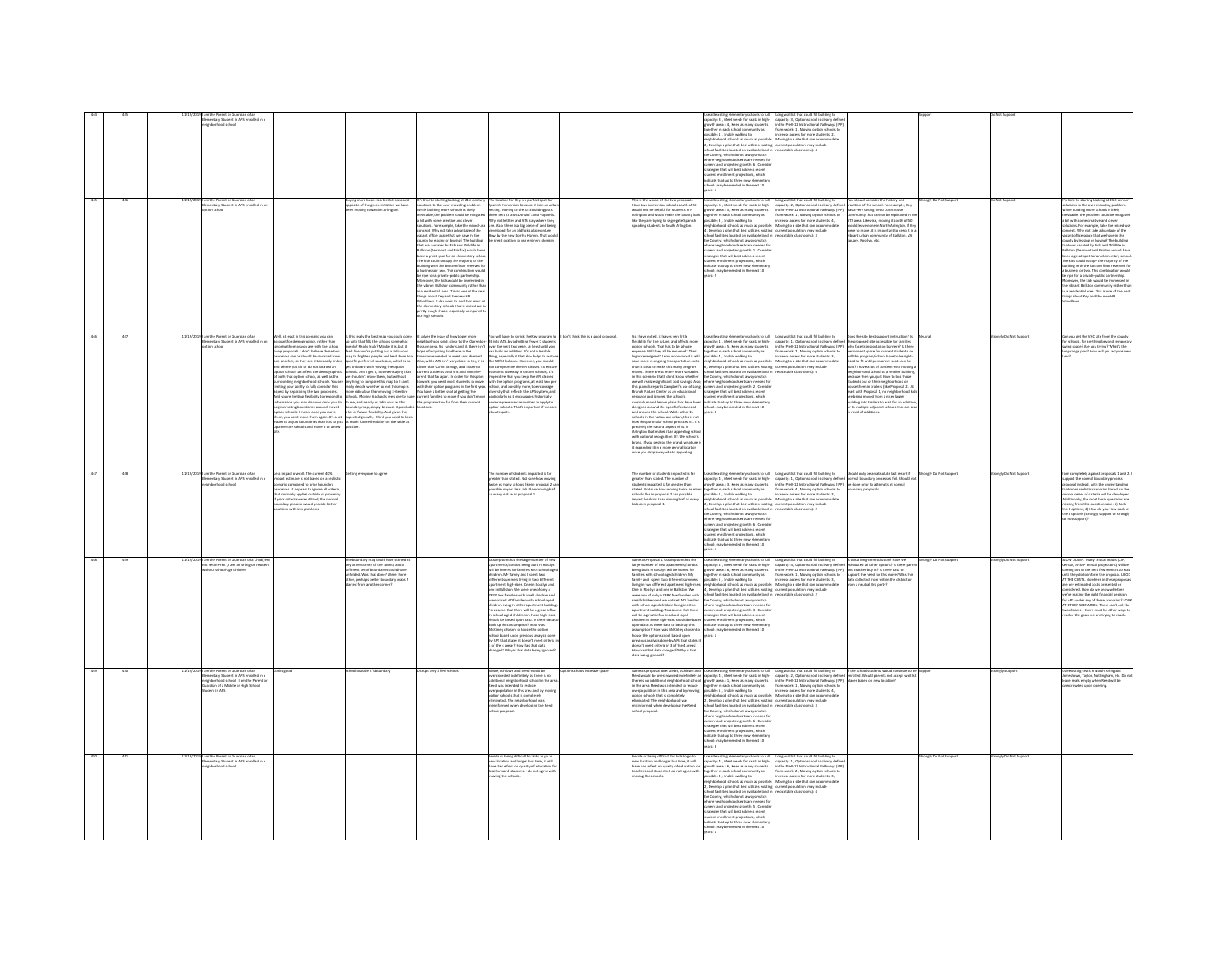|     |     |          | n the Parent or Guardian of an                                                                                                                                                        |                                                                                                                                                                                                                                                                                                                                                                                                                                                                                                                                                        |                                                                                                                                                                                                                                                                                                                                                                                                                                                                                                                                                                                                                                                                                                                                                                                                                                                                                                                                                                                                                                                                                                                                                                                                                                                                                                                                                                                     |                                                                                                                                                                                                                                                                                                                                                                                                                                                                                                                                                                                                                                                                                                                                                                                                                                                                                                                           |                                                                                                                                                                                                                                                                  |                                                                                                                                                                                                                                                                                                                                                                                                                                                                                                                                                                                                                                                                                                                                           |                                                                                                                                                                                                                                                                                                                                                                                                                                                                                                                                                                                                                                                                                                                                                                                                                                                           |                                                                                                                                                                                                                                                                                                                                     |                                                                                                                                                                                                                            |              |                                                                                                                                                                                                                                                                                                                                                                                                                                                                                                                                                                                                                                                                                                                                                                                                 |
|-----|-----|----------|---------------------------------------------------------------------------------------------------------------------------------------------------------------------------------------|--------------------------------------------------------------------------------------------------------------------------------------------------------------------------------------------------------------------------------------------------------------------------------------------------------------------------------------------------------------------------------------------------------------------------------------------------------------------------------------------------------------------------------------------------------|-------------------------------------------------------------------------------------------------------------------------------------------------------------------------------------------------------------------------------------------------------------------------------------------------------------------------------------------------------------------------------------------------------------------------------------------------------------------------------------------------------------------------------------------------------------------------------------------------------------------------------------------------------------------------------------------------------------------------------------------------------------------------------------------------------------------------------------------------------------------------------------------------------------------------------------------------------------------------------------------------------------------------------------------------------------------------------------------------------------------------------------------------------------------------------------------------------------------------------------------------------------------------------------------------------------------------------------------------------------------------------------|---------------------------------------------------------------------------------------------------------------------------------------------------------------------------------------------------------------------------------------------------------------------------------------------------------------------------------------------------------------------------------------------------------------------------------------------------------------------------------------------------------------------------------------------------------------------------------------------------------------------------------------------------------------------------------------------------------------------------------------------------------------------------------------------------------------------------------------------------------------------------------------------------------------------------|------------------------------------------------------------------------------------------------------------------------------------------------------------------------------------------------------------------------------------------------------------------|-------------------------------------------------------------------------------------------------------------------------------------------------------------------------------------------------------------------------------------------------------------------------------------------------------------------------------------------------------------------------------------------------------------------------------------------------------------------------------------------------------------------------------------------------------------------------------------------------------------------------------------------------------------------------------------------------------------------------------------------|-----------------------------------------------------------------------------------------------------------------------------------------------------------------------------------------------------------------------------------------------------------------------------------------------------------------------------------------------------------------------------------------------------------------------------------------------------------------------------------------------------------------------------------------------------------------------------------------------------------------------------------------------------------------------------------------------------------------------------------------------------------------------------------------------------------------------------------------------------------|-------------------------------------------------------------------------------------------------------------------------------------------------------------------------------------------------------------------------------------------------------------------------------------------------------------------------------------|----------------------------------------------------------------------------------------------------------------------------------------------------------------------------------------------------------------------------|--------------|-------------------------------------------------------------------------------------------------------------------------------------------------------------------------------------------------------------------------------------------------------------------------------------------------------------------------------------------------------------------------------------------------------------------------------------------------------------------------------------------------------------------------------------------------------------------------------------------------------------------------------------------------------------------------------------------------------------------------------------------------------------------------------------------------|
|     |     | 11/19/20 | Elementary Student in APS enrolled in a<br>neighborhood school<br>I am the Parent or Guardian of a Child(ren<br>not yet in PreK                                                       |                                                                                                                                                                                                                                                                                                                                                                                                                                                                                                                                                        | This is the best among all three. It makes                                                                                                                                                                                                                                                                                                                                                                                                                                                                                                                                                                                                                                                                                                                                                                                                                                                                                                                                                                                                                                                                                                                                                                                                                                                                                                                                          |                                                                                                                                                                                                                                                                                                                                                                                                                                                                                                                                                                                                                                                                                                                                                                                                                                                                                                                           | is is the second best                                                                                                                                                                                                                                            | It would be better if Campbell stays in<br>South Arlington                                                                                                                                                                                                                                                                                                                                                                                                                                                                                                                                                                                                                                                                                | Use all existing elementary schools to full                                                                                                                                                                                                                                                                                                                                                                                                                                                                                                                                                                                                                                                                                                                                                                                                               |                                                                                                                                                                                                                                                                                                                                     |                                                                                                                                                                                                                            | nely Suppo   |                                                                                                                                                                                                                                                                                                                                                                                                                                                                                                                                                                                                                                                                                                                                                                                                 |
|     |     |          |                                                                                                                                                                                       | briew bos an                                                                                                                                                                                                                                                                                                                                                                                                                                                                                                                                           | o much long commute for students.<br>ne boundaries like McKinley are too<br>st sense                                                                                                                                                                                                                                                                                                                                                                                                                                                                                                                                                                                                                                                                                                                                                                                                                                                                                                                                                                                                                                                                                                                                                                                                                                                                                                |                                                                                                                                                                                                                                                                                                                                                                                                                                                                                                                                                                                                                                                                                                                                                                                                                                                                                                                           |                                                                                                                                                                                                                                                                  |                                                                                                                                                                                                                                                                                                                                                                                                                                                                                                                                                                                                                                                                                                                                           | pacity: 3, Meet needs for seats in high-<br>owth areas: S . Keep as many students<br>gether in each school community as<br>ssible: 2 . Enable walking to<br>hherbood schools as much as nossible<br>gnoomood schools as much as possible:<br>Develop a plan that best utilizes existing<br>hool facilities located on available land in<br>e County, which do not always match<br>vere neighborhood seats are needed fo<br>rrent and projected growth: 4 , Conside<br>trategies that will best address recent<br>tudent enrollment projections, which<br>dicate that up to three new elementary<br>ools may be needed in the next 10<br>20.98                                                                                                                                                                                                             | Long waitlist that could fill building to<br>capacity: 2 , Option school is clearly defin<br>in the PreK-12 Instructional Pathways (IP)<br>.<br>nework: 4 , Moving option schools to<br>ease access for more students: 1 ,<br>Moving to a site that can accome<br>g current population (may include<br>n relocatable classrooms): 3 |                                                                                                                                                                                                                            |              |                                                                                                                                                                                                                                                                                                                                                                                                                                                                                                                                                                                                                                                                                                                                                                                                 |
|     |     |          | l am the Parent or Guardian of an<br>Slementary Student in APS enrolled in a<br>seighborhood school                                                                                   | I'm not really sure I see the advantages of<br>his plan at all. This is by far the worst plan<br>being proposed as it has the highest<br>fisruption to students and facility and also<br>trenaies costs by requiring the addition of<br>2 new busses because so many students<br>ove out of walk zones. It also tears<br>dents from their friend base by movin<br>them arbitrarily to other schools while<br>other students stay with their existing<br>hool. This could serve to tear the fabri<br>individual schools agart<br>poort this plan also r | If in this solution at least students/teachers<br>that are together today will remain<br>tegetherjust in a different building. I see<br>this as a benefit by making what would<br>otherwise be a difficult transition for some<br>otherwi<br>The hyggest problem with this coption is that in this solution at least students/headers. The my diagonal problem is the main of the my diagonal students of the my diagonal problem in the my diagonal problem is the model<br>small amount of exercise before the<br>hool day begins. Taking this away would<br><b>Representative Boundaries Scenario where</b><br>Representative Boundaries Scenario where<br>schoolsbut ultimately also lose critical<br>friends/staff support in the transition).<br>e a significant loss. I am also concerned<br>to truoms is noitonal amount of<br>dents/families being torn from their<br>stommerivers serig communities aeross the board<br>Mamerican communities aeross the board<br>14 SBS of students being displaced and<br>sissipped to other schools in this option is<br>gigificantly worse than the other two<br>phons under c<br>pping her from many of her friends and<br>hers and assigning her to anothe<br>hool where she knows no-one, but it wi<br>lso affect Ashlawn in other ways as our<br>tily is heavily involved in the Ashlawn<br>A. Finally, the number of busses need | Moving 185 of students out of a walk zone<br>still seems excessive. I am curious if any<br>still seems excessive. I am curious if any<br>shought has been glown to increasing them to<br>another schoolmuch like all the other<br>nentary schools in the area. Either ATS<br>could take on some neighborhood<br>component or simply increase the size of<br>their school/program the same way all<br>other schools have expanded. This would<br>prelieve the burden of Ashlawn and<br>.<br>:Kinley while only marginally incre<br>: size of their school.                                                                                                                                                                                                                                                                                                                                                                 | From a student disruption plan this seem<br>to be the best plan in that students stay<br>together and it maximizes walk zones. It<br>liso serves to keep students/faculty<br>oppther as a community despite the<br>challenges of moving stude<br>ool to another. | I see this as more disruptive as compared<br>to option 1 only because of the number of<br>schools involved. However is the<br>students/facility community can remain<br>intact i see this as the best of the three<br>ptions. Again 1 must ask if consideration o<br>vaking the current ATS school bigger by<br>leveraging classroom trailers has been<br>considered in any way. It seems while all<br>other elementary schools in the area<br>pand only to put trailers in anywayATS<br>sees to stay the same size.                                                                                                                                                                                                                      | ise all existing elementary schools to full<br>spacity: 5 , Meet needs for seats in high-<br>rowth areas: 4 , Keep as many students<br>together in each school community as<br>possible: 1 , Enable walking to<br>.<br>neighborhood schools as much as possible<br>2 , Develop a plan that best utilizes existing current population (may include<br>school facilities located on available land in relocatable classrooms): 3<br>the County, which do not always match<br>where neighborhood seats are needed for<br>current and projected growth: 6, Consid-<br>trategies that will best address recent<br>tudent enrollment projections, which<br>udent enrolment projections, which<br>dicate that up to three new element<br>hools may be needed in the next 10                                                                                      | Long waitlist that could fill building to<br>capacity: 2, Option school is clearly defined<br>in the PreK-12 Instructional Pathways (PP)<br>firm-wand: 4, Moving option schools to<br>increase access for more students: 1,<br>Moving to a site that can accommodate                                                                | stion/neighborhood schools and increase<br>pacity by leveraging trailers to add more<br>udents. This will help directly lessen the<br>arden off of other adjacent neighborhoor<br>arden off of other adjacent neighborhoor | ingly Suppo  | ainexpanding option school ATS b<br>ding trailers and either expanding th<br>sting program at the same site or<br>ind it to be a hybrid school and allo                                                                                                                                                                                                                                                                                                                                                                                                                                                                                                                                                                                                                                         |
| 454 | 455 |          | I am an Arlington resident without schoo                                                                                                                                              |                                                                                                                                                                                                                                                                                                                                                                                                                                                                                                                                                        | HIS IS THE WORST THE MAP LOOKS LIKE<br>IT ACHIEVE BEST RESULT WITH FEWEST                                                                                                                                                                                                                                                                                                                                                                                                                                                                                                                                                                                                                                                                                                                                                                                                                                                                                                                                                                                                                                                                                                                                                                                                                                                                                                           |                                                                                                                                                                                                                                                                                                                                                                                                                                                                                                                                                                                                                                                                                                                                                                                                                                                                                                                           |                                                                                                                                                                                                                                                                  |                                                                                                                                                                                                                                                                                                                                                                                                                                                                                                                                                                                                                                                                                                                                           | Use all existing elementary schools to full capacity: $3$ , Meet needs for seats in high-<br>growth areas: $6$ , Keep as mary students<br>together in each school community as<br>possible: $3$ , Fnable walking to<br>possible: $3$ , Fnable<br>eighborhood schools as much as possible: Moving to a site that can accommodate<br>, Develop a plan that best utilizes existing current population (may include<br>ool facilities located on available land is<br>the County, which do not always match<br>here neighborhood seats are needed for<br>rrent and projected growth: 4, Consid-<br>arrenges that will best address recent<br>tadent enrollment projections, which<br>tadent enrollment projections, which<br>dicate that up to three new elementar<br>chools may be needed in the next 10<br>rs: S                                            | Long waitlist that could fill building to<br>capacity: 1, Option school is clearly defining the Prest-22 Instructional Pathways (IP)<br>transverses 2. A moving option schools to<br>increase access for more students: 2,<br>catable classrooms): 3                                                                                |                                                                                                                                                                                                                            | ingly Suppor |                                                                                                                                                                                                                                                                                                                                                                                                                                                                                                                                                                                                                                                                                                                                                                                                 |
|     |     |          | m the Parent or Guardian of an<br>mentary Student in APS enrolled in a<br>Input boorhodrin                                                                                            | oss for ensuring diversity in<br>ishborhood schools.                                                                                                                                                                                                                                                                                                                                                                                                                                                                                                   | and that this scenario would mo<br>This proposal is the most<br>Greenbriar portion of Arlington Forest<br>on Barrett elementary to Ashlawn. This<br>uld create additional economic<br>arities between the Barrett comm<br>igarities between the Barrett community<br>signification of SMS of students on<br>the or reduced lunch - and other North<br>lington neighborhood slementary<br>fington Forest parents wake the<br>ingtos fronts parents was concerned to the<br><br><b>Buent portions of the Barrett come</b><br>Ashlawn would result in a loss of<br>ncial resources for initiatives like PTA<br>dent support and Barrett Gives, but all                                                                                                                                                                                                                                                                                                                                                                                                                                                                                                                                                                                                                                                                                                                                 |                                                                                                                                                                                                                                                                                                                                                                                                                                                                                                                                                                                                                                                                                                                                                                                                                                                                                                                           |                                                                                                                                                                                                                                                                  | his proposal would be a huge loss fo<br><b>Lampbell</b> . The Expeditionary Learning<br>program was built on having access to<br>nature and an outdoor classroom. There is<br>p similar natural space in direct vicinity to<br>.<br>XTS, and the school's core mission would<br>be lost with this proposal.                                                                                                                                                                                                                                                                                                                                                                                                                               | pacity: 3, Meet needs for seats in high-<br>owth areas: 4 . Keep as many students<br>ogether in each school community as<br>ssible: 2 . Enable walking to<br>vanum: a , Enazee wanung to<br>eighborhood schools as much as possible:<br>, Develop a plan that best utilizes existing<br>The process were distinguished in the Scott Science<br>Scott facilities located on available land is<br>4 County, which do not always match<br>were neighborhood seats are needed for<br>were ned and ordinate<br>rrent and projected growth: S , Conside<br>ategies that will best address recent<br>ent enrollment projections, which<br>dicate that up to three new elementary<br>ools may be needed in the next 10<br>ars: 6                                                                                                                                  | Long waitlist that could fill building to<br>capacity: 1, Option school is clearly defined<br>in the PreK-12 Instructional Pathways (IPP)<br>framework: 2, Moving option schools to<br>rease access for more students: 4 .<br>Moving to a site that can accom<br>current population (may include<br>tion (may include               | staining and/or enhancing racial and<br>angly Suppor<br>nomic diversity in schools to the best<br>sidiacos trest                                                                                                           |              |                                                                                                                                                                                                                                                                                                                                                                                                                                                                                                                                                                                                                                                                                                                                                                                                 |
|     |     |          | l am the Parent or Guardian of<br>High School Student in APS                                                                                                                          |                                                                                                                                                                                                                                                                                                                                                                                                                                                                                                                                                        |                                                                                                                                                                                                                                                                                                                                                                                                                                                                                                                                                                                                                                                                                                                                                                                                                                                                                                                                                                                                                                                                                                                                                                                                                                                                                                                                                                                     | i don't understand why APS wants to play<br>"musical" schools. It seems that the<br>primary driver is to open up a<br>seighborhood school in Rosslyn. The least<br>disruptive way to do that would be to mo<br>Key to Reed School. According to October<br>2019 numbers, each of the schools has:<br>ATS: 593 students (capacity 465) Key: 708<br>students (capacity 653) Mckinley: 789<br><b>Sants (canarity 684) Bearl's from</b><br>steems (capacry toes) meet a stresself<br>pachy is 725. Moving Key to ATS will<br>ske Key severely overcrowded. Moving<br>y directly to Reed would allow the<br>ogram to grow a bit. It also involves the<br>ogram to grow a bit. It also inv<br>disruption of students and encourag<br>Key students to move with Key rather tha<br>tching to their neighborhood schools<br>sich they could do eiven that some<br>dents will need to bus or have longer<br>s rides after the move. |                                                                                                                                                                                                                                                                  | itand why APS wants to pl<br>I don't understand why APS wants to play<br>"musical" schools. It seems that the<br>primary driver is to open up a<br>neighborhood school in Rosslyn. The least<br>Key to Reed School. According to October<br>019 numbers, each of the schools has:<br>2003 members, each of the schools has:<br>ATL: 503 students (capacity 465) Key: 708<br>ATL: 503 students (capacity 465) Key: 708<br>students (capacity 653) Medicine Students<br>students (capacity 654) Reads forecast<br>capacity is 725. M<br>Key students to move with Key rather that<br>vitching to their neighborhood schools,<br>which they could do aiven that some<br>itudents will need to bus or have longe<br>bus rides after the move. | Use all existing elementary schools to full capacity: $1$ , Meet needs for seats in high-growth areas: $S$ , Keep as many students together in each school community as<br>-<br>Hisruptive way to do that would be to move possible: 6 , Enable walking to receive access for more students: 1<br>Gry to Reed School. According to October religiborhood schools as much as possible: Moving to a site that can<br>2. Develop a plan that best utilizes existing current population (may include<br>school facilities located on available land in<br>the County, which do not always match<br>the County, which do mot almays match<br>the county which consider for the match of the current and projected growth:<br>$4$ , Consider for the state and projected growth:<br>$4$ , Consider<br>studient enrollment projections, which<br>stu<br>years: 3 | Long waitlist that could fill building to<br>capacity: 2 , Option school is clearly defin<br>in the PreK-12 Instructional Pathways (IP<br>framework: 3, Moving option schools to<br>atable classrooms): 4                                                                                                                           | ongly Supp                                                                                                                                                                                                                 |              | d why APS wants to pl<br>usical" schools. It seems that the<br>mary driver is to open up a<br>ighborhood school in Rosslyn. The least<br>uptive way to do that would be to mo<br>iry to Reed School. According to October<br>19 numbers, each of the schools has:<br>.<br>IS: 593 students (capacity 465) Key: 708<br>tudents (capacity 653) Mckinley: 789<br>lents (ranarity 684) Bearl's freera<br>scity is 725. Moving Key to ATS will<br>ke Key severely overcrowded. Moving<br>y directly to Reed would allow the<br>gram to grow a bit. It also involves the<br>disruption of students and encourag<br>y students to move with Key rather tha<br>ching to their neighborhood schools<br>ich they could do aiven that some<br>dents will need to bus or have longe<br>rides after the move |
|     |     |          | im the Parent or Guardian of an<br>ementary Student in APS enrolled in a<br>rhood school                                                                                              |                                                                                                                                                                                                                                                                                                                                                                                                                                                                                                                                                        | not be attending or able to wall                                                                                                                                                                                                                                                                                                                                                                                                                                                                                                                                                                                                                                                                                                                                                                                                                                                                                                                                                                                                                                                                                                                                                                                                                                                                                                                                                    |                                                                                                                                                                                                                                                                                                                                                                                                                                                                                                                                                                                                                                                                                                                                                                                                                                                                                                                           | west kids affected. Most kids get t<br>neighborhood school.                                                                                                                                                                                                      |                                                                                                                                                                                                                                                                                                                                                                                                                                                                                                                                                                                                                                                                                                                                           | lse all existing elementary schools to full<br>apacity: 6 , Meet needs for seats in high-<br>growth areas: S , Keep as many students<br>together in each school community as<br>.<br>ossible: 3 , Enable walking to<br>eighborhood schools as much as possible<br>, Develop a plan that best utilizes existing current population (may include<br>hool facilities located on available land in<br>he County, which do not always match<br>here neighborhood seats are needed for<br>rrent and projected growth: 4 , Consic<br>rategies that will best address recent<br>wever and will be a state of the model<br>and the direction of the state of the state that up to three new elementary<br>chools may be needed in the next 10<br>are 2                                                                                                             | Long waitlist that could fill building to<br>capacity: 2 , Option school is clearly define<br>in the PreK-12 Instructional Pathways (IPF<br>framework: 3 , Moving option schools to<br>increase access for more students: 4,<br>Moving to a site that can accommodat<br>ocatable classrooms): 1                                     |                                                                                                                                                                                                                            |              | ep our kids who can walk to<br>ighborhood school AT that neighbori                                                                                                                                                                                                                                                                                                                                                                                                                                                                                                                                                                                                                                                                                                                              |
|     |     |          | I am an APS Staff Member , I am the Par<br>or Guardian of an Elementary Student in<br>PS enrolled in a neighborhood school.<br>n the Parent or Guardian of a Childfren<br>PreK in APS |                                                                                                                                                                                                                                                                                                                                                                                                                                                                                                                                                        | entral immersion locatic                                                                                                                                                                                                                                                                                                                                                                                                                                                                                                                                                                                                                                                                                                                                                                                                                                                                                                                                                                                                                                                                                                                                                                                                                                                                                                                                                            | More seats for ats. Can't we just be do:<br>with option programs? Let's keep our<br>immersion schools and change the rest<br>ck into neighborhood sc                                                                                                                                                                                                                                                                                                                                                                                                                                                                                                                                                                                                                                                                                                                                                                      | in seat                                                                                                                                                                                                                                                          | Key moves to a building not as central as<br>the ATS building, Is Campbell really<br>alkable give its placement on Carlin<br>springs and the smaller surrounding<br>.<br>We couldn't send out daughters to<br>Claremont because of the Early start, long<br>us rides and distance from our home. It<br>just wasn't logistically possible. It would<br>have been great to have an immersion<br>option closer to our home.                                                                                                                                                                                                                                                                                                                  | Use all existing elementary schools to full<br>capacity: 6 , Meet needs for seats in high-<br>growth areas: 3 , Xeep as many students<br>together in each school community as<br>spreage and the method constants of the<br>presentation of the constant of the constant of the constant of the<br>specific constant of the constant of the constant of the constant of the<br>specific constant of the constant of the<br>an area with a higher number is Spanish where neighborhood seats are needed for<br>speakerslet's just focus on keeping white current and projected growth: 2, Conside<br>north Arlington together. It is frustrating. strategies<br>student enrollment projections, which<br>indicate that up to three new elementary<br>chools may be needed in the next 10<br>$2 - 1$                                                        | Long waitlist that could fill building to<br>capacity: 4, Option school is clearly define<br>in the PreK-12 Instructional Pathways (IPP)<br>framework: 2, Moving option schools to<br>students: 1.                                                                                                                                  |                                                                                                                                                                                                                            |              |                                                                                                                                                                                                                                                                                                                                                                                                                                                                                                                                                                                                                                                                                                                                                                                                 |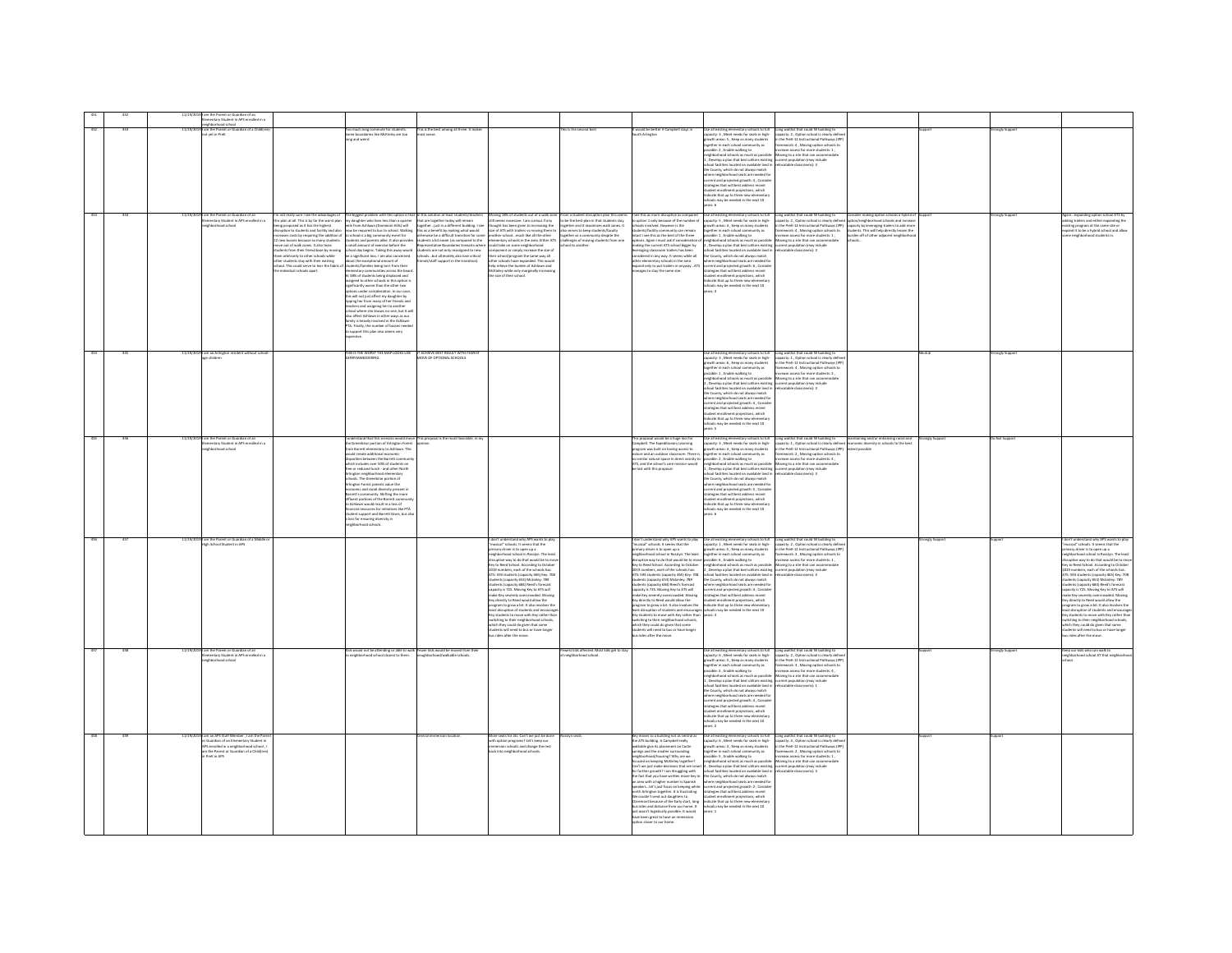| 460 | 261 |          | the Parent or Guardian of an<br>hertary Student in APS enrolled in a<br>hhodeand cheol<br>11/19/2019   am an APS Student                                                                |                                                                                                                                                                                                                                                                                                                                                                                                                                                                                                                                                                                                                                                                     |                                                                                                                                                                                                                                                                                                                                                                                                                                                                                                      |                                                                                                                                                                                                                                                                                                                                                                                                       |                                                                                                                                                                                                                                                                                                                                                                                                                                                                                                                                                                                                                                                                                                                                                                                                                                                                                             |                                                                                 | Moving two additional schoots above a<br>beyond Proposal 1 is much more<br>complicated and doesn't seem to gain<br>ortionally greater advantage.                                                                                                                                                                                                                                                                                 | ie all existing elementary schools to full<br>pacity: 3 , Meet needs for seats in high-<br>owth areas: 1 , Keep as many students<br>together in each school community as<br>possible: 2 , Enable walking to<br>eighborhood schools as much as possible: Moving to a site that can accommodat<br>, Develop a plan that best utilizes existing current population (may include<br>chool facilities located on available land in relocatable classrooms): 2<br>he County, which do not always match<br>examp, when as not aways maximized<br>nere neighborhood seats are needed for<br>ategies that will best address recent<br>ident enrollment projections, which<br>Ecate that up to three new elementary<br>ools may be needed in the next 10<br>rs.4                                                                                                                                                                                                                                                                                                                                                                                                                                                                                                                | Long waitlist that could fill building to<br>capacity: 1, Option school is clearly define<br>in the PreK-12 Instructional Pathways (IPE<br>framework: 3, Moving option schools to<br>increase access for more students: 4,                                                                                                                                                                                                                                                                                                                                                                                                                                                                                                                                                                                    |                                                                                                                                                                                                                                                                                                                                                                                                                 |                       |               |                                                                                                                                                                                                                                                                                                                                                                                                                                                                                                                                                                                                                                                                                                             |
|-----|-----|----------|-----------------------------------------------------------------------------------------------------------------------------------------------------------------------------------------|---------------------------------------------------------------------------------------------------------------------------------------------------------------------------------------------------------------------------------------------------------------------------------------------------------------------------------------------------------------------------------------------------------------------------------------------------------------------------------------------------------------------------------------------------------------------------------------------------------------------------------------------------------------------|------------------------------------------------------------------------------------------------------------------------------------------------------------------------------------------------------------------------------------------------------------------------------------------------------------------------------------------------------------------------------------------------------------------------------------------------------------------------------------------------------|-------------------------------------------------------------------------------------------------------------------------------------------------------------------------------------------------------------------------------------------------------------------------------------------------------------------------------------------------------------------------------------------------------|---------------------------------------------------------------------------------------------------------------------------------------------------------------------------------------------------------------------------------------------------------------------------------------------------------------------------------------------------------------------------------------------------------------------------------------------------------------------------------------------------------------------------------------------------------------------------------------------------------------------------------------------------------------------------------------------------------------------------------------------------------------------------------------------------------------------------------------------------------------------------------------------|---------------------------------------------------------------------------------|----------------------------------------------------------------------------------------------------------------------------------------------------------------------------------------------------------------------------------------------------------------------------------------------------------------------------------------------------------------------------------------------------------------------------------|-----------------------------------------------------------------------------------------------------------------------------------------------------------------------------------------------------------------------------------------------------------------------------------------------------------------------------------------------------------------------------------------------------------------------------------------------------------------------------------------------------------------------------------------------------------------------------------------------------------------------------------------------------------------------------------------------------------------------------------------------------------------------------------------------------------------------------------------------------------------------------------------------------------------------------------------------------------------------------------------------------------------------------------------------------------------------------------------------------------------------------------------------------------------------------------------------------------------------------------------------------------------------|---------------------------------------------------------------------------------------------------------------------------------------------------------------------------------------------------------------------------------------------------------------------------------------------------------------------------------------------------------------------------------------------------------------------------------------------------------------------------------------------------------------------------------------------------------------------------------------------------------------------------------------------------------------------------------------------------------------------------------------------------------------------------------------------------------------|-----------------------------------------------------------------------------------------------------------------------------------------------------------------------------------------------------------------------------------------------------------------------------------------------------------------------------------------------------------------------------------------------------------------|-----------------------|---------------|-------------------------------------------------------------------------------------------------------------------------------------------------------------------------------------------------------------------------------------------------------------------------------------------------------------------------------------------------------------------------------------------------------------------------------------------------------------------------------------------------------------------------------------------------------------------------------------------------------------------------------------------------------------------------------------------------------------|
|     |     |          |                                                                                                                                                                                         | iss overcrowding at some schools and<br>tudents who walk far to attend their                                                                                                                                                                                                                                                                                                                                                                                                                                                                                                                                                                                        | fany students have to change<br>eighborhood schools and some of the<br>procession associates and accre of the<br>go to a farther school even if they live<br>the near another school.                                                                                                                                                                                                                                                                                                                |                                                                                                                                                                                                                                                                                                                                                                                                       | $\lambda_{\rm OPE}$ starsings, with a distribution of shall plasted for an unitary controller stars in the stars in the stars in the stars in the stars of the stars of the stars of the stars of the stars of the stars of the stars                                                                                                                                                                                                                                                                                                                                                                                                                                                                                                                                                                                                                                                       |                                                                                 |                                                                                                                                                                                                                                                                                                                                                                                                                                  | .<br>Use all existing elementary schools to full<br>capacity: 4 , Meet needs for seats in high-<br>supervisor as a mean an experimental control of the Marian Communications of the Prefix State Institutional Pathways (IPP)<br>Interference is a main students of the Prefix State Institutional Pathways (IPP)<br>Interference in th<br>.<br>Develop a plan that best utilizes existing current population (may include<br>hool facilities located on available land in relocatable classrooms): 2<br>the County, which do not always match<br>here neighborhood seats are needed for<br>urrent and projected erowth: 3 . Consig<br>announce process provides recent<br>trategies that will best address recent<br>tudent enrollment projections, which<br>clicate that up to three new elementar<br>chools may be needed in the next 10                                                                                                                                                                                                                                                                                                                                                                                                                           | Long waitlist that could fill building to<br>capacity: 3 , Option school is clearly defin                                                                                                                                                                                                                                                                                                                                                                                                                                                                                                                                                                                                                                                                                                                     |                                                                                                                                                                                                                                                                                                                                                                                                                 |                       |               |                                                                                                                                                                                                                                                                                                                                                                                                                                                                                                                                                                                                                                                                                                             |
|     |     |          | am the Parent or Guardian of an<br>mentary Student in APS enrolled in a<br>irhborhood school . I am the Parent of<br>rdian of a Middle or High School                                   |                                                                                                                                                                                                                                                                                                                                                                                                                                                                                                                                                                                                                                                                     | o many changes. It's not a reasonable                                                                                                                                                                                                                                                                                                                                                                                                                                                                | Not sure                                                                                                                                                                                                                                                                                                                                                                                              | 4/5 is creating more problems than it is<br>solving. The proposal states an addition<br>00 students could be admitted to ATS by<br>.<br>wing to McKinley. But McKinley<br>rrently has 200 more students than STA.<br>currently has 200 more students than 3TA.<br>That means there's a net decrease of 100<br>students. APS already made this mistake<br>with the Mondessori school at Henry. There<br>are 200 fewers students there than last year<br>when that w<br>unty where APS needs seats. Any schoo<br>th a wait list must be maxed out<br>dance-wise. There is demand for<br>incia schools. Trailers should be used to<br>trig as many people as possible off of<br>trig as many people as possible off of<br>tose wait lists. The Montessor school<br>sust be fixed. APS can't afford a pet school<br>th unused capacity in the middle of the<br>unty. Move other programs there. | many move                                                                       | Same comments as above. There are<br>tructural changes APS needs to addres:<br>refore making moves like these. Also.<br>amobell currently draws from the<br>Camposis currentsy graves morn tree<br>surrounding neighborhood. If you move it<br>to ATS it is going to slow the numbers.<br>sime with Key. If you move Key, more kids.<br>rom the western part of the County will<br>ittend. APS's assumptions are not<br>sonable. | Se all existing elementary schools to full<br>pacity: 1, Meet needs for seats in high-<br>owth areas: 6 . Keep as many students<br>gether in each school community as<br>ssible: 2, Enable walking to<br>possible: 2, tratele walking to<br>neighborhood schools as much as possible: Moss possible: 16<br>5, Develop a plan that best utilizes existing cur<br>school facilities Iocaned on available land in met<br>theo County, which do not<br>urrent and projected growth: 4, Conside<br>strategies that will best address recent<br>tudent enrollment projections, which<br>dicate that up to three new elementar<br>ols may be needed in the next 10<br>llu) of <i>idooks</i> vish                                                                                                                                                                                                                                                                                                                                                                                                                                                                                                                                                                             | Long waitlist that could fill building to<br>capacity: 1 , Option school is clearly define<br>in the PreK-12 Instructional Pathways (IPP)<br>.<br>Iramework: 4 , Moving option schools to<br>increase access for more students: 2 ,<br>Moving to a site that can accommodate<br>surrent population (may include<br>elocatable classrooms): 3                                                                                                                                                                                                                                                                                                                                                                                                                                                                  | APS needs to take a hard look at the optic<br>ools and whether they still make se<br>in the current capacity strumles. If<br>on schools are not being filled to<br>city, they should be elin<br>anavi re<br>combined with other programs. Schools<br>like ATS that have long waiting lists should<br>be maxed out capacity-wise, including<br>ilers. Any business would increase<br>mand to try to meet supply. | onaly Support         |               |                                                                                                                                                                                                                                                                                                                                                                                                                                                                                                                                                                                                                                                                                                             |
|     |     |          | m the Parent or Guardian of an<br>en use racent or quantum or am<br>ementary Student in APS enrolled in an<br>stion school , I am the Parent or Guardia<br>ia Child(ren) in PreK in APS | oth proposals. Key Im<br>In both proposals, Key Immersion is being<br>mored towards an area with a higher<br>number of Spanish speakers. I think it has<br>gros and cons. English is my second<br>language, and I personally would<br>encourage my children to be expo<br>ichool, and my native language at home, si<br>that they can be immersed in both<br>quares early on. I have to admit it has<br>.<br>been easy, but still worth doing. On the<br>er hand, having more Spanish speaking<br>ther hand, having more Spansih speaking<br>illdren enrolled at Key will improve the<br>verall quality of the Immersion program,<br>id better serve the community. | nally know many ATS parents, as<br>was general consensus that ATS should<br>be general consensus that ATS should<br>rents are braving Arlington traffic<br>eryday to send their children to this<br>eryday to send their children to this<br>loved school. For any lottery based<br>ounty-wide schools / programs (e.g.<br>tessori), it is inevitable to have a lon<br>vaiting list. If Key Immersion to be mov<br>why not move it to either McKinley or<br>larlin Spring, and keep ATS where it is. |                                                                                                                                                                                                                                                                                                                                                                                                       |                                                                                                                                                                                                                                                                                                                                                                                                                                                                                                                                                                                                                                                                                                                                                                                                                                                                                             |                                                                                 |                                                                                                                                                                                                                                                                                                                                                                                                                                  | ou an external personnel as a state of the state in high-pointh areas: 3 , Keep as many students<br>apacity: 5 , Meet needs for seats in high-pointh areas: 3 , Keep as many students<br>agether in each school community as<br>ossible<br>osisme», a "susere wareng on the possible: Moving to a site that can accommodate<br>is ghoshood schools as much as possible: Moving to a site that can accommodate<br>chool facilities located on available land in , relocatable cl<br>he County, which do not always match<br>here neighborhood seats are needed for<br>rrent and projected growth: 6 , Consid<br>ategies that will best address recent<br>trategues trust will best address recent<br>tudent enrollment projections, which<br>idicate that up to three new elementary<br>thools may be needed in the next 10                                                                                                                                                                                                                                                                                                                                                                                                                                            | Long waitlist that could fill building to<br>Japacity: 4 . Ontion collistic limit<br>capacity: 4, Option school is clearly define<br>in the PreK-12 Instructional Pathways (IPE<br>framework: 2, Moving option schools to<br>increase access for more students: 3,                                                                                                                                                                                                                                                                                                                                                                                                                                                                                                                                            |                                                                                                                                                                                                                                                                                                                                                                                                                 |                       |               | the to APS for doing a great job on<br>ng.com/<br>Hudies and shar<br>se extensive planning studies and sha<br>the community. I am sure it is<br>tyone's goal to use our resources<br>ciently, which include existing school<br>ildings, roads, and school bus services.<br>neever, I'd like to emphasize that as an<br>rlington residence for more than 20 years<br>w parents put in a lot of effort to find the<br>ht house, the right neighborhood for o<br>ily and our children. In recently years,<br>nsettling that we had to face school<br>boundary re-draw every year, which sur<br>put a lot of stress on us parents and our<br>local community. I would prefer a more<br>w-paced steady approach. |
|     |     | 11/30/30 | 19 I am the Parent or Guardian of an<br>mentary Student in APS enrolled in a<br>and school                                                                                              | can't seriously evaluate a map of blotchy<br>.<br>I want any real feedback. It's clear<br>want any real feedback. It's clear                                                                                                                                                                                                                                                                                                                                                                                                                                                                                                                                        | Who knows? The blotchy shapes make it<br>colbia to avaluate this cranario.                                                                                                                                                                                                                                                                                                                                                                                                                           | Keeps kids together: fewer changes in<br>.<br>terms of friends, teachers, group cohesion,<br>etc. While this may seem trivial to elected                                                                                                                                                                                                                                                              | McKinley neighborhood loses its school-<br>tot good, given that it's a highly walkable<br>seighborhood and most of the kids around<br>school walk. Parents who have choses<br>tion schools because of location will ha                                                                                                                                                                                                                                                                                                                                                                                                                                                                                                                                                                                                                                                                      | .<br>Courthouse neighborhood gets its<br>eighborhood school back. More McKinley | People who are excited about ATS may get<br>In. Courthouse neighborhood gets its<br>Inc. Courthouse neighborhood gets its<br>Inct good, given that it's a highly walkable                                                                                                                                                                                                                                                        | Use all existing elementary schools to full Long waitlist that could fill building to<br>capacity: 4 , Meet needs for seats in high- capacity: 4 , Option school is clearly defin<br>$\frac{1}{2}$ and $\frac{1}{2}$ and $\frac{1}{2}$ and $\frac{1}{2}$ and $\frac{1}{2}$ and $\frac{1}{2}$ and $\frac{1}{2}$ are a mean of the state of the state and a mean of the state of the state of the state of the state of the state of the state o<br>$\label{thm:main} \begin{minipage}{0.9\textwidth} \begin{tabular}{p{0.85\textwidth}} \hline \textbf{R} & \textbf{R} & \textbf{R} & \textbf{R} & \textbf{R} & \textbf{R} & \textbf{R} & \textbf{R} & \textbf{R} & \textbf{R} & \textbf{R} & \textbf{R} & \textbf{R} & \textbf{R} & \textbf{R} & \textbf{R} & \textbf{R} & \textbf{R} & \textbf{R} & \textbf{R} & \textbf{R} & \textbf{R} & \textbf{R} & \textbf{R} & \textbf{R} & \textbf{$                                                                                                                                                                                                                                                                                                                                                                          | in the PreK-12 Instructional Pathways (IP<br>sework: 3 , Moving option schools to<br>ease access for more students: 2 ,                                                                                                                                                                                                                                                                                                                                                                                                                                                                                                                                                                                                                                                                                       |                                                                                                                                                                                                                                                                                                                                                                                                                 | rangly Do Not Support | onely Support |                                                                                                                                                                                                                                                                                                                                                                                                                                                                                                                                                                                                                                                                                                             |
|     |     |          |                                                                                                                                                                                         | .<br>u've already decided you're not going<br>th this option, so don't waste my time                                                                                                                                                                                                                                                                                                                                                                                                                                                                                                                                                                                |                                                                                                                                                                                                                                                                                                                                                                                                                                                                                                      | etc. While this may seem trivial to electe<br>politicians, it's crucial for kids who are<br>trying to learn-not rebuild their network<br>of trust and socialization. Minimizing<br>change is loy to letting kids focus on<br>learning. Also,<br>who are dealing with anxiety, loss, traum<br>earning challenges, special needs, or othe<br>of life's difficulties need less change<br>rever possible. | e difficult transportation adjuste                                                                                                                                                                                                                                                                                                                                                                                                                                                                                                                                                                                                                                                                                                                                                                                                                                                          |                                                                                 | ichool and I'd imagine Campbell would be<br>ncredibly upset about getting stuck there.                                                                                                                                                                                                                                                                                                                                           | the County, which do not always match<br>where neighborhood seats are needed for<br>urrent and projected erowth: 6. Consid-<br>atesies that will best address recent<br>a margress areas and projections, which<br>takent encollment projections, which<br>relicate that up to three new elementar<br>choots may be needed in the next 10<br>wars: 5                                                                                                                                                                                                                                                                                                                                                                                                                                                                                                                                                                                                                                                                                                                                                                                                                                                                                                                  |                                                                                                                                                                                                                                                                                                                                                                                                                                                                                                                                                                                                                                                                                                                                                                                                               |                                                                                                                                                                                                                                                                                                                                                                                                                 |                       |               |                                                                                                                                                                                                                                                                                                                                                                                                                                                                                                                                                                                                                                                                                                             |
|     |     |          | am the Parent or Guardian of an<br>mentary Student in APS enrolled in a<br>ighborhood school, I am the Parent or<br>dian of a Childfren) not vet in Pref                                | w opportunity is to redistribute the ES<br>ndaries to make the schools across th<br>unty (i.e., ALL of them) at below or near<br>sacity. Certain ES are overcrowded at th<br>nent, and this is the opportunity to fi<br>at with Reed school opening to ease th<br>ling at neighboring schor                                                                                                                                                                                                                                                                                                                                                                         | onger boundaries will increase busing The opportunity is to make Key a                                                                                                                                                                                                                                                                                                                                                                                                                               | theorhood school                                                                                                                                                                                                                                                                                                                                                                                      | The challenge is that by taking away<br>Xirley as a neighborhood you have no<br>dressed the overcrowding issue at<br>.<br>cKinley. You're just shoving those kids al<br>to Reed (opening it at above capacity)<br>d then adding more kids to Ashlawn an<br>ting it close to or above capacity."<br>ting it close to or above capacity."<br>t a sustainable model. It just shifts                                                                                                                                                                                                                                                                                                                                                                                                                                                                                                            |                                                                                 | his is so much more change than what i<br>needed. Moving three option schools is<br>absolutely going to meet resistance from<br>arents and you also have not addressed<br>iny of the capacity issues in the Westown                                                                                                                                                                                                              | Use all existing elementary schools to full<br>apacity: 1, Meet needs for seats in high-<br>rowth areas: 4, Keep as many students<br>ogether in each school community as<br>strategies that will best address recent<br>udent enrollment projections, which<br>dicate that up to three new elementary<br>not may be needed in the next 10<br>$\cdots$                                                                                                                                                                                                                                                                                                                                                                                                                                                                                                                                                                                                                                                                                                                                                                                                                                                                                                                 | Long waitlist that could fill building to<br>capacity: 2 , Option school is clearly define<br>in the PreK-12 Instructional Pathways (IPP)<br>framework: 1 , Moving option schools to<br>ease access for more students: 4                                                                                                                                                                                                                                                                                                                                                                                                                                                                                                                                                                                      |                                                                                                                                                                                                                                                                                                                                                                                                                 |                       | Not Suppor    |                                                                                                                                                                                                                                                                                                                                                                                                                                                                                                                                                                                                                                                                                                             |
|     |     |          | .<br>19 I am the Parent or Guardian of a Child<br>not yet in PreK<br>m an ADS Staff Ma                                                                                                  | one, this is not a desirable outcom                                                                                                                                                                                                                                                                                                                                                                                                                                                                                                                                                                                                                                 | The representative boundaries scenario<br>would create a hardship for many familie:<br>ny neighborhood (Itadnor/Ft Myer<br>eights) by zoning children to a very<br>ban, non-transit accessible school                                                                                                                                                                                                                                                                                                | froup is being moved very far so most<br>ants should be able to move with the<br>rogram, Also, Immersion is not attracting<br>ifficient number of native Spanish<br>akers in its current location and<br>efore does not need to stay there                                                                                                                                                            | Proposit allows the Roskyn/Courthouse Some families will choose to send their kids, Proposit 2 creates an opportunity to move Campbell is currently serving a high PIL<br>Area to regin a neighborhood school with the Viewelphon<br>ever, I think this is indicative of a<br>ference for a convenient location ov<br>Immersion program, which still suppo<br>oving Immersion.                                                                                                                                                                                                                                                                                                                                                                                                                                                                                                              | ighborhood schools around the wester<br>id of Columbia Pike.                    | fairly close to Carlin Springs and is not<br>tracting enough native Spanish speaker:<br>is possible that native Spanish speakers<br>ire. for the most part, indifferent to<br>ersion and would not apply in greater<br>mbers if it were at Carlin Springs.                                                                                                                                                                       | Use all existing elementary schools to full<br>capacity: 3 , Meet needs for seats in high-<br>growth areas: 1 , Keep as many students<br>together in each school community as<br>ssible: 5, Enable walking to<br>neighborhood schools as much as possible: Moving to a site that can accommodat<br>. Develop a plan that best utilizes existing current population (may include<br>hool facilities located on available land in<br>te County, which do not always match<br>hare neighborhood seats are needed fo<br>ere neignoornood seats are needed i<br>rent and projected growth: 4 , Consis<br>strategies that will best address recent<br>student enrollment projections, which<br>indicate that up to three new elementary<br>thools may be needed in the next 10<br>ers 2<br>$\label{thm:main} \begin{minipage}{0.9\textwidth} \begin{minipage}{0.9\textwidth} \begin{itemize} \textit{there are given} \textit{inif} & \textit{not} \textit{if} \textit{if} \textit{if} \textit{if} \textit{if} \textit{if} \textit{if} \textit{if} \textit{if} \textit{if} \textit{if} \textit{if} \textit{if} \textit{if} \textit{if} \textit{if} \textit{if} \textit{if} \textit{if} \textit{if} \textit{if} \textit{if} \textit{if} \textit{if} \textit{if} \textit{if}$ | $\label{lem:main} \begin{minipage}[t]{0.9\textwidth} \begin{tabular}{l c c c} \textit{Length} & \textit{switch} & \textit{Pidease plan} & \textit{for the most desirable note} \\ \textit{capactive} & \textit{1}, & \textit{Pdeine} & \textit{in} & \textit{Pdeine} \\ \textit{in} & \textit{De when} & \textit{in} & \textit{in} & \textit{in} & \textit{in} & \textit{in} \\ \textit{in} & \textit{De when} & \textit{in} & \textit{in} & \textit{in} & \textit{in} & \textit{in} & \textit{in} \\ \$<br>increase access for more students: 2,<br>catable classrooms): 3<br>Long waitlist that could fill building to<br>capacity: 4 , Option school is clearly define<br>in the Pret-12 Instructional Pathways (IPF)<br>furnework: 3 , Moving option schools to<br>increase access for more students: 2 , |                                                                                                                                                                                                                                                                                                                                                                                                                 | rongly Suppo          | ingly Suppo   |                                                                                                                                                                                                                                                                                                                                                                                                                                                                                                                                                                                                                                                                                                             |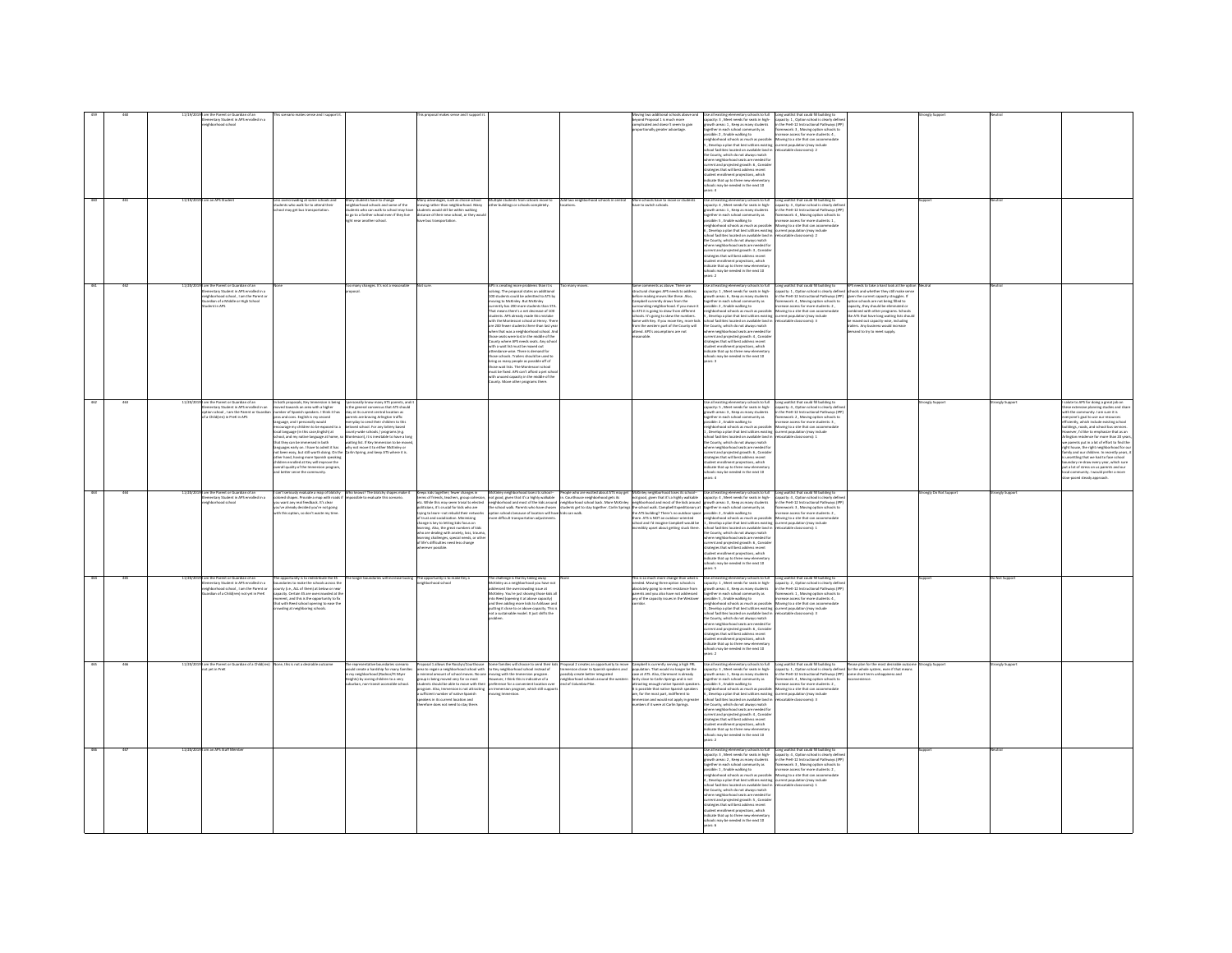|            | nentary Student in APS enrolled in a<br>thborhood school                                                                                                           | o not be bursting at the seams with the<br>hat-if Scenario. I personally cannot see<br>ow it would benefit anyone, except<br>huffling kids and plucking them out of<br>chools they've gotten to know already. I<br>lington Science Focus is to continue as a<br>sel TOR bluoris ti Joods boothodri<br>co-formed it should be a liberal arts<br>viculum, engaging the whole child, not<br>t the technical or scientific side.                         | he goal is to make the neighborhood<br>aned for the current neighborhood school imagine that for some attending this<br>e are in now: Taylor, My entire<br>as revenus appears may make m<br>school conceled behave he concel hour<br>way in order to get to Arlington<br>suld have ever become a neighborhood the Rosslyn/Courthouse/Lyon Village<br>chool. It is entirely too specific of a<br>surriculum approach, to appeal to student<br>of diverse strengths and interests.<br>urthermore, if the boundaries are move<br>is could affect more than half of the<br>udents already enrolled in Taylor. I thir<br>hat's ridiculous. More research needs to<br>se done and everyone needs to go back to<br>e drawing board to come up with a plan<br>at has a shared affect across ALL scho<br>the schools don't change and we<br>ld/renovate current schools to fit th | like the idea of Key moving to ATS buil<br>hools more walkable, then we should stay because it centralizes the option school. I<br>ichool, having it too far away could be a<br>concentration bookdool toponate believe<br>ardship. I strongly belie<br>he existing Key building becoming a<br>nce Focus. I also don't believe that ASFS neighborhood school would greatly ben<br>corridor and make this school extremely | h the "majority of McKinley student<br>moving to Reed, this could be splitting a created, which is clearly needed within<br>well-established school community, which APS.<br>obody wants. This option also has nearly<br>/4 of all students moving to new schools. | More neighbor<br>hood schools are being                | n't understand if the goal is to use Ke<br>as a lottery immersion program, why it<br>ould be focused to bring an immersion<br>hood to an area that's heavily non-lated<br>native-speakers. In my opinion, the Key<br>ersion program should be given<br>riority to those students are not native<br>peakers, to immerse themselves in a<br>tural education, this option also moves<br>ools, but affects less students over all.                                                                                                                                                                                                                                                                                                                                                                                                                                                                                                                                                                                                                                                                                                                                                                                           | Use all existing elementary schools to fu<br>capacity: 3, Meet needs for seats in high-<br>owth areas: 4, Keep as many students<br>together in each school community as<br>possible: 1 , Enable walking to<br>hborhood schools as much as possible<br>, Develop a plan that best utilizes existing<br>ool facilities located on available land is<br>he County, which do not always match<br>where neighborhood seats are needed fo<br>current and projected growth: 5, Conside<br>trategies that will best address recent<br>.<br>udent enrollment projections, which<br>dicate that up to three new elementar<br>ols may be needed in the next 10                                                                          | capacity: 1, Option school is clearly define<br>in the PreK-12 Instructional Pathways (IPP)<br>mework: 2, Moving option schools to<br>rease access for more students: 3.<br>oving to a site that can accor<br>urrent population (may include<br>focatable classrooms): 4                                                        |                                                                                                                                                                                                                                                                                                                                                                                                                                                          |                     |                     | ler the children who have parent<br>and/or caretakers that drive them each<br>vay to school. This needs to be factored i<br>.<br>If every school before moving boundaris<br>IR, give the option to families affected by<br>nent, that if we were to<br>not be able to take the bus, and we happ<br>not be walkable, that we will transport<br>nen rhildren tn and from                                                                                                                                                                                     |
|------------|--------------------------------------------------------------------------------------------------------------------------------------------------------------------|------------------------------------------------------------------------------------------------------------------------------------------------------------------------------------------------------------------------------------------------------------------------------------------------------------------------------------------------------------------------------------------------------------------------------------------------------|--------------------------------------------------------------------------------------------------------------------------------------------------------------------------------------------------------------------------------------------------------------------------------------------------------------------------------------------------------------------------------------------------------------------------------------------------------------------------------------------------------------------------------------------------------------------------------------------------------------------------------------------------------------------------------------------------------------------------------------------------------------------------------------------------------------------------------------------------------------------------|---------------------------------------------------------------------------------------------------------------------------------------------------------------------------------------------------------------------------------------------------------------------------------------------------------------------------------------------------------------------------------------------------------------------------|--------------------------------------------------------------------------------------------------------------------------------------------------------------------------------------------------------------------------------------------------------------------|--------------------------------------------------------|--------------------------------------------------------------------------------------------------------------------------------------------------------------------------------------------------------------------------------------------------------------------------------------------------------------------------------------------------------------------------------------------------------------------------------------------------------------------------------------------------------------------------------------------------------------------------------------------------------------------------------------------------------------------------------------------------------------------------------------------------------------------------------------------------------------------------------------------------------------------------------------------------------------------------------------------------------------------------------------------------------------------------------------------------------------------------------------------------------------------------------------------------------------------------------------------------------------------------|------------------------------------------------------------------------------------------------------------------------------------------------------------------------------------------------------------------------------------------------------------------------------------------------------------------------------------------------------------------------------------------------------------------------------------------------------------------------------------------------------------------------------------------------------------------------------------------------------------------------------------------------------------------------------------------------------------------------------|---------------------------------------------------------------------------------------------------------------------------------------------------------------------------------------------------------------------------------------------------------------------------------------------------------------------------------|----------------------------------------------------------------------------------------------------------------------------------------------------------------------------------------------------------------------------------------------------------------------------------------------------------------------------------------------------------------------------------------------------------------------------------------------------------|---------------------|---------------------|------------------------------------------------------------------------------------------------------------------------------------------------------------------------------------------------------------------------------------------------------------------------------------------------------------------------------------------------------------------------------------------------------------------------------------------------------------------------------------------------------------------------------------------------------------|
| 469<br>530 | 11/20/2019 I am the Parent or Guardian of a Child(ren)<br>in PreK in APS<br>m the Parent or Guardian of an                                                         | Adjusting neighborhood schools seem best<br>Some people may be mad, but seems the<br>ost sensible rather than moving schools<br>over the place and not addressing<br>ercrowding that would have been<br>vated by opening Reed up as a<br>(hborhood school.<br>ere are very few opp                                                                                                                                                                   | Why are Ashlawn and McKinleys'<br>ndaries the way they are--this look<br>challenging and gerrymandered. The loss o<br>g units is unfortunate.                                                                                                                                                                                                                                                                                                                                                                                                                                                                                                                                                                                                                                                                                                                            | re are few to none however, the only                                                                                                                                                                                                                                                                                                                                                                                      | Not having Reed and McKinley as<br>e building is too small!! How dare t                                                                                                                                                                                            |                                                        | Not having Reed and McKinley as<br>ow dare the county 'cast off' both Sp                                                                                                                                                                                                                                                                                                                                                                                                                                                                                                                                                                                                                                                                                                                                                                                                                                                                                                                                                                                                                                                                                                                                                 | Use all existing elementary schools to full<br>capacity: 3 , Meet needs for seats in high-<br>with areas: 5 . Keep as many students<br>together in each school community as<br>possible: 6 , Enable walking to<br>wighborhood schools as much as possible:<br>, Develop a plan that best utilizes existing eurrent population (may include<br>hool facilities located on available land in relocatable classrooms): 1<br>e County, which do not always match<br>here neighborhood seats are needed fo<br>rrent and projected growth: 4, Consid-<br>trategies that will best address recent<br>itudent enrollment projections, which<br>ndicate that up to three new elementary<br>ools may be needed in the next 10<br>are 2 | Long waitlist that could fill building to<br>apacity: 3, Option school is clearly def<br>n the PreK-12 Instructional Pathways (IPP)<br>mework: 2 , Moving option schools to<br>rease access for more students: 4 ,<br>Moving to a site that can accommodat                                                                      |                                                                                                                                                                                                                                                                                                                                                                                                                                                          | Not Sunson          |                     | not keep Escuela Key at it curre                                                                                                                                                                                                                                                                                                                                                                                                                                                                                                                           |
|            | ntary Student in APS enrolled in an<br>tion school, I am the Parent or Guardia<br>a Childiren) in PreK in APS . I am the<br>ent or Guardian of a Child(ren) not ye | ario presents                                                                                                                                                                                                                                                                                                                                                                                                                                        |                                                                                                                                                                                                                                                                                                                                                                                                                                                                                                                                                                                                                                                                                                                                                                                                                                                                          | aving grace would be that it would still b<br>cated in North Arlington, servicing us<br>paying residents who actually HAVE<br>sool aged children (last time I checked<br>there is only around 20% of us Arlington<br>aspayers that actually have school age<br>children) and it would be a travesty to<br>towe our school so far from its actual                                                                          | ty consider downsizing such an<br>standing model immersion school. Wf<br>will my taxpaying dollars be paying for:<br>e trailers? Less green space?? A smal                                                                                                         |                                                        | peaking/immersion programs to South<br>Arlington-potentially positioning both<br>schools alongside each other-- to the<br>eaper side of town where we can all be<br>nefficiently bused to an inferior location.<br>Aever mind that Key has one of the largest<br>coulations of all the elementary option<br>schools in APS. Clearly this is a popular<br>program chosen by tax paying North<br>Arlington residents that indeed even<br>aved into their homes to attend Key. My<br>mily would consider it a travesty for your student enrollment projections, which<br>entre sus subsequent in a survey of the second interactions to these new electrics that we should be<br>annexs to suggest that we should be<br>of the strain state parformance of the species of the new distribution of the strain<br>per day. Given the dire performance of<br>your bus system thus far there is NO WAY<br>his could be considered a viable option.<br>y guess is myself and my neighbors we<br>e forced to leave our beloved school. The<br>ounty needs to go back to the drawing<br>oard and offer us another option for ou<br>eloved Escuela Key to continue to be<br>ocated in North Arlington, which is when<br>r all live. | Use all existing elementary schools to full<br>capacity: 5 , Meet needs for seats in high-<br>growth areas: 6, Keep as many students<br>together in each school community as<br>ssible: 1, Enable walking to<br>possume: 1, crusee wareng to<br>religibleshood schools as much as possible: Moneing to a site that can accomm<br>2, Develop a plan that best utilizes existing current population (may include<br>school facilities located on availabl<br>the County, which do not always match<br>where neighborhood seats are needed for<br>current and projected growth: 3, Consider<br>strategies that will best address recent                                                                                         | Long waitlist that could fill building to<br>capacity: 2 , Option school is clearly defin<br>in the PreK-12 Instructional Pathways (IPP)<br>ramework: 1 . Moving option schools to<br>ease access for more students: 4.<br>loving to a site that can accommodate                                                                | Arlington is considering moving a<br>iccessful popular option such as KEY it<br>rust keep our school in North Arlington<br>ure the balance between the higher an<br>Nower income speaking students remain<br>have no doubt that a move to South<br>Arlington will see the number of higher<br>scome students drop off dramatically an<br>this will be an injustice for both groups that<br>are currently thriving under the program as<br>it now stands. |                     |                     | ition and make it a neighborhood<br>hool?? or swap with ASFS !!! Right now<br>he swap with Arlineton Science Focus is<br>king like an EXCELLENT option in<br>dsight. Who would've known after the<br>ight to keep Key at Key the County<br>nning Committee would come back wit<br>ese two potentially disastrous<br>ternatives?? How about going back to th<br>wing board and considering the<br>sularity and the success of this North<br>clinaton option school. The Key school<br>erves to remain servicing North<br>ngton residents for generations to |
|            | l am the Parent or Guardian of an<br>Elementary Student in APS enrolled in a<br>hbarhoad school                                                                    | The numbers to back up these proposals<br>don't seem to add up so it is difficult to<br>wer any of these questions.                                                                                                                                                                                                                                                                                                                                  |                                                                                                                                                                                                                                                                                                                                                                                                                                                                                                                                                                                                                                                                                                                                                                                                                                                                          |                                                                                                                                                                                                                                                                                                                                                                                                                           | Why can't key move to McKinley or to the<br>reed to cut down on the number of schools<br>Savom at gniv                                                                                                                                                             |                                                        |                                                                                                                                                                                                                                                                                                                                                                                                                                                                                                                                                                                                                                                                                                                                                                                                                                                                                                                                                                                                                                                                                                                                                                                                                          | Use all existing elementary schools to full<br>capacity: 1 , Meet needs for seats in high-<br>growth areas: 2, Keep as many students<br>ogether in each school community as<br>oosible: 3 , Enable walking to<br>wighborhood schools as much as possible<br>i , Develop a plan that best utilizes existing current population (may include<br>chool facilities located on available land in refocatable classrooms): 1<br>he County, which do not always match<br>here neighborhood seats are needed fo<br>preent and projected growth: 6 , Conside<br>strategies that will best address recent<br>dent enrollment projections, which<br>dicate that up to three new eler<br>ools may be needed in the next 10<br>ars: 5     | Long waitlist that could fill building to<br>capacity: 3, Option school is clearly defined Number of wallors<br>in the PreK-12 Instructional Pathways (IPF<br>ramework: 4 . Moving option schools to<br>pasa arress for more students-2<br>loving to a site that can accor                                                      |                                                                                                                                                                                                                                                                                                                                                                                                                                                          |                     |                     |                                                                                                                                                                                                                                                                                                                                                                                                                                                                                                                                                            |
| 577        | 11/20/2019 I am the Parent or Guardian of an<br>Elementary Student in APS enrolled in an<br>ion school                                                             | hildren attending Key school would be<br>do to continue to attend                                                                                                                                                                                                                                                                                                                                                                                    |                                                                                                                                                                                                                                                                                                                                                                                                                                                                                                                                                                                                                                                                                                                                                                                                                                                                          |                                                                                                                                                                                                                                                                                                                                                                                                                           | hildren attending Key would likely not be<br>He to continue to attend and would thus<br>forced back to a neighborhood school,<br>which for most students would be farther<br>vay, making the commute more difficul                                                 |                                                        | Children attending Key would almost<br>certainly not be able to continue to atte<br>and would thus be forced back to a<br>eighborhood school, which for most<br>udents would be farther away, making<br>mmute more difficult.                                                                                                                                                                                                                                                                                                                                                                                                                                                                                                                                                                                                                                                                                                                                                                                                                                                                                                                                                                                            | Use all existing elementary schools to full<br>capacity: 4 , Meet needs for seats in high-<br>growth areas: 3 , Keep as many students<br>parther in each school community as<br>sible: 2 . Enable walking to<br>ighborhood schools as much as possible:<br>, Develop a plan that best utilizes existing<br>hool facilities located on available land i<br>the County, which do not always match<br>here neighborhood seats are needed for<br>current and projected growth: 5, Consid<br>strategies that will best address recent<br>student enrollment projections, which<br>dicate that up to three new elementary<br>Is may be needed in the next 10                                                                       | Long waitlist that could fill building to<br>capacity: 3 , Option school is clearly defined<br>in the PreK-12 Instructional Pathways (IPP)<br>ramework: 2 . Moving option schools to<br>ease access for more students: 4 .<br>Moving to a site that can accomm<br>current population (may include<br>relocatable classrooms): 1 | For many students, option schools<br>essentially are the neighborhood scl<br>ause no other school is closer to when<br>they live. Moving these schools upends the<br><b>Iren's lives</b>                                                                                                                                                                                                                                                                 | angly Do Not Suppor | nely Do Not Support |                                                                                                                                                                                                                                                                                                                                                                                                                                                                                                                                                            |
| 473        | 11/20/2<br>I am an Arlington resident without schoo<br>e children                                                                                                  | fou should use this opportunity to make<br><b>Inston Traditional School a</b><br>,<br>hborhood school. If you keep it as a<br>ry school, you should grant children is<br>e walk-zone the same bonus preferenc<br>nts as siblines attending Arlineton<br>itional School currently get. You nee-<br>duce the huge number of buses<br>rrently needed to bring children to the<br>hool at 855 N. Edison by educating<br>fren who can walk to this school | further increase in driving and buses by<br>iening children to schools where the<br>nust take buses, or have parents driv                                                                                                                                                                                                                                                                                                                                                                                                                                                                                                                                                                                                                                                                                                                                                | Fewer students having to change schools.                                                                                                                                                                                                                                                                                                                                                                                  | Not making the school in the building of<br>Inston Traditional School a<br>hborhood school                                                                                                                                                                         | It is a good idea to keep more McKinle<br>nts treathar | squanders the opportunity to make the<br>linaton Traditional School building a<br>ehood school                                                                                                                                                                                                                                                                                                                                                                                                                                                                                                                                                                                                                                                                                                                                                                                                                                                                                                                                                                                                                                                                                                                           | Jse all existing elementary schools to full<br>pacity: 4 . Meet needs for seats in high-<br>owth areas: S , Keep as many students<br>gether in each school community as<br>ssible: 2, Enable walking to<br>sightwebood schools as much as nossible<br>elignoomood schools as much as possible:<br>, Develop a plan that best utilizes existing<br>chool facilities located on available land in<br>the County, which do not always match<br>where neighborhood seats are needed for<br>were negotianted was are measured<br>trategies that will best address recent<br>tudent enrollment projections, which<br>indicate that up to three new elementary<br>ools may be needed in the next 10<br>are t                        | Long waitlist that could fill building to<br>pacity: 2 . Option school is clearly defined<br>the PreK-12 Instructional Pathways (IPP)<br>amework: 4 , Moving option schools to<br>ease access for more students: 1,<br>loving to a site that can accommodate<br>vent population (may include<br>catable classrooms): 3          | leducing the achievement gap for minority Support<br>students, Spending reso<br>es no educati<br><b>busing students</b>                                                                                                                                                                                                                                                                                                                                  |                     | rongly Support      |                                                                                                                                                                                                                                                                                                                                                                                                                                                                                                                                                            |
|            | n the Parent or Guardian of an<br>nentary Student in APS enrolled in an<br>tion school , Other (Please specify)                                                    |                                                                                                                                                                                                                                                                                                                                                                                                                                                      |                                                                                                                                                                                                                                                                                                                                                                                                                                                                                                                                                                                                                                                                                                                                                                                                                                                                          | was aption schools close to where the<br>re now: minimal disruption. Challenge<br>e assumption that Spanish speaking<br>tildren are mostly in south Arlington.<br>ildren who speak or want to learn<br>nish live throughout the county                                                                                                                                                                                    |                                                                                                                                                                                                                                                                    |                                                        | e changes impacting more people f<br>he same result. Reinforces assumptions<br>hildren who speak or want to learn<br>panish live throughout the county.                                                                                                                                                                                                                                                                                                                                                                                                                                                                                                                                                                                                                                                                                                                                                                                                                                                                                                                                                                                                                                                                  | ie all existing elementary schools to fu<br>apacity: 6 . Meet needs for seats in high-<br>ouchy, o , were reesen to mean image<br>pether in each school community as<br>soble: S , Enable walking to<br>neighborhood schools as much as possible<br>. Develop a plan that best utilizes existing<br>school facilities located on available land is<br>the County, which do not always match<br>where neighborhood seats are needed for<br>urrent and projected growth: 4, Conside<br>trategies that will best address recent<br>student enrollment projections, which<br>indicate that up to three new elementary<br>schools may be needed in the next 10<br>are 1                                                           | Long waitlist that could fill building to<br>capacity: 4 . Option school is clearly defined<br>the PreK-12 Instructional Pathways (IPP)<br>work: 1, Moving option schools<br>use access for more students: 2,<br>foving to a site that can accommodate<br>urrent population (may include<br>atable classrooms): 3               | ould be be considered.                                                                                                                                                                                                                                                                                                                                                                                                                                   |                     |                     |                                                                                                                                                                                                                                                                                                                                                                                                                                                                                                                                                            |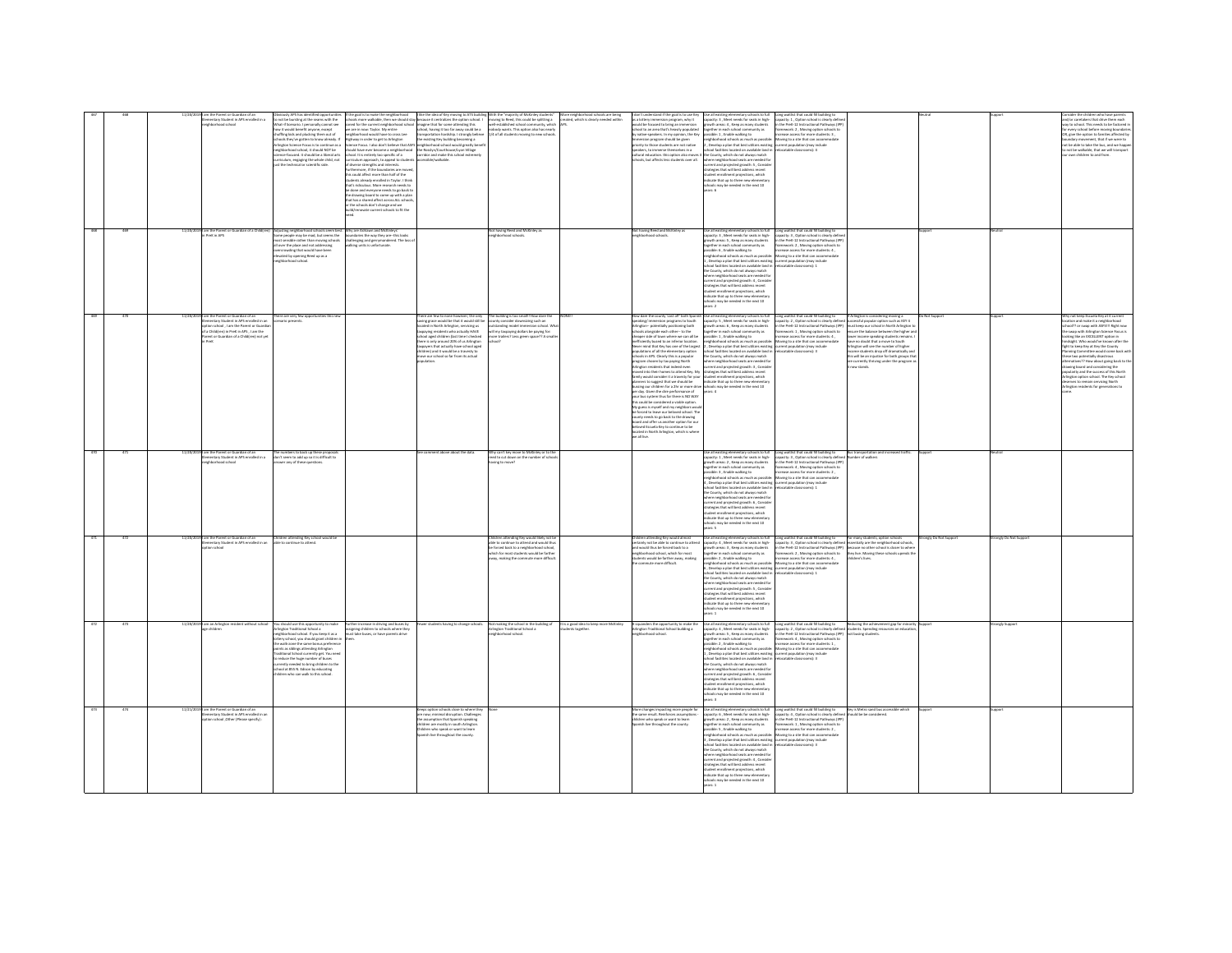|                |     | lember, I am the P<br>Guardian of an Elementary Student in<br>enrolled in an option school                                                                                                                                                                                           |                                                                                                                                                                                                                                                                                                                                                                                                                                                                                                                                                                                                                                                                                                                                                                                                                                                                                                                                                                                                                                                                                                                 |                                                                                                                                                                                                                                                                                                                                                                                                                                                                                         |                                                                                                                                                                                                                                                                                                                                                                                                                                                                                                        |                                                                                                                                                                                                                                                                                                                                                                                                                                                                                                                                                                                                                                                                                                                                                                                                                                                                                                                                                                                                                                                                                                                        |                                                                                                                                                                                                                                                                                                                                                                                                                |                                                                                                                                                                                                                                                                                                                                                                                                                                                                                                                                                                                                                                                                                                                                                                                                                                                                                                                                                                                   | tary schools to full<br>pacity: 1, Meet needs for seats in high-<br>owth areas: 4, Keep as many students<br>prether in each school community as<br>sible: 3, Enable walking to<br>shborhood schools as much as possible<br>.<br>Develop a plan that best utilizes existing<br>col facilities located on available land is<br>County, which do not always mate<br>ere neighborhood seats are needed fo<br>rent and projected growth: 6 , Conside<br>tegies that will best address recent<br>udent enrollment projections, which<br>dicate that up to three new elementar<br>ols may be needed in the next 10<br>$-2$                                                                                                                 | Long waitlist that could fill building to<br>capacity: 3, Option school is clearly define<br>in the PreK-12 Instructional Pathways (IPF<br>framework: 2 . Moving option schools to<br>crease access for more students: 1<br>Moving to a site that can accomm<br>rrent population (may include<br>locatable classrooms): 4                                                                                                                                                                                                                                                                                                                                |                                                                                                                                                                                                                                                                                                                                                                                                                                                                                                                                                                                                                                                                                                                                                                                                                                                                                                                                                                                                                                                                                                                                                                                                                                                                                                                                                                   |                        |                      |                                                                                                                                                                                                                                                                                                                                                                                                                                                                                                                                                                                                                                                                                                                                                                                                                                                                                                                                                                                                                                                                  |
|----------------|-----|--------------------------------------------------------------------------------------------------------------------------------------------------------------------------------------------------------------------------------------------------------------------------------------|-----------------------------------------------------------------------------------------------------------------------------------------------------------------------------------------------------------------------------------------------------------------------------------------------------------------------------------------------------------------------------------------------------------------------------------------------------------------------------------------------------------------------------------------------------------------------------------------------------------------------------------------------------------------------------------------------------------------------------------------------------------------------------------------------------------------------------------------------------------------------------------------------------------------------------------------------------------------------------------------------------------------------------------------------------------------------------------------------------------------|-----------------------------------------------------------------------------------------------------------------------------------------------------------------------------------------------------------------------------------------------------------------------------------------------------------------------------------------------------------------------------------------------------------------------------------------------------------------------------------------|--------------------------------------------------------------------------------------------------------------------------------------------------------------------------------------------------------------------------------------------------------------------------------------------------------------------------------------------------------------------------------------------------------------------------------------------------------------------------------------------------------|------------------------------------------------------------------------------------------------------------------------------------------------------------------------------------------------------------------------------------------------------------------------------------------------------------------------------------------------------------------------------------------------------------------------------------------------------------------------------------------------------------------------------------------------------------------------------------------------------------------------------------------------------------------------------------------------------------------------------------------------------------------------------------------------------------------------------------------------------------------------------------------------------------------------------------------------------------------------------------------------------------------------------------------------------------------------------------------------------------------------|----------------------------------------------------------------------------------------------------------------------------------------------------------------------------------------------------------------------------------------------------------------------------------------------------------------------------------------------------------------------------------------------------------------|-----------------------------------------------------------------------------------------------------------------------------------------------------------------------------------------------------------------------------------------------------------------------------------------------------------------------------------------------------------------------------------------------------------------------------------------------------------------------------------------------------------------------------------------------------------------------------------------------------------------------------------------------------------------------------------------------------------------------------------------------------------------------------------------------------------------------------------------------------------------------------------------------------------------------------------------------------------------------------------|-------------------------------------------------------------------------------------------------------------------------------------------------------------------------------------------------------------------------------------------------------------------------------------------------------------------------------------------------------------------------------------------------------------------------------------------------------------------------------------------------------------------------------------------------------------------------------------------------------------------------------------------------------------------------------------------------------------------------------------|----------------------------------------------------------------------------------------------------------------------------------------------------------------------------------------------------------------------------------------------------------------------------------------------------------------------------------------------------------------------------------------------------------------------------------------------------------------------------------------------------------------------------------------------------------------------------------------------------------------------------------------------------------|-------------------------------------------------------------------------------------------------------------------------------------------------------------------------------------------------------------------------------------------------------------------------------------------------------------------------------------------------------------------------------------------------------------------------------------------------------------------------------------------------------------------------------------------------------------------------------------------------------------------------------------------------------------------------------------------------------------------------------------------------------------------------------------------------------------------------------------------------------------------------------------------------------------------------------------------------------------------------------------------------------------------------------------------------------------------------------------------------------------------------------------------------------------------------------------------------------------------------------------------------------------------------------------------------------------------------------------------------------------------|------------------------|----------------------|------------------------------------------------------------------------------------------------------------------------------------------------------------------------------------------------------------------------------------------------------------------------------------------------------------------------------------------------------------------------------------------------------------------------------------------------------------------------------------------------------------------------------------------------------------------------------------------------------------------------------------------------------------------------------------------------------------------------------------------------------------------------------------------------------------------------------------------------------------------------------------------------------------------------------------------------------------------------------------------------------------------------------------------------------------------|
|                |     | .<br>3 I am the Parent or Guardian of a C<br>not vet in PreK                                                                                                                                                                                                                         | ticipated in the walkability study 18<br>ths ago, and APS should keep walkab<br>nts walking to their neighborhood<br>tool. The cost of buses, drivers and the<br>wear and tear on county roads should not<br>e iznored. APS should listen to parents o<br>.<br>ichool and school-aged students and<br>p them at their neighborhood school.                                                                                                                                                                                                                                                                                                                                                                                                                                                                                                                                                                                                                                                                                                                                                                      | t's impossible to separate this scenario<br>rom drawing school boundaries and a 20<br>ansus. The county doesn't know how<br>many students will live in the each planni<br>unit until a census is conducted. APS shor<br>delay any decision until further studies a<br>onducted in a fulsome way.                                                                                                                                                                                        |                                                                                                                                                                                                                                                                                                                                                                                                                                                                                                        | Reed was developed in order to relieve<br>swding at the brand-new McKinley<br>sool. Moving the entire school into a ne<br>suded school is not the solution. 2.1<br>ticipated in the walkability study 18<br>onths ago. At that time. McKinley was no<br>n an option for a option school.<br>:ording to APS's own studies, McKinley<br>meets 1 out of 4 of the criteria for a<br>ony mess a sea to McKinley has special rooms<br>for their arts focus that would be wasted<br>on a different option school. The PTA has<br>invested in capital improvements and AV<br>simulated in capital improvements and AV<br>ems that specifically support the Arts<br>dcKinley has a STRONG neighborhood<br>nunity that is engaged and happy wi<br>ir neighborhood school. Do not take<br>in implications school. Our inclusively the heart of our community. 3.<br>fore the school board votes on this<br>sposal, there should be a cost analy<br>conducted because tax dollars should be<br>used in the most efficient way to educate<br>children, not to move schools around. 4. Is<br>the county sure that ATS students would | hese are two very similar scenarios, so<br>hey aren't necessarily a good compariso<br>rhere is the data backing up this analysi<br>How did APS come to this conclusion?<br>What was prioritized? How much will it<br>cost? APS should be more transparent<br>before voting on these cotions.                                                                                                                   | L Like McKinley, Campbell has a very<br>locused learning environment that would<br>tot transfer well to another building/site.<br>vere is no outdoor space at the ATS<br>alding. 2. Why are both scenarios<br>matically taking away McKinley as a<br>shborhood school? McKinley does not<br>tch with the ATS program (arts focus,<br>rs capital improvements to the school).<br>EKinley only meets 1 of 4 criteria for an<br>tion school. It should remain a<br>thing the school.<br>sption school. It should remain a<br>seighborhood school. 3. Is the county sure<br>hat option school students will move with<br>e program? Has anyone conducted a                                                                                                                                                                                                                                                                                                                            | ise all existing elementary schools to full<br>apacity: 2 , Meet needs for seats in high-<br>rowth areas: 3 , Xeep as many students<br>agether in each school community as<br>ossible: 4 , Enable walking to<br>ishborhood schools as much as possible<br>.<br>Develop a plan that best utilizes existing<br>col facilities located on available land in<br>County, which do not always match<br>the County, which do not always match<br>where maighborhood seats are needed for<br>current and projected growth: 5, Consider<br>strategies that will best address recent<br>student enrollment projections, which<br>indicate that up to thr<br>hools may be needed in the next 10<br>vars 6                                      | Long waitlist that could fill building to<br>capacity: 4 , Option school is clearly define<br>in the PreK-12 Instructional Pathways (IPP<br>ramework: 1 , Moving option schools to<br>ncrease access for more students: 2 ,<br>Movine to a site that can accommodate<br>urrent population (may include<br>elocatable classrooms): 3                                                                                                                                                                                                                                                                                                                      | 1. Option schools should be used as a<br>release valve for overcrowding. We sho<br>aritize keeping neighbarhood school<br>or below capacity. There is an automatic<br>ation to overcrowding at option<br>chools accept fewer students. The lengt<br>of a waitlist should not be a reason for<br>ving another established neighborhoo<br>www.www.mwellinned.negradomology.com<br>school and community. In Arlington, for<br>better or worse, people sign up for waitlis<br>for pools, preschools and option schools<br>for pools, preschools and option schools<br>simply because they can. The length of a<br>waitlist is arbitrary and should not inform<br>unty planning efforts. 2. Strongly<br>sider the physical attribute of the<br>ling when considering moving sch-                                                                                                                                                                                                                                                                                                                                                                                                                                                                                                                                                                                       |                        | ongly Suppe          | istead of moving entire option sch<br>should put option programs into<br>ool to spread resources. I would love<br>aanish immersion option at my<br>eighborhood school. 2. Neighborhood<br>hools should be prioritized to increase<br>valisability and lower the number of buse<br>ind cars on the road. 3. Moving schools<br>add be a last resort because it is<br>uid be a last resort because it is<br>ensive and disruptive. 4. All moves ar<br>is should be delayed until a 2020 cen<br>conducted and decisions should be mad<br>tandem with school boundary changes.                                                                                                                                                                                                                                                                                                                                                                                                                                                                                        |
| 476            |     | am the Parent or Guardian of a<br>Iigh School Student in APS                                                                                                                                                                                                                         | ims the least bad of your three crap<br>sals. APS has been mismanaging the<br>next of school seats for at least the<br>22 years (the time I've been involve<br>th APS). My kids have sat through traile<br>trailer, construction zone after<br>truction zone in literally every school<br>i've attended over that time - and<br>not even once has the ord<br>en, not ever once mas one projection<br>of to justify all that turned out to have<br>en correct. Choosing this one, which is<br>emingly the least destructive and<br>iptive of your three crap proposals v<br>make it easier to make corrections<br>when it's inevitably discovered that all<br>ese numbers you're currently spouting<br>re once again, of course, incorrect. That<br>ht there is the only projection I'm                                                                                                                                                                                                                                                                                                                          | See my comments above. You have to keep Potentially finding more seats? You've<br>dong this because you are so bed at it. It's weally bot me on both these terrible Schoo<br>really as simple as that. Maybe you should Mores propos<br>redrawing, stop claiming projections, stop<br>ning bus capacity - you aren't good at                                                                                                                                                            | you NEVER get them right. I honestly<br>annot come up with a single instance ov<br>is and it's really disruptive and expensive. The last 22 years I have been dealing with<br>PS where you have made correct<br>ections. So why are we still allowing<br>projections. So why are we still allowing<br>you to even use scenarios based on these<br>errant projections? STOP making changes<br>based on them (renovations, boundary<br>changes, walk zones). APS is really bad at<br>this. I have lost a | We can see McKinley Elementary from our<br>Incme and our youngest son attended<br>McKinley all through the very expensive<br>and tedious renovations, but in both these<br>scenarios a child living in our home would<br>have to BUS to Reed. WHAT?1?1?1 Three<br>sets of parents with toddlers and<br>hoolers on just our little block all<br>utht their homes with dreams of walkin<br>.<br>Fittle kids to school every day. YOU<br>KILDN'T HAVE RENOVATED MCKINLEY<br>TORN DOWN THE EXISTING REED<br>: TORN DOWN THE EXISTING REED<br>thout FIRST having correct projections<br>d walk zones planned out!!! Again, just<br>STOP expecting us to let your myriad past<br>nistakes justify your future ones. APS IS<br>IEALLY BAD AT THIS.                                                                                                                                                                                                                                                                                                                                                                            | ee above - short answer: not much. It is a "See my above comments about the<br>liny band-ad fix for problems APS keeps - consequences of moving McGisley to<br>reating through terrible projections and - Bosh plans are DISORACEFUL<br>.<br>Is it no longer even intended as an<br>tual immersion program for like a 50/50<br>you ask yourselves, how can we break<br>hat's working and not fix what's broker | iee my above comments about the<br>consequences of moving McKinley to Reed.<br>Both plans are DISGRACEFUL. As a McKinley<br>lamily within two blocks of the school, we<br>lamily within two blocks of the school, we<br>oving immersion programs to schools are ADAMANTLY opposed to being put in .<br>th more Spanish speakers seems like the the bus zone for Reed. And we are<br>sosite of what you should be doing, no? ADAMANTLY opposed to the idea of a<br>nagnet school with like 13 busses being<br>ut in the McKinley building when there i<br>a include interstation programs for like a 30,700 gua in the McGratey business spatine there is splitt to English speakers can become fluent in cross for the four-property and in Spatinity And show and state and spatinity                                                                                                                                                                                            | Use all existing elementary schools to full<br>capacity: 1 , Meet needs for seats in high-<br>growth areas: 5 , Keep as many students<br>gether in each school community as<br>ossible: 3, Enable walking to<br>ighborhood schools as much as possible<br>Develop a plan that best utilizes existing<br>ool facilities located on available land in<br>County, which do not always match<br>ere neighborhood seats are needed for<br>rent and projected growth: 4 , Conside<br>stegies that will best address recent<br>dent enrollment projections, which<br>icate that up to three new elementary<br>schools may be needed in the next 10<br>A-rea                                                                                | Long waitlist that could fill building to<br>capacity: 1 , Option school is clearly define<br>in the PreK-12 Instructional Pathways (IPP)<br>framework: 2 , Moving option schools to<br>screase access for more students: 4,<br>Moving to a site that can accommodate<br>current population (may include<br>locatable classrooms): 3                                                                                                                                                                                                                                                                                                                     | That set of questions for alte<br>art set or questions for anemiesve school<br>erris pretty biased. I do think all<br>untywide option schools should be<br>ntral, whenever possible, and ALL of the<br>ptional programs need to be in enough<br>nand that all seats should be filled<br>without exception. I am confused about if<br>Key is still actually an immersion school in<br>te way it was always promised to be.<br>uld it make sense to use Reed for th<br><b>From the internal control of the Second Control of Second Control of Second Control of the Second Second Control of the Second Control of the Second Control of the Second Control of the Second Control of the Second Contro</b><br>ATS into the NW quadrant - isn't that<br>unterintuitive to your eoal of keeping it<br>vailable to families from all different<br>kerounds? But first and foremost, you<br>$\begin{array}{l} \begin{array}{l} \begin{array}{l} \text{S} & \text{S} & \text{S} \\ \text{S} & \text{S} & \text{S} \\ \text{S} & \text{S} & \text{S} \\ \text{S} & \text{S} & \text{S} \\ \text{S} & \text{S} & \text{S} \\ \text{S} & \text{S} & \text{S} \\ \text{S} & \text{S} & \text{S} & \text{S} \\ \text{S} & \text{S} & \text{S} & \text{S} \\ \text{S} & \text{S} & \text{S} & \text{S} \\ \text{S} & \text{S} & \text{S} & \$<br>rstanding that you are undo. |                        |                      | Again, your questions allow only for bia<br>responses. That said, you aren't any bet<br>sportation projections than you a<br>rojections for births, enrollments,<br>alkers, etc. If you want to punish ATS an<br>her super in-demand optional schools,<br>yhy don't you just expand their walk zon<br>lerably (to maybe 1.5 miles)? At leas<br>ith ATS, that won't negatively impact the<br>.<br>umber of south Arlingtonians who atten<br>ut will alleviate its need for so many<br>ses. And exactly how much does it co<br>o pick up and transfer an entire school<br>rogram? I've found the entire<br>ansportation department to be fairly<br>oorly managed overall, so appropriate<br>ost-cutting measures may be difficult to<br>nooint without a senior management<br>hard first                                                                                                                                                                                                                                                                           |
| $\overline{m}$ | 478 | 11/21/2019 I am the Parent or Guardian of an<br>Elementary Student in APS enrolled in an<br>ennessly states in AFS ensured in a<br>gitten school , I am the Parent or Guan<br>fa Child(ren) not yet in PreK , I am the<br>term or Guardian of a Middle or High<br>sol Student in APS | ativity being employer                                                                                                                                                                                                                                                                                                                                                                                                                                                                                                                                                                                                                                                                                                                                                                                                                                                                                                                                                                                                                                                                                          | hany cases, high poverty schools would<br>e even higher FRL rates. This should be<br><b>CCFOTABLE</b>                                                                                                                                                                                                                                                                                                                                                                                   |                                                                                                                                                                                                                                                                                                                                                                                                                                                                                                        | ossiyn has a neighborhood school, ATS can Will more Spanish speakers actually apply . ATS can take more VPI students.<br>crease its VPI program to match<br>impbell's PRI: rate and therefore make a . community support this?<br>imt i                                                                                                                                                                                                                                                                                                                                                                                                                                                                                                                                                                                                                                                                                                                                                                                                                                                                                |                                                                                                                                                                                                                                                                                                                                                                                                                | gnoring demographics at this stage of<br>slanning is a huge mistake. This proposal<br>.<br>build des<br>troy one of the truly healthy<br>multi ethnic communities in APS by moving<br>Campbell: On top of that, APS would<br>ibsolutely create a neighborhood school<br>with an unacceptably high FRL rate. This<br>fiencitutioni astutional listogoni<br>egregation and will widen minority<br>chievement gaps. Carlin Springs ES does<br>ot want imme<br>rsion and does not want as<br>d building. This proposal suggests that a<br>w APS staff members that love<br>rsion should be able to evict a<br>reighborhood school to an ove<br>ilder building.                                                                                                                                                                                                                                                                                                                        | why. z , were measured and and magnetic<br>sther in each school community as<br>sible: 4 , Enable walking to<br>e County, which do not always match<br>ere neighborhood seats are needed for<br>there neighborhood seats are needed to<br>urrent and projected growth: 2, Consider<br>trategies that will best address recent<br>tudent enrollment projections, which<br>idicate that up to three new elementary<br>cours. *                                                                                                                                                                                                                                                                                                        | .<br>Use all existing elementary schools to full in Long waitlist that could fill building to internagraphics must be considered at this internal at this internal at this internal at this internal at the state of the likely b<br>spacey: 2 , opener scream is causey derived<br>the PreK-12 Instructional Pathways (PP)<br>tamework: 2 , Moving option schools to<br>screase access for more students: 4 ,<br>ossione: «, , crucese wassing to<br>sighthorhood schools as much as possible: Monoing to a site that can accommodate<br>, Develop a plan that best utilizes existing current population (may include<br>thool facilities located on av | from moving options must be considered.<br>Equity and achievement must be<br>considered. Socio economic inequalit<br>ass your schools must be consi-                                                                                                                                                                                                                                                                                                                                                                                                                                                                                                                                                                                                                                                                                                                                                                                                                                                                                                                                                                                                                                                                                                                                                                                                              | tronely Do Not Support | onely Do Not Support | .<br>Look at demographics NOW and comm<br>tot raising FRL rates at any school curn<br>er 60%. Stop segregation<br><b>Ill Look at off</b><br>wiys to cut transportation costs such as<br>artnerships with WMATA and ART for hig<br>hool kids. Busing upper middle class<br>ildren to option schools increases equ<br>nd integration. Option locations matter<br>or demographics. Consider impacts to VP<br>ind Interlude programs. Conduct<br>aningful outreach to Latino com<br>nd determine what they actually believe<br>vil help their children. Maybe it isn't<br>sion but more tutoring or more ES<br>reschool or summer programs. Maybe it<br>slacing the immersion school in a walkable<br>ighborhood school such as Barcroft. Sta<br>orking with low income communities<br>stead of making assumptions about wha<br>best for them. Stop ignoring the needs of<br>Vrican American children in this process.<br>onsider increasing VPI rates in Mont<br>nd ATS to bring greater equality.                                                                  |
|                |     | am the Parent or Guardian of an<br>entary Student in APS enrolled in<br>loorhood school                                                                                                                                                                                              |                                                                                                                                                                                                                                                                                                                                                                                                                                                                                                                                                                                                                                                                                                                                                                                                                                                                                                                                                                                                                                                                                                                 | here are not enough neighbor<br>sslyn! Students would have to be<br>used across the county from an area that<br>rgely relies on public transportation<br>in't use oublic transportation to pick up<br>hild at Taylor                                                                                                                                                                                                                                                                    | Opens up seats where they are needed<br>leeps more students together, even if the<br>tion of the school changes.                                                                                                                                                                                                                                                                                                                                                                                       | I know that families are going to be upset<br>with the inconvenience of their child<br>ving to a new school location.                                                                                                                                                                                                                                                                                                                                                                                                                                                                                                                                                                                                                                                                                                                                                                                                                                                                                                                                                                                                  | ves immersion to an area with more<br>nish speakers, thus opening access.<br>ps more students together. Opens up<br>where they are needed                                                                                                                                                                                                                                                                      | Same as above --- families don't want to<br>ove, even if it benefits the broader<br>unity                                                                                                                                                                                                                                                                                                                                                                                                                                                                                                                                                                                                                                                                                                                                                                                                                                                                                         | Use all existing elementary schools to full<br>capacity: 5 , Meet needs for seats in high-<br>wth areas: 1, Keep as many students<br>gether in each school community as<br>sible: 2 . Enable walking to<br>hherbood schools as much as nossibl<br>Develop a plan that best utilizes existin<br>Levelap is pain time best conces example<br>tool facilities located on available land in<br>County, which do not always match<br>nere neighborhood seats are needed for<br>rrent and projected growth: 6, Consid<br>trategies that will best address recent<br>dent enrollment projections, which<br>dicate that up to three new elementar<br>chools may be needed in the next 10<br>ir e                                            | Long waitlist that could fill building to<br>capacity: 4, Option school is clearly define<br>in the PreK-12 Instructional Pathways (IP<br>ramework: 3, Moving option schools to<br>rease access for more students: 1.<br>oving to a site that can accomm<br>rrent population (may include<br>catable classrooms): 2                                                                                                                                                                                                                                                                                                                                      |                                                                                                                                                                                                                                                                                                                                                                                                                                                                                                                                                                                                                                                                                                                                                                                                                                                                                                                                                                                                                                                                                                                                                                                                                                                                                                                                                                   | mgly Sup               | ongly Sup            |                                                                                                                                                                                                                                                                                                                                                                                                                                                                                                                                                                                                                                                                                                                                                                                                                                                                                                                                                                                                                                                                  |
| 470            |     | PreK in APS, I am the Parent or Guar<br>Child(ren) not yet in PreK                                                                                                                                                                                                                   | rink that being able to walk to a school is This map does not seem to portray all<br>tremely important! It cuts down on bus school boundaries holistically. Some<br>t, sets a community, and promotes a<br>ithy lifestyle and gives students<br>rcise. If we are looking at boundary<br>nges and growth and planning for the<br>or term, it might be best to look at the<br>g term, it might be tead to new to have<br>inty as a whole and everyone might<br>we to move this boundary change in the<br>pes that we won't have to loep doing<br>undary adjustments every couple years<br>tion schools staying at their regular<br>ation will most likely keep their current<br>ipulation attending. Has Arlington County<br>ked option school parents if their child<br>add still attend the school. if the<br>ram moved to a new location? Has<br>gton County looked into where the<br>ity of kids who attend option<br>For example, at Key Immersion, do a<br>rity of the student who attend live in<br>the Rosslyn area? If Key moved, would<br>100% of the current student body contin<br>stend the program? | chools appear to have rice boundaries<br>and their school, while others have I<br>veird boundaries. How did Arlington<br>ounty arrive at this scenario? Why is thi<br>e only scenario boundaries map? To<br>lake a representative map it really need<br>o truly represent each school evenly.<br>Could Arlington county make a few<br>representative maps starting at different<br>points in the county? This map does not<br>seem to be a good representative map!<br>compare against. | Can the ATS model be as successful if the<br>rogram becomes bigger? How do you<br>ddress just adding 100 kids?                                                                                                                                                                                                                                                                                                                                                                                         | Capacity - Under this map it appears that<br>the schools in the middle of the county will<br>ighborhood school with continue to<br>.<br>ke schools in the middle of the county<br>epacity. Trailers are not in the best<br>erest for kids. Trailers provide stude<br>h loss of instructional time, lack of<br>th loss of instru<br>with not community, and lots of safety<br>concerns. Reed was seen as a way to he<br>with the capacity issues in the middle of<br>the county. According to this proposal,<br>"40% of McKinley students live in Reed<br>walk zone". Is this the half mile walk zone<br>Ir does this include those students who<br>live on the other side of Washington Blvd?<br>According to the walking map, Washington<br>Blvd, is a street that only high school and<br>middle school students can cross. Will<br>some of those students in the Reed wall<br>zone need to be bussed to Reed? The<br>school moves and boundary proce<br>be completed together                                                                                                                                       | .<br>Neighborhood seats are added to the<br>Rosslyn area but taken from McKinley<br>inue to stay at or above capacity. With neighborhood. Rosslyn is seen as a high<br>county growth, losing McKinley as a growth area but the middle of the county is<br>o experiencing growth. Many of the post<br>W2 boomer generation are selling their<br>es to young families                                            | Cost - has Arlington considered the cost o<br>so many moving parts? I understand that<br>nany schools are in need of upgrades but<br>ünley just underwent a majo<br>struction that cost about \$22M<br>ecifically focused on their instructional<br>peram. Moving an option school into the<br>tion would require more costs.<br>ceation would require more costs.<br>Issumptions - this proposal moves 3 option<br>Irograms and assumes that 100% of the<br>Intenting the school. Has Arlington County<br>Mending the school. Has Arlington County<br>olled those parents to see if their child<br>would still attend the school if the program<br>was moved to another part of the county?<br>undaries - The proposal of movine<br>chools and boundaries needs to be done<br>it the same time. Without the knowlede<br>boundaries how can we determine the<br>u aren't going to get the same weird<br>sundaries Arlington County developed<br>epresentative Boundaries Scenario | enhany sehnyak tin fiall<br>e all existing elementary schools to full<br>pacity: 2 , Meet needs for seats in high-<br>owth areas: 4, Keep as many students<br>together in each school community as<br>ssible: 6, Enable walking to<br>ighborhood schools as much as possible<br>, Develop a plan that best utilizes existing<br>heel facilities lecated on available land is<br>noor ractists incurred on available list<br>in County, which do not always match<br>nere neighborhood seats are needed for<br>rent and projected growth: 5 , Conside<br>ategies that will best address recent<br>student enrollment projections, which<br>indicate that up to three new elementar<br>schools may be needed in the next 10<br>earc 1 | Long waitlist that could fill building to<br>stap in its very important to discuss moves of<br>capacity: 4. Option school is clearly diffuse epition schools with the currently sin<br>the PeW-12 Instructional Pathways (PP) [body, Wi<br>rease access for more students: 3,<br>loving to a site that can accommodate<br>pratable classrooms) 2                                                                                                                                                                                                                                                                                                         | <b>Snotsage</b> wen set                                                                                                                                                                                                                                                                                                                                                                                                                                                                                                                                                                                                                                                                                                                                                                                                                                                                                                                                                                                                                                                                                                                                                                                                                                                                                                                                           | mely Do Not Support    | rongly Do Not Suppo  | reas of the county. There is projected<br>with in the Rosslyn area. The Westove<br>rea is CURRENTLY experiencing a huge<br>rowth with many schools above capacit<br>laking Reed the "new McKinley" only<br>wis the overcapacity problem from on<br>ilding to another. The purpose of<br>strating the measurement are proposed to<br>the opening Reed Elementary wist to allowide<br>overcrowding at Ashlawn and McKinky.<br>Can an immersion program become part of<br>a neighborhood school? That way a school<br>and he a neighborh<br>an be a neighborhood school and an<br>mmersion program. This fills neighborhoo<br>eats and still gives residents the ability to<br>to to an immersion school. This is how<br>.<br>CPS does their immersion programs. APS<br>imilies deserve a comprehensive process<br>mises beserve a comprenensive proce<br>these boundary changes. Instead of<br>shing this process, APS needs to make<br>ent projects are as<br>curate as possible. We, as a county, ne<br>keep the needs of our students as a<br>ber one priority. |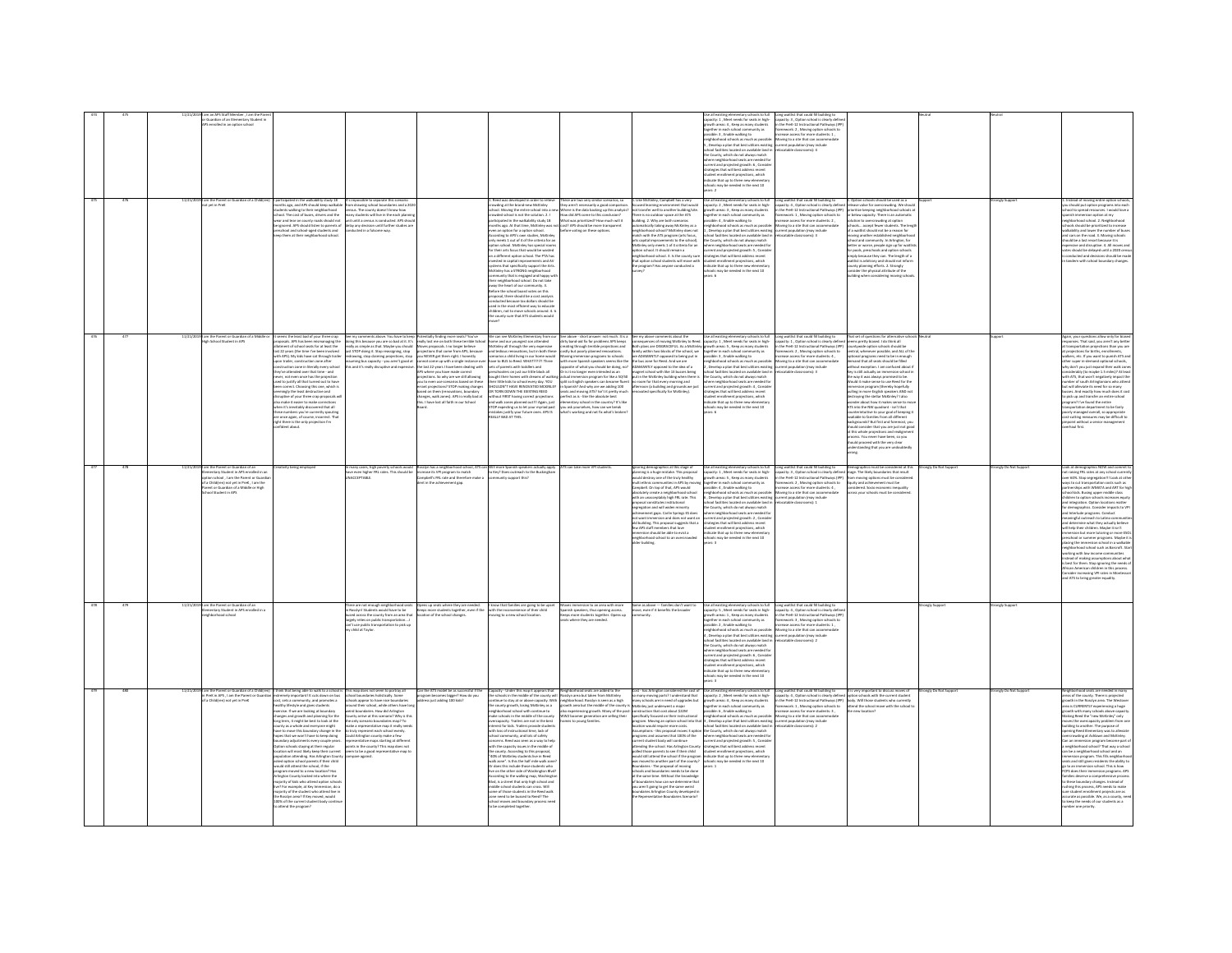|            |            | mentary Student in APS enrolled in a                                             |                                                                                                                                                                         | ing up a neigh<br>Reed area Keep McKinley students together students will now be bused Wholesale                          | walk radius will change as so                                                                                                         | ning up a neigl<br>eed area Keep McKinley students togethe                                                            | McKinley walk radius will change as som<br>itudents will now be bused Wholesale                                                                                                                                | capacity: 5, Meet needs for seats in high-                                                                                                                                                                   | Long waitlist that could fil building to Which middle school and high schools<br>capacity: 4 , Option school is clearly defined these locations feed into. Currently<br>in the PreK-12 Instructional Pathways (IPP) McKinley student                                | ngly Suppo    |               |                                                                              |
|------------|------------|----------------------------------------------------------------------------------|-------------------------------------------------------------------------------------------------------------------------------------------------------------------------|---------------------------------------------------------------------------------------------------------------------------|---------------------------------------------------------------------------------------------------------------------------------------|-----------------------------------------------------------------------------------------------------------------------|----------------------------------------------------------------------------------------------------------------------------------------------------------------------------------------------------------------|--------------------------------------------------------------------------------------------------------------------------------------------------------------------------------------------------------------|---------------------------------------------------------------------------------------------------------------------------------------------------------------------------------------------------------------------------------------------------------------------|---------------|---------------|------------------------------------------------------------------------------|
|            |            | sighborhood school . I am the Parent of<br>rdian of a Child(ren) not yet in Pref |                                                                                                                                                                         | Instead of separating between Reed and<br>McKinley. Keep current staff with study<br>body in new locations More kids that | movine schools is a tough change. Some<br>miles will benefit and some will lose<br>ikability to all schools. Some will have           | stead of separating between Reed and<br>ckinley. Keep current staff with study<br>ody in new locations More kids that | noving schools is a tough change. Some<br>miles will benefit and some will lose<br>alkability to all schools. Some will have a                                                                                 | growth areas: 3 . Keep as many students<br>seether in each school co<br>sunity as<br>ible: 2, Enable walking to                                                                                              | framework: 3, Moving option schools to<br>increase access for more students: 2,<br>W&L for high school. Reed will mostly go t<br>Yorktown. How will these moves impact                                                                                              |               |               |                                                                              |
|            |            |                                                                                  |                                                                                                                                                                         | d school for Key could be a                                                                                               | rently take a bus to McKinley could walk meutral impact if they are in extended day<br>or dont walk/bus already                       | rrently take a bus to McKinley could wall                                                                             | sutral impact if they are in extended day<br>dont walk/bus already                                                                                                                                             | eighborhood schools as much as possib                                                                                                                                                                        | Aoving to a site that can accommodate<br>high school enrollment and capacity? And<br>ing the students togethe                                                                                                                                                       |               |               |                                                                              |
|            |            |                                                                                  |                                                                                                                                                                         | for the area ATS gets more stude<br>heir school                                                                           |                                                                                                                                       | leighborhood school for Key and Campbell<br>ould be a plus for those areas ATS gets<br>ore students in their school   |                                                                                                                                                                                                                | .<br>Develop a plan that best utilizes existin<br>hool facilities located on available land<br>the County, which do not always match                                                                         | rent population (may include<br>scatable classrooms): 1                                                                                                                                                                                                             |               |               |                                                                              |
|            |            |                                                                                  |                                                                                                                                                                         |                                                                                                                           |                                                                                                                                       |                                                                                                                       |                                                                                                                                                                                                                | nere neighborhood seats are needed for<br>rrent and projected growth: 4, Conside                                                                                                                             |                                                                                                                                                                                                                                                                     |               |               |                                                                              |
|            |            |                                                                                  |                                                                                                                                                                         |                                                                                                                           |                                                                                                                                       |                                                                                                                       |                                                                                                                                                                                                                | ategies that will best address recent                                                                                                                                                                        |                                                                                                                                                                                                                                                                     |               |               |                                                                              |
|            |            |                                                                                  |                                                                                                                                                                         |                                                                                                                           |                                                                                                                                       |                                                                                                                       |                                                                                                                                                                                                                | udent enrollment projections, which<br>dicate that up to three new elementar<br>hools may be needed in the next 10                                                                                           |                                                                                                                                                                                                                                                                     |               |               |                                                                              |
|            |            |                                                                                  |                                                                                                                                                                         |                                                                                                                           |                                                                                                                                       |                                                                                                                       |                                                                                                                                                                                                                | ears: 6                                                                                                                                                                                                      |                                                                                                                                                                                                                                                                     |               |               |                                                                              |
|            |            | 11/21/2019 I am the Parent or Guardian of a Midd<br>ich School Student in APS    | On its head, this appears to be a fine<br>de the fact that it lacks some details<br>ution, However, I challenge a number o<br>ed of amees if Snotslamno? It seems to be | rom my vantage point, it seems that the<br>school district has already made a decisio                                     | McKinley and the area around it was not<br>designed for the 17+ buses that would pick                                                 | Same as above - there is no justifica<br>ve heard to explain this plan                                                | ime as above                                                                                                                                                                                                   | Jse all existing elementary schools to full<br>apacity: 4 . Meet needs for seats in high-                                                                                                                    | Long waitlist that could fill building to Cotion schools are a privilege, but shouls<br>capacity: 1, Option school is clearly defined not trump local neighborhood schools.                                                                                         |               |               | les come up with a data driven plan that<br>olves all stakeholder            |
|            |            |                                                                                  | ptions made, including the number<br>fted to be the worst case approach.                                                                                                | r McKinley that conflicts with the both                                                                                   | up and deliver ats pupils, not to menti<br>the addition buses in the neighborhood                                                     |                                                                                                                       |                                                                                                                                                                                                                | wth areas: 3, Keep as many students<br>together in each school community as                                                                                                                                  | the PreK-12 Instructional Pathways (IPP)<br>Given ATS's lack of a differentiated opt<br>framework: 3, Moving option schools to at is effectively the county "neighborhood                                                                                           |               |               |                                                                              |
|            |            |                                                                                  |                                                                                                                                                                         | facts and early promises following the<br>construction of McKinley. If 40% of<br>fckinley goes to Reed, that means that   | which would bus McKinley student out of<br>e area.                                                                                    |                                                                                                                       |                                                                                                                                                                                                                | ssible: 2 . Enable walking to<br>hborhood schools as much as oossible:                                                                                                                                       | screase access for more students: 2.<br>school. I therefore see no rationale that<br>Moving to a site that can accommodate<br>ports keeping it open.                                                                                                                |               |               |                                                                              |
|            |            |                                                                                  |                                                                                                                                                                         | 60% are left to their own devices, like<br>quiring buses away from McKinley area                                          |                                                                                                                                       |                                                                                                                       |                                                                                                                                                                                                                | Develop a plan that best utilizes existing current population (may include<br>ool facilities located on available land in                                                                                    | ocatable classrooms): 4                                                                                                                                                                                                                                             |               |               |                                                                              |
|            |            |                                                                                  |                                                                                                                                                                         | en the lack of a convincing argument fo<br>why we can not move ATS to an area that is                                     |                                                                                                                                       |                                                                                                                       |                                                                                                                                                                                                                | County, which do not always match<br>here neighborhood seats are needed fo                                                                                                                                   |                                                                                                                                                                                                                                                                     |               |               |                                                                              |
|            |            |                                                                                  |                                                                                                                                                                         | eeing population decline, or for that<br>atter a rationale for why it exists in the<br>st place. I say leave McK alone.   |                                                                                                                                       |                                                                                                                       |                                                                                                                                                                                                                | urrent and projected erowth: S. Consid-<br>tegies that will best address recent<br>dent enrollment projections, which                                                                                        |                                                                                                                                                                                                                                                                     |               |               |                                                                              |
|            |            |                                                                                  |                                                                                                                                                                         |                                                                                                                           |                                                                                                                                       |                                                                                                                       |                                                                                                                                                                                                                | ndicate that up to three new elementa                                                                                                                                                                        |                                                                                                                                                                                                                                                                     |               |               |                                                                              |
|            |            |                                                                                  |                                                                                                                                                                         |                                                                                                                           |                                                                                                                                       |                                                                                                                       |                                                                                                                                                                                                                | needed in the next 10                                                                                                                                                                                        |                                                                                                                                                                                                                                                                     |               |               |                                                                              |
| 482        |            | m the Parent or Guardian of an<br>ementary Student in APS enrolled in a          | Itiple boundary maps should be draw<br>I compared. This map is clearly biased                                                                                           |                                                                                                                           | the decision should be based on the full<br>analysis and transparency of each of the                                                  |                                                                                                                       | the decision should be based on the full<br>analysis and transparency of each of the                                                                                                                           |                                                                                                                                                                                                              | Use all existing elementary schools to full Long waitlist that could fill building to<br>capacity: 2 , Meet needs for seats in high- capacity: 4 , Option school is clearly define<br>Please evaluate the options in<br>sed consideration of the school moves along |               | o Not Support | ie delay the vote until the process<br>ider the full analysis of all phases, |
|            |            | Icorbood school                                                                  | ard the northend, it would be useful to                                                                                                                                 |                                                                                                                           | ree phases in the process (moving                                                                                                     |                                                                                                                       | ree phases in the process (moving                                                                                                                                                                              | auth areas: 4 . Keep as many students                                                                                                                                                                        | in the PreK-12 Instructional Pathways (IPP)<br>ith the related boundaries.                                                                                                                                                                                          |               |               | psts, and all possible scenarios rather                                      |
|            |            |                                                                                  | result starting boundaries from all the<br>lous starting positions (south, east, wes                                                                                    |                                                                                                                           | hools, adjusting boundaries, capital<br>provements). The decision to move                                                             |                                                                                                                       | -<br>hook, adjusting boundaries, capital<br>sprovements). The decision to move                                                                                                                                 | .<br>together in each school community as<br>possible: 6 , Enable walking to                                                                                                                                 | emework: 1, Moving option schools to<br>crease access for more students: 3,                                                                                                                                                                                         |               |               | ly the 2 proposed                                                            |
|            |            |                                                                                  | nd center). Using the 'northend' map<br>tout consideration of all the alternat                                                                                          |                                                                                                                           | ildings should not be isolated from the<br>oundary and capital phases which are                                                       |                                                                                                                       | suildings should not be isolated from the<br>indary and capital phases which are                                                                                                                               | neighborhood schools as much as possible: Moving to a site that can accommodate<br>5 , Develop a plan that best utilizes existing current population (may include                                            |                                                                                                                                                                                                                                                                     |               |               |                                                                              |
|            |            |                                                                                  | is me questioning whether this is an<br>opriate baseline for this initiative.                                                                                           |                                                                                                                           | itical to achieving an effective outcome.<br>The decision should be based on analysis<br>ential outcomes and decisions resultin       |                                                                                                                       | itical to achieving an effective outcome.<br>The decision should be based on analysis of the County, which do not always match                                                                                 | chool facilities located on available land i                                                                                                                                                                 | catable classrooms): 2                                                                                                                                                                                                                                              |               |               |                                                                              |
|            |            |                                                                                  |                                                                                                                                                                         |                                                                                                                           | it the culmination of all of the necessary                                                                                            |                                                                                                                       | the culmination of all of the necessary                                                                                                                                                                        | stential outcomes and decisions resulting where neighborhood seats are needed for<br>the culmination of all of the necessary current and projected growth: 3, Conside                                        |                                                                                                                                                                                                                                                                     |               |               |                                                                              |
|            |            |                                                                                  |                                                                                                                                                                         |                                                                                                                           | phases, not just the first phase. The reas<br>for the decisions hasn't been fully                                                     |                                                                                                                       | shases, not just the first phase. The reason strategies that will best address recent<br>or the decisions hasn't been fully student enrollment projections, which<br>ansparent. It's not clear why McKinley is | indicate that up to three new elem                                                                                                                                                                           |                                                                                                                                                                                                                                                                     |               |               |                                                                              |
|            |            |                                                                                  |                                                                                                                                                                         |                                                                                                                           | insparent. It's not clear why McKinley is<br>the anchor building in each proposal, when<br>this site was reported by ATS to only meet |                                                                                                                       | the anchor building in each proposal, when schools may be needed in the next 10<br>this site was reported by ATS to only meet years: 1                                                                         |                                                                                                                                                                                                              |                                                                                                                                                                                                                                                                     |               |               |                                                                              |
|            |            |                                                                                  |                                                                                                                                                                         |                                                                                                                           | of 4 factors for an option school location                                                                                            |                                                                                                                       | of 4 factors for an option school location                                                                                                                                                                     |                                                                                                                                                                                                              |                                                                                                                                                                                                                                                                     |               |               |                                                                              |
|            |            |                                                                                  |                                                                                                                                                                         |                                                                                                                           | There are several inputs and assumptions<br>his proposal that should be better vetted                                                 |                                                                                                                       | .<br>There are several inputs and assumptions<br>this proposal that should be better vetted                                                                                                                    |                                                                                                                                                                                                              |                                                                                                                                                                                                                                                                     |               |               |                                                                              |
|            |            |                                                                                  |                                                                                                                                                                         |                                                                                                                           | (i.e. enrollment and waitlists for option)<br>unchanged despite location change of<br>buildings, enrollment data is not               |                                                                                                                       | e.<br>e. enrolment and waitlists for options<br>rchanged despite location change of<br>ildinas, enrollment data is not                                                                                         |                                                                                                                                                                                                              |                                                                                                                                                                                                                                                                     |               |               |                                                                              |
|            |            |                                                                                  |                                                                                                                                                                         |                                                                                                                           | vecasted, no inclusion of census<br>ormation that is coming out in the                                                                |                                                                                                                       | orecasted, no inclusion of census<br>rformation that is coming out in the                                                                                                                                      |                                                                                                                                                                                                              |                                                                                                                                                                                                                                                                     |               |               |                                                                              |
|            |            |                                                                                  |                                                                                                                                                                         |                                                                                                                           | (serima)                                                                                                                              |                                                                                                                       | pring)                                                                                                                                                                                                         |                                                                                                                                                                                                              |                                                                                                                                                                                                                                                                     |               |               |                                                                              |
|            |            | im the Parent or Guardian of an                                                  | assignment of children to mor-<br>daries should make sense in re                                                                                                        |                                                                                                                           |                                                                                                                                       |                                                                                                                       |                                                                                                                                                                                                                | Use all existing elementary schools to ful                                                                                                                                                                   | Long waitlist that could fill building to                                                                                                                                                                                                                           |               |               |                                                                              |
|            |            | ementary Student in APS enrolled in a<br>borhood school                          | propriate schools in order to even<br>the location of a family's house. For<br>rol enrollment at each school.                                                           |                                                                                                                           |                                                                                                                                       |                                                                                                                       |                                                                                                                                                                                                                | capacity: S. Meet needs for seats in high-                                                                                                                                                                   | capacity: 4 . Option school is clearly defined school should not be forced to move to                                                                                                                                                                               |               |               |                                                                              |
|            |            |                                                                                  | mple, if you live just a few houses down<br>street from Discovery (and can actually<br>n see Discovery from your house! (), you                                         |                                                                                                                           |                                                                                                                                       |                                                                                                                       |                                                                                                                                                                                                                | spowth areas: 3, Keep as many students<br>together in each school community as<br>ssible: 1 . Enable walking to                                                                                              | in the PreK-12 Instructional Pathways (IPP) another school and ripped away from so<br>framework: 3 , Moving option schools to friendships in the middle of the journey<br>rease access for more students: 1.<br>>< Joodas & depart                                  |               |               |                                                                              |
|            |            |                                                                                  | ould NOT be assigned to significantly<br>ther away Nottingham (which would a                                                                                            |                                                                                                                           |                                                                                                                                       |                                                                                                                       |                                                                                                                                                                                                                | hborhood schools as much as possib<br>Nevelop a plan that best utilizes existing current population (may include                                                                                             | oving to a site that can accommoda                                                                                                                                                                                                                                  |               |               |                                                                              |
|            |            |                                                                                  | quire the family's children to walk a mor-<br>erous route on a MUCH busier road                                                                                         |                                                                                                                           |                                                                                                                                       |                                                                                                                       |                                                                                                                                                                                                                | chool facilities located on available land in                                                                                                                                                                | ocatable classrooms): 2                                                                                                                                                                                                                                             |               |               |                                                                              |
|            |            |                                                                                  |                                                                                                                                                                         |                                                                                                                           |                                                                                                                                       |                                                                                                                       |                                                                                                                                                                                                                | the County, which do not always match<br>where neighborhood seats are needed fo<br>urrent and projected erowth: 6. Consid-                                                                                   |                                                                                                                                                                                                                                                                     |               |               |                                                                              |
|            |            |                                                                                  |                                                                                                                                                                         |                                                                                                                           |                                                                                                                                       |                                                                                                                       |                                                                                                                                                                                                                | tegies that will best address recent<br>dent enrollment projections, which                                                                                                                                   |                                                                                                                                                                                                                                                                     |               |               |                                                                              |
|            |            |                                                                                  |                                                                                                                                                                         |                                                                                                                           |                                                                                                                                       |                                                                                                                       |                                                                                                                                                                                                                | indicate that up to three new elementary<br>hools may be needed in the next 10                                                                                                                               |                                                                                                                                                                                                                                                                     |               |               |                                                                              |
|            |            | 11/21/2019 I am the Parent or Guardian of an                                     |                                                                                                                                                                         |                                                                                                                           |                                                                                                                                       |                                                                                                                       |                                                                                                                                                                                                                | urs: 4<br>2se all existing elementary schools to full                                                                                                                                                        | Long waitlist that could fill building to                                                                                                                                                                                                                           |               | o Not Suppor  |                                                                              |
|            |            | mentary Student in APS enrolled in a                                             |                                                                                                                                                                         |                                                                                                                           |                                                                                                                                       |                                                                                                                       |                                                                                                                                                                                                                | spacity: 4, Meet needs for seats in high-                                                                                                                                                                    | capacity: 2, Option school is clearly defin                                                                                                                                                                                                                         |               |               |                                                                              |
|            |            | phborhood school                                                                 |                                                                                                                                                                         |                                                                                                                           |                                                                                                                                       |                                                                                                                       |                                                                                                                                                                                                                | growth areas: 1, Keep as many students<br>parther in each school community as<br>sible: 5, Enable walking to                                                                                                 | in the PreK-12 Instructional Pathways (IPP)<br>framework: 3 . Moving option schools to<br>ase access for more students: 1,                                                                                                                                          |               |               |                                                                              |
|            |            |                                                                                  |                                                                                                                                                                         |                                                                                                                           |                                                                                                                                       |                                                                                                                       |                                                                                                                                                                                                                | eighborhood schools as much as possibli<br>. Develop a plan that best utilizes existing current population (may include                                                                                      | Moving to a site that can accommodate                                                                                                                                                                                                                               |               |               |                                                                              |
|            |            |                                                                                  |                                                                                                                                                                         |                                                                                                                           |                                                                                                                                       |                                                                                                                       |                                                                                                                                                                                                                | ichool facilities located on available land i<br>the County, which do not always match                                                                                                                       | stable classrooms): 4                                                                                                                                                                                                                                               |               |               |                                                                              |
|            |            |                                                                                  |                                                                                                                                                                         |                                                                                                                           |                                                                                                                                       |                                                                                                                       |                                                                                                                                                                                                                | where neighborhood seats are needed for                                                                                                                                                                      |                                                                                                                                                                                                                                                                     |               |               |                                                                              |
|            |            |                                                                                  |                                                                                                                                                                         |                                                                                                                           |                                                                                                                                       |                                                                                                                       |                                                                                                                                                                                                                | orrent and projected growth: 3 , Conside<br>rategies that will best address recent<br>tudent enrollment projections, which                                                                                   |                                                                                                                                                                                                                                                                     |               |               |                                                                              |
|            |            |                                                                                  |                                                                                                                                                                         |                                                                                                                           |                                                                                                                                       |                                                                                                                       |                                                                                                                                                                                                                | ndicate that up to three new elementar<br>ichools may be needed in the next 10                                                                                                                               |                                                                                                                                                                                                                                                                     |               |               |                                                                              |
|            |            |                                                                                  |                                                                                                                                                                         |                                                                                                                           |                                                                                                                                       |                                                                                                                       |                                                                                                                                                                                                                | $m$ ars: $2$                                                                                                                                                                                                 |                                                                                                                                                                                                                                                                     |               |               |                                                                              |
|            |            | im the Parent or Guardian of an<br>mentary Student in APS enrolled in a          |                                                                                                                                                                         |                                                                                                                           |                                                                                                                                       |                                                                                                                       |                                                                                                                                                                                                                | Jse all existing elementary schools to full                                                                                                                                                                  | Long weitlist that could fill building to<br>spacity: 2 . Meet needs for seats in high- capacity: 1 . Option school is clearly define                                                                                                                               |               |               |                                                                              |
|            |            | hborhood school . I am the Parent of<br>dian of a Child(ren) not yet in PreK     |                                                                                                                                                                         |                                                                                                                           |                                                                                                                                       |                                                                                                                       |                                                                                                                                                                                                                | auth areas: 3 . Keep as many students<br>together in each school community as                                                                                                                                | in the PreK-12 Instructional Pathways (IPP)<br>nework: 4, Moving option schools to                                                                                                                                                                                  |               |               |                                                                              |
|            |            |                                                                                  |                                                                                                                                                                         |                                                                                                                           |                                                                                                                                       |                                                                                                                       |                                                                                                                                                                                                                | ssible: 1 . Enable walking to<br>eighborhood schools as much as possible:                                                                                                                                    | increase access for more students: 3 .<br>Moving to a site that can accommo                                                                                                                                                                                         |               |               |                                                                              |
|            |            |                                                                                  |                                                                                                                                                                         |                                                                                                                           |                                                                                                                                       |                                                                                                                       |                                                                                                                                                                                                                | Develop a plan that best utilizes existing current population (may include<br>hool facilities located on available land in                                                                                   | catable classrooms): 2                                                                                                                                                                                                                                              |               |               |                                                                              |
|            |            |                                                                                  |                                                                                                                                                                         |                                                                                                                           |                                                                                                                                       |                                                                                                                       |                                                                                                                                                                                                                | he County, which do not always match<br>vere neighborhood seats are needed for                                                                                                                               |                                                                                                                                                                                                                                                                     |               |               |                                                                              |
|            |            |                                                                                  |                                                                                                                                                                         |                                                                                                                           |                                                                                                                                       |                                                                                                                       |                                                                                                                                                                                                                | current and projected erowth: S. Consid-<br>ategies that will best address recent                                                                                                                            |                                                                                                                                                                                                                                                                     |               |               |                                                                              |
|            |            |                                                                                  |                                                                                                                                                                         |                                                                                                                           |                                                                                                                                       |                                                                                                                       |                                                                                                                                                                                                                | nt enrollment projections, which<br>indicate that up to three new elementary<br>ols may be needed in the next 10                                                                                             |                                                                                                                                                                                                                                                                     |               |               |                                                                              |
|            |            |                                                                                  |                                                                                                                                                                         |                                                                                                                           |                                                                                                                                       |                                                                                                                       |                                                                                                                                                                                                                | es: 6                                                                                                                                                                                                        |                                                                                                                                                                                                                                                                     |               |               |                                                                              |
| 486<br>281 | 11/21/2019 | am the Parent or Guardian of an<br>vertary Student in APS enrolled in a          |                                                                                                                                                                         | think allowing ATS to gain 100 seats and                                                                                  | Moving schools to new location                                                                                                        |                                                                                                                       | Carlin Sorines already has a lot of traffic                                                                                                                                                                    |                                                                                                                                                                                                              | Use all existing elementary schools to full Long weitlist that could fill building to<br>capacity: 4 , Meet needs for seats in high-capacity: 2 , Option school is clearly define<br>growth areas: 3 , Keep as many students in the                                 | angly Support | ronely Suppor |                                                                              |
|            |            | hbarhood school                                                                  |                                                                                                                                                                         | becoming a neighborhood school are<br>at benefits to this proposal.                                                       |                                                                                                                                       |                                                                                                                       | ne street. I dont know if this would help                                                                                                                                                                      | d communing problems that need to be capacity: 4 , Meet needs for seats in high-<br>dressed as there are 3 condensed schools growth areas: 3 , Xeep as many students<br>together in each school community as | framework: 4 . Moving option schools to                                                                                                                                                                                                                             |               |               |                                                                              |
|            |            |                                                                                  |                                                                                                                                                                         |                                                                                                                           |                                                                                                                                       |                                                                                                                       | r hurt. There is already an immersion<br>fementary school in South Arlington                                                                                                                                   | possible: 1, Enable walking to<br>neighborhood schools as much as possible:                                                                                                                                  | increase access for more students: 1,<br>Moving to a site that can accommodate                                                                                                                                                                                      |               |               |                                                                              |
|            |            |                                                                                  |                                                                                                                                                                         |                                                                                                                           |                                                                                                                                       |                                                                                                                       | (Claremont) and I think keeping an<br>mersion school in North Arlington and<br>rre affluent neighborhoods allows for                                                                                           | 2. Develop a plan that best utilizes existing exprent population (may include<br>school facilities located on available land i<br>the County, which do not always match                                      | catable classrooms): 3                                                                                                                                                                                                                                              |               |               |                                                                              |
|            |            |                                                                                  |                                                                                                                                                                         |                                                                                                                           |                                                                                                                                       |                                                                                                                       | ore integration between North and South                                                                                                                                                                        | where neighborhood seats are needed for                                                                                                                                                                      |                                                                                                                                                                                                                                                                     |               |               |                                                                              |
|            |            |                                                                                  |                                                                                                                                                                         |                                                                                                                           |                                                                                                                                       |                                                                                                                       | instea Communities of the 1st ornoreal<br>adapted then the Immersion school in                                                                                                                                 | rrent and projected arowth: S. Consid-<br>trategies that will best address recent                                                                                                                            |                                                                                                                                                                                                                                                                     |               |               |                                                                              |
|            |            |                                                                                  |                                                                                                                                                                         |                                                                                                                           |                                                                                                                                       |                                                                                                                       | he ATS building would be closer to the<br>sting Carlin Springs community anywar                                                                                                                                | student enrollment projections, which<br>indicate that un to three new elem                                                                                                                                  |                                                                                                                                                                                                                                                                     |               |               |                                                                              |
|            |            |                                                                                  |                                                                                                                                                                         |                                                                                                                           |                                                                                                                                       |                                                                                                                       |                                                                                                                                                                                                                | cols may be needed in the next 10<br>wars: 6                                                                                                                                                                 |                                                                                                                                                                                                                                                                     |               |               |                                                                              |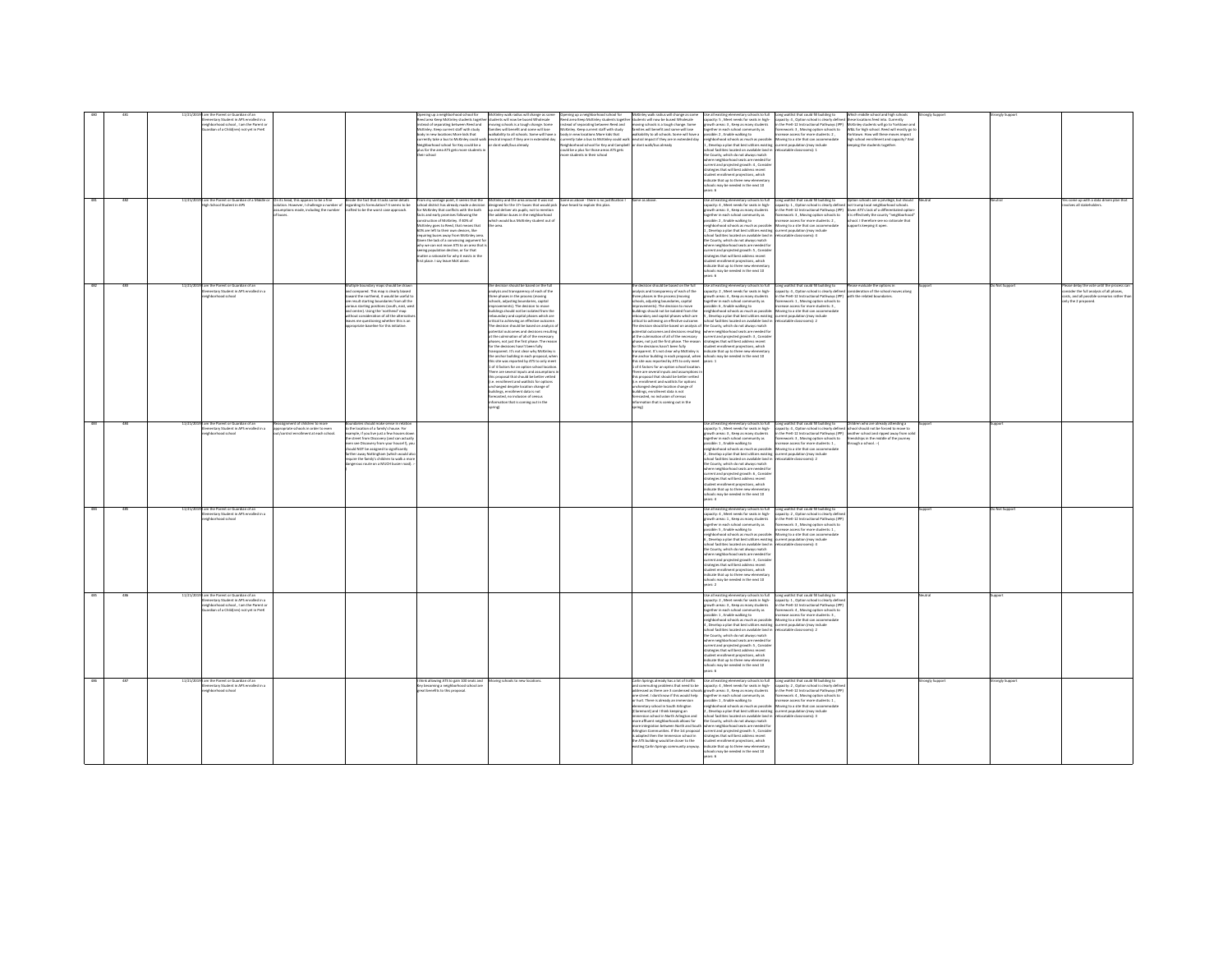|     | ventary Student in APS enrolled in a<br>corbe boodstate<br>m an APS Staff Memb                                                                                           | seats in the rosslyn area. The Key<br>why 95% providenced from Snanish<br>e Key school needs to become a<br>ceptable to the elementary<br>mmersion program with the<br>d then what are you going to<br>aken away???<br>arlın Springs stays pu                                                                                                                                                                                                                                                                                                                                                                                                                                                                                                                                        | e is no denying that there is a sho<br>ersion program is not working if ther<br>ly aasv ennoument morn aparrom<br>kers and there is no guarantee that<br>is students will personally be able to<br>cate to another location in the count<br>thood school WITH AN IMMERS<br>.<br>TION. The domino effect that you are<br>rating with the rest of the county is<br>nunity. You do have the option to<br>ase the size of the key building to<br>phorhood seats. Please take notes<br>munity. Key does NOT want to<br>community. Key does NOT want to<br>wi. ATS does NOT want to move.<br>Kinley does NOT want to move. If you<br>continue to move all of these school<br>ועון<br>איז של a serious shortage of וואז ני in the creating a serious shortage of<br>1222222222 Where will you build<br>other elementary school once McKink<br>.<br>rān Springs stays p                                                                                                                                                                                                                                                                                                                                                                                              | does not have a good track record<br>predicting the school population growth.<br>When McKinley was renovated the<br>munity was promised some relief from<br>overcrowding. The day it opened it<br>ssed capacity and continues to be<br>crowded. How can you eugrantee the<br>you are NOT going to create ANOTHER<br>our are very garaged a the central part<br>of the country with Ashlaum, Glebe and<br>Reed?? If this proposal is accepted all thre<br>of these schools will open on DAY 1 at or<br>-<br>ABOVE capacity and you will not have any<br>overflow room in this part of the county. I<br>he westover area we have multiple tow<br>homes, apartment and condominiums<br>ing built, which are not being included<br>the current census. How can you decide o<br>such a dramatic proposal when you do no<br>have accurate census data? Although you<br>mee accurate centuri salah Multigri you<br>might be foing seat issues in one part of<br>the county, you will be creating another<br>overcrowding issue in the central corrido<br>of the county. |                                                                                                                                                                                                                                                                                                                                                                                                                                                                                                                                                                                                                                                                                                                                                                                                                                                                                                                                              | rthern part of the county is the most<br>fordable option for families wanting to<br>e in north arington. Therefore, there as<br>dromate blob associate of freeling with<br>cres of familias with<br>ren less than the age of 5 that are not<br>being accounted for in this part of the<br>:ounty. All of these children will be<br>entering elementary school at a time<br>where you will have removed a<br>neighborhood school. We DO NOT HAVE<br>om for 700+ seats to be given to an<br>tion school. McKinley needs to be kept<br>a neighborhood school or γου will crei<br>inother serious capacity issue in the centri<br>aart of north Arlington. Reed was promises<br>the McKinley<br>unity as a rated to<br>tes to enter community as a reser to:<br>the overcrowding, NOT a replacement.<br>lease stop saying that the "MAJORITY" o<br>ckinley will be rezoned to Reed as if<br>hat's what makes this OK. For those not<br>ble to walk to Reed they will be<br>edischicted/BUSED to ANOTHER OVER<br>ROWDED SCHOOL, I am pleading with yo<br>keep McKinley a neighborhoo<br>rlin Springs move                | pacity: 1, Meet needs for seats in high-<br>wth areas: 6, Keep as many students<br>ther in each crhool community as<br>sible: 3, Enable walking to<br>thborhood schools as much as<br>Develop a plan that best utilizes existing<br>of facilities located on available land is<br>County, which do not always match<br>ere neighborhood seats are needed for<br>rent and projected growth: 4 , Conside<br>testes that will best address recent<br>dent enrollment projections, which<br>icate that up to three new elementa<br>ools may be needed in the next 10<br>ses: 5<br>Use all existing elementary schools to full<br>capacity: S , Meet needs for seats in high-                                                                                                                                                                                         | ong waitlist that could fill building to<br>inley was exp.<br>capacity: 3, Option school is clearly defined 114% over capacity. Ashlawn was expand<br>In the PreK-12 Instructional Pathways (IPP) in 2015 and is 104% over capacity. Glebe<br>amework: 1, Moving option schools to<br>crease access for more students: 4.<br>110% over capacity. If you are simply<br>'moving'' McKinky to Reed there is not<br>oving to a site that can accommodate<br>rrent population (may include<br>ocatable classrooms): 2<br>city issue in the central co<br>.<br>Aeanwhile, the following schools are all<br>inder capacity: Tuckahoe, Nottingham,<br>very walkable school and this past<br>Long waitlist that could fill building to<br>capacity: 1, Option school is clearly defin | ded in 2017 and it is a<br>n 2015 and is 104% over capacity. Glebe i<br>ugh room for an additional 700+ seat<br>to be eiven to an option school in this part<br>e county. You will be creating a seri-<br>overy and Jamestown. How can you<br>or consider moving an option school (<br>ou must) to the northern area of the<br>anty where there is room??? McKinley<br>ner Ferleral Grant Money was used t<br>since its walkability. If ATS moves to<br>Kinley, it will need up to 17 buses. The<br>Kinley, it will need up to 17 buses. The<br>more than double the amount of buses<br>rently serving McKinley. In the mornir<br>re are buses lined down McKinley roa<br>use there is not enough room for the<br>ent 7 buses in the small turnaround.<br>t moving teachers out of their building | ongly Supp              | Not Supp            | here they are and to allow Reed to<br>leviate the overcrowding in the central<br>midor of the county (as it was designe<br>ornoor or the county (as it was or<br>o do). Key needs to become a<br>seighborhood school with an imm<br>tion. If you are asking the elementary<br>munity to accept change, then<br>he APS vision also needs to change.<br>NLOW NEIGHBORHOOD SCHOOLS TO<br><b>IQUSE OPTION/IMMERSION PROGRAMS!</b><br>spand the Key school if that is necessary<br>on't allow one part of the county to<br>eate another serious problem in ans<br>art of the county. That is not how to solv<br>r issues and that is how you lose the tr<br><b>Lo culturational com</b>                                                                                                                                                                                                                                                                                                      |
|-----|--------------------------------------------------------------------------------------------------------------------------------------------------------------------------|--------------------------------------------------------------------------------------------------------------------------------------------------------------------------------------------------------------------------------------------------------------------------------------------------------------------------------------------------------------------------------------------------------------------------------------------------------------------------------------------------------------------------------------------------------------------------------------------------------------------------------------------------------------------------------------------------------------------------------------------------------------------------------------|--------------------------------------------------------------------------------------------------------------------------------------------------------------------------------------------------------------------------------------------------------------------------------------------------------------------------------------------------------------------------------------------------------------------------------------------------------------------------------------------------------------------------------------------------------------------------------------------------------------------------------------------------------------------------------------------------------------------------------------------------------------------------------------------------------------------------------------------------------------------------------------------------------------------------------------------------------------------------------------------------------------------------------------------------------------------------------------------------------------------------------------------------------------------------------------------------------------------------------------------------------------|------------------------------------------------------------------------------------------------------------------------------------------------------------------------------------------------------------------------------------------------------------------------------------------------------------------------------------------------------------------------------------------------------------------------------------------------------------------------------------------------------------------------------------------------------------------------------------------------------------------------------------------------------------------------------------------------------------------------------------------------------------------------------------------------------------------------------------------------------------------------------------------------------------------------------------------------------------------------------------------------------------------------------------------------------------------|----------------------------------------------------------------------------------------------------------------------------------------------------------------------------------------------------------------------------------------------------------------------------------------------------------------------------------------------------------------------------------------------------------------------------------------------------------------------------------------------------------------------------------------------------------------------------------------------------------------------------------------------------------------------------------------------------------------------------------------------------------------------------------------------------------------------------------------------------------------------------------------------------------------------------------------------|---------------------------------------------------------------------------------------------------------------------------------------------------------------------------------------------------------------------------------------------------------------------------------------------------------------------------------------------------------------------------------------------------------------------------------------------------------------------------------------------------------------------------------------------------------------------------------------------------------------------------------------------------------------------------------------------------------------------------------------------------------------------------------------------------------------------------------------------------------------------------------------------------------------------------------------------------------------------------------------------------------------------------------------------------------------------------------------------------------------------|------------------------------------------------------------------------------------------------------------------------------------------------------------------------------------------------------------------------------------------------------------------------------------------------------------------------------------------------------------------------------------------------------------------------------------------------------------------------------------------------------------------------------------------------------------------------------------------------------------------------------------------------------------------------------------------------------------------------------------------------------------------------------------------------------------------------------------------------------------------|------------------------------------------------------------------------------------------------------------------------------------------------------------------------------------------------------------------------------------------------------------------------------------------------------------------------------------------------------------------------------------------------------------------------------------------------------------------------------------------------------------------------------------------------------------------------------------------------------------------------------------------------------------------------------------------------------------------------------------------------------------------------------|---------------------------------------------------------------------------------------------------------------------------------------------------------------------------------------------------------------------------------------------------------------------------------------------------------------------------------------------------------------------------------------------------------------------------------------------------------------------------------------------------------------------------------------------------------------------------------------------------------------------------------------------------------------------------------------------------------------------------------------------------------------------------------------------------|-------------------------|---------------------|-----------------------------------------------------------------------------------------------------------------------------------------------------------------------------------------------------------------------------------------------------------------------------------------------------------------------------------------------------------------------------------------------------------------------------------------------------------------------------------------------------------------------------------------------------------------------------------------------------------------------------------------------------------------------------------------------------------------------------------------------------------------------------------------------------------------------------------------------------------------------------------------------------------------------------------------------------------------------------------------|
|     |                                                                                                                                                                          |                                                                                                                                                                                                                                                                                                                                                                                                                                                                                                                                                                                                                                                                                                                                                                                      |                                                                                                                                                                                                                                                                                                                                                                                                                                                                                                                                                                                                                                                                                                                                                                                                                                                                                                                                                                                                                                                                                                                                                                                                                                                              |                                                                                                                                                                                                                                                                                                                                                                                                                                                                                                                                                                                                                                                                                                                                                                                                                                                                                                                                                                                                                                                                  |                                                                                                                                                                                                                                                                                                                                                                                                                                                                                                                                                                                                                                                                                                                                                                                                                                                                                                                                              |                                                                                                                                                                                                                                                                                                                                                                                                                                                                                                                                                                                                                                                                                                                                                                                                                                                                                                                                                                                                                                                                                                                     | rrowth areas: 4 . Keep as many students<br>ther in each school con<br>sa yifinur<br>ible: 6, Enable walking to<br>righborhood schools as much as possible:<br>Develop a plan that best utilizes existing current population (may include<br>ol facilities located on available land in<br>County, which do not always match<br>ere neighborhood seats are needed f<br>rent and projected growth: 2, Conside<br>desies that will best address recent<br>dent enrollment projections, which<br>Ecate that up to three new elementa<br>ools may be needed in the next 10                                                                                                                                                                                                                                                                                            | in the PreK-12 Instructional Pathways (IP)<br>amework: 2 , Moving option schools to<br>crease access for more students: 4 ,<br>Moving to a site that can accommodate<br>locatable classrooms): 3                                                                                                                                                                                                                                                                                                                                                                                                                                                                                                                                                                             |                                                                                                                                                                                                                                                                                                                                                                                                                                                                                                                                                                                                                                                                                                                                                                                                   |                         |                     |                                                                                                                                                                                                                                                                                                                                                                                                                                                                                                                                                                                                                                                                                                                                                                                                                                                                                                                                                                                         |
|     | 11/21/2<br>l am the Parent or Guardian of an<br>Elementary Student in APS enrolled in a<br>ehborhood school . I am the Parent or<br>dian of a Childfren) not vet in Pref | The biggest challenge is that Key<br>The Representative Boundaries Scenario<br>offers stability, in that all of the existing<br>intary is not available as a<br>hools continue in their current location<br>but it is an illusion of stability since 18% of<br>righborhood elementary students will be<br>rassigned to a new school. One of the<br>vantages of neighborhood schools is the<br>ortunity to attend a school with other<br>hange into an options school and<br>idren in your neighborhood and to build<br>ense of community. Reassigning such a<br>loorlaa boorlodrigien ha vedmun egya<br>ents disrupts that sense of communi<br>th children haine mount in the middle a<br>entary school and siblings being split<br>er different schools.<br>ore that ordina further | Proposal 1 allows the Key school building to 1 have concerns about moving ATS to<br>become a neighborhood school, in an area McKinley, although maybe that's the best<br>eighborhood school. The fact that there<br>that desperately needs a neighborhood<br>implementary school in extra unit of the last section and process are determined to the construct of the constr<br>Interference area is unterstate. Key reasonable location for the Key immersion significantly at the McKinky lo<br>around Key. If the goal is to encourage<br>esignated ASFS as a neighborhood schoo<br>ven if in reality ASFS was predominantly<br>more native Spanish speakers to apply to<br>Key, a move to ATS is not going to make a<br>ving the neighborhood children who<br>huge difference. Although these are cour<br>ted out of Spanish immersion. How can<br>wide option programs, it's clear from<br>transfer data that option schools eet mor<br>ati nidtiar tia ton londaa haa<br>dary? The proposed Key-ASFS swap<br>we were data that opoon scriptis get more<br>applicants who are geographically close<br>than far away, so the location of options<br>ould have remedied that situation, and I<br>in't know why the school board did not<br>hools matters. | option available. I am concerned that the<br>ioeconomically diverse. Although ATS is<br>county wide option program, it's clear<br>transfer data that option schools get<br>e applicants who are geographically<br>ose than far away. ATS currently has a<br>erately diverse class, and I wonder if<br>the school will continue to attract a dise<br>ant pool at the McKinley location. It<br>would be a loss since ATS is an award-<br>nning school, and students in certain<br>wer-performing schools could really<br>nefit from going to ATS, whereas<br>lents who live around McKinley air<br>have good neighborhood schools, so why<br>do they need the ATS option on top of that.                                                                                                                                                                                                                                                                                                                                                                           | think moving Key to Carlin Springs<br>ocation is a good move. That location will<br>oly to Key, which has struggled to fill<br>hose slots. Carlin Springs also sounds like a<br>pod location for an option school, whereas<br>is not as good for walkers. One<br>and ta liverance care in reitzare<br>mpbell location, but make it a<br>shorhood school, to which most of the<br>verly Carlin Springs students would be<br>imed. It's not clear why Campbell's<br>seriential learning program needs to be<br>option program, and it seems like it<br>uld be a neighborhood school, just with a<br>rtain focus, just like ASFS is a<br>ghborhood school with a science focus<br>gnoomood school with a science focus<br>d Barrett is a neighborhood school with a<br>SA designation, etc. Campbell's location<br>mique due to its eardens and proximity<br>ature centers. Rather than move it to<br>S location, keep it where it is and serve | courage more native Spanish speakers to school. Then we could keep ATS where it is<br>because I have concerns about moving ATS<br>McKinley, although maybe that's the<br>est option available. I am concerned that<br>he demographics of ATS could change<br>imiticantly at the McKinley location<br>sere it is less racially and<br>cioeconomically diverse. Although ATS is<br>unty wide option program, it's clear<br>n transfer data that option schools and<br>ore applicants who are geographically<br>see than far away. ATS currently has a<br>oderately diverse class, and I wonder if<br>he school will continue to attract a divers<br>policient pool at the McKinley location. It<br>could be a loss since ATS is an award-<br>inning school, and students in certain<br>wer-performing schools could really<br>nefit from spins to ATS, whereas<br>dents who live around McKinley aire<br>ighborhood students. Campbell has only have good neighborhood schools, so why<br>sently become a countywide option do they need the ATS option on top of that                                                | I suggested above to keep Campbell at its Use all existing elementary schools to full Long waitlist that could fill building to<br>location but make it a neighborhood capacity: 4, Meet needs for seats in high-capacity: 3, Opt<br>rrowth areas: 1 . Keep as many students<br>eether in each school community as<br>sible: 2, Enable walking to<br>.<br>nighborhood schools as much as possible: Moving to a site that can accomm<br>, Develop a plan that best utilizes existing current population (may include<br>ool facilities located on available land is<br>County, which do not always match<br>re neighborhood seats are needed f<br>rent and projected growth: S, Conside<br>degies that will best address recent<br>udent enrollment projections, which<br>dicate that up to three new elementa<br>schools may be needed in the next 10<br>ears: 6 | While moving option schools can be<br>disruptive for families, the school board<br>in the PreK-12 Instructional Pathways (IPP)<br>should emphasize that option school<br>amework: 4 . Moving option schools to<br>ease access for more students: 1<br>other neighb<br>Moving to a site that can accommodate<br>ocatable classrooms): 2<br>eighborhood schools when friends are<br>amily are split up into different schools<br>option school families are never                                                                                                                                                                                                                                                                                                              | emilies are eetting something that none<br>orhood school families a<br>getting: an option to keep the entire schoe<br>sunity together. It is heartbreaking fo<br>ed to different schools based on<br>stricting, or siblings within the same<br>ired to switch schools midstream a<br>ementary option schools, their<br>sunger siblings automatically get to enro<br>the same option school as well.                                                                                                                                                                                                                                                                                                                                                                                               | <b>Strongly Support</b> | utral               | APS should consider giving neighborhood<br>preferences for option schools, if the goal<br>reduce bus transportation costs. So<br>lents who live in the walk zone of an<br>on school would get preference in th<br>ttery, since that means fewer bus<br>wdents at that school. And then I would<br>vor putting option schools in South<br>rington, so that those students could<br>ave a more realistic option between th<br>ighborhood school or another higher-<br>orming school such as ATS or Key, AP5<br>suld also consider allowing students I<br>walk zones for a neighborhood scho<br>opt into attending that school, even if the<br>udent is not zoned for that school, again<br>susem is not some set our scribb, agent<br>lie if APS is considering various dramatic<br>teps to reduce bus transportation costs,<br>reference for walkers should be<br>plemented directly into their policies is<br>way as well.                                                              |
|     | m the Parent or Guardian of an<br>entary Student in APS enrolled in<br>Northeast school 1 am the Darent a<br><b>Sun of a Child(ren) not yet in Pri</b>                   | difficult to understand the me<br>npare proposals 1 and 2.                                                                                                                                                                                                                                                                                                                                                                                                                                                                                                                                                                                                                                                                                                                           | d to create this map. The map title say<br>ving only neighborhood schools for<br>wawing only neighborhood scribos for<br>undery adjustments." My understandin<br>that the boundary adjustment process<br>on't happen until Fall 2020. How were<br>se boundaries arrived at? Short some<br>lerstanding of that I can't provide any<br>tive feedback for or against this<br>nario. This certainly doesn't look like<br>nahla haseline srenarin aeainst whi                                                                                                                                                                                                                                                                                                                                                                                                                                                                                                                                                                                                                                                                                                                                                                                                     | CAPACITY: Reed will only be 41 seats large<br>han McKinley (Mck). McK, Ashlawn, and<br>Glebe are currently overcapacity by more<br>than that. With this proposal, Reed,<br>Ashlawn, and Glebe will all be at or<br>rcapacity too, and there's no way of<br>beecapacity loo, and trees and way of<br>fixing that via a boundary process. By<br>shutting McK as a neighborhood school AP<br>runs a high risk of having all the schools in<br>his area of the county overcapacity short<br>after Reed's opening and APS would have<br>no viable options to relieve that<br>svercapacity (e.g., ATS would be in the McI<br>building and Nottingham, etc., are too far<br>way). Keep McK coen and use it to<br>eviate existing capacity at Ashlawn<br>pand VPI; and, perhaps, draw in so<br>ckahoe students. Leave ATS alone an<br>rhaps convert both Key and Carlin<br>rings to neighborhood schools with<br>entersions programs. BUSES: I implore<br>b look closely at the Mck area before<br>saking this decision. It's not suitable for 1-                        |                                                                                                                                                                                                                                                                                                                                                                                                                                                                                                                                                                                                                                                                                                                                                                                                                                                                                                                                              | APACITY: Reed will only be 41 seats larger<br>han McKinley (Mck). McK, Ashlawn, and<br>the are currently overcapacity by more<br>iebe are currently overcapacity by<br>ian that. With this proposal, Reed,<br>shlawn, and Glebe will all be at or<br>ercapacity too, and there's no way of<br>being that via a boundary process. By<br>hutting McK as a neighborhood school APS<br>uns a high risk of having all the schools in<br>is area of the county overcapacity shortly<br>Iter Reed's opening and APS would have<br>viable optic<br>viable options to relieve that<br>ercapacity (e.g., ATS would be in the McI<br>ilding and Nottingham, etc., are too far<br>way). Keep McK open and use it to<br>iate existing ranarity at Ashlawn-<br>pand VPI; and, perhaps, draw in so<br>ckahoe students. Leave ATS alone and<br>rhaps convert both Key and Carlin<br>the doods boothpother at senite<br>-<br>Imersions programs. BUSES: I implore to<br>I look closely at the Mck area before<br>saking this decision. It's not suitable for 1<br>17 ATS buses, staff parking, and a parent<br>frop-off/pickup zone. | Use all existing elementary schools to full<br>capacity: 1 , Meet needs for seats in high-<br>wth areas: 4 . Keep as many student<br>ether in each school community as<br>sible: 6 , Enable walking to<br>eighborhood schools as much as possible<br>.<br>Develop a plan that best utilizes existin<br>the County, which do not always match<br>here neighborhood seats are needed for<br>rrent and projected arowth: S. Consid-<br>tegies that will best address recent<br>tudent enrollment projections, which<br>ndicate that up to three new elementar<br>ools may be needed in the next 10<br>$F \rightarrow \infty$                                                                                                                                                                                                                                        | Long waitlist that could fill building to<br>capacity: 3 , Option school is clearly define<br>hools: e.g., McKinley is not in central<br>the PreK-12 Instructional Pathways (IPP)<br>nework: 1 , Moving option schools to<br>ease access for more students: 4 ,<br>tudents from across the county. McKin<br>Lalso a neighborhood school in a<br>Moving to a site that can accommodate<br>neighborhood of single family houses-<br>rent population (may include<br>ocatable classrooms): 2<br>imificant feeders for option schools. A<br>bused from other areas. Further,<br>est, a difficult time navigating all those<br>dolems for the surrounding<br>eighborhoods with whicles whipping                                                                                   | mmunity Impact of Option<br>ation and thus is loss likely draw for<br>ingle family homes are, as APS has noted,<br>the largest driver of student growth. The<br>Ackinley neighborhood and it's<br>ounding neighborhoods are also not<br>on school would not fit in with the<br>ighborhood-i.e., most of the kids wou<br>egarding 14-17 ATS buses, there is and ca<br>s neiu ha nea straat from which to<br>iss the McK building and it's a not a<br>arge street. The parking lot is small too a<br>n't be expanded. Other than having, at<br>ses at the site, the buses would create<br>rough our streets get around buses<br>aiting to access the small drop off area                                                                                                                            | onely Do Not Support    | ongly Do Not Suppor | oth Alexandria and Fairfax County have<br>chased unused/underutilized office<br>dines and converted them into<br>nentary schools. For example,<br>andria's Ferdinand T. Day Elen<br>thool. It's an effective strategy in the<br>executive and is a limited.<br>Instruction of the "limit growth of APS"<br>sportation," that assumption appea<br>o be entirely based on the hypothetical<br>presentative Boundaries" scenario. Yo<br>also limit transportation growth by n<br>oving any schools---instead just conside<br>inverting both Key and Carlin Springs in<br>rishborhood schools with an imm<br>to in Alexandria Mount Vernon<br>munity School and John Adams<br>nentary School are effectively<br>ighborhood schools with an immersic<br>sram. For neighborhood student who<br>opt-out, Alexandria buses them to the<br>rarest other neighborhood school wit<br>n immersion program. Please consider th<br>ption-it would affect far fewer students<br>han proposals 1 and 2. |
|     | am the Parent or Guardian of an<br>11/21/2<br>entary Student in APS enrolled in a<br>debastimast school                                                                  | The option schools currently in central<br>ations remain there. Homes near<br>Kinlay continue to be in houndary for<br>ckinwy continue to be in-ocurrowry to<br>cKinley. It looks like the line moves a<br>tle but McKinley, Ashlawn and Reed<br>main, more or, less at the center of their                                                                                                                                                                                                                                                                                                                                                                                                                                                                                          | ATS gets a larger building.<br>S remains in a relatively small building,<br>bably too small for the demand for the<br>iding, However, I believe there are oth<br>lding, However, I believe there are oth<br>pys of addressing that issue, like<br>corporating popular principles of ATS in<br>lementary schools, allowing optional<br>-<br>S-type curricula in existing schools, or<br>en using another school building for AT                                                                                                                                                                                                                                                                                                                                                                                                                                                                                                                                                                                                                                                                                                                                                                                                                               | Making a popular option school in such a<br>entralized location is asking for more<br>eventures to exact it awing no more<br>delight traffic. People living near<br>here will now have likely have to go to<br>hlawn, Givine ATS such a large building<br>voids the opportunity for a larger<br>onversation about how ATS's prin<br>are so popular and how they might be<br>integrated into all neighborhood schoo                                                                                                                                                                                                                                                                                                                                                                                                                                                                                                                                                                                                                                               | ATS gets a larger building.                                                                                                                                                                                                                                                                                                                                                                                                                                                                                                                                                                                                                                                                                                                                                                                                                                                                                                                  | Making a popular option school in such a<br>pentralized location is asking for more<br>economics is consumed to all the more<br>interesting and expecting to send children<br>there will now have likely have to go to<br>hlawn, Givine ATS such a large building<br>voids the opportunity for a larger<br>onversation about how ATS's princip<br>ire so popular and how they might be<br>ntegrated into all neighborhood school                                                                                                                                                                                                                                                                                                                                                                                                                                                                                                                                                                                                                                                                                    | all existing elementary schools to full<br>pacity: 6 . Meet needs for seats in high-<br>ouchy, o , were reveal for east or representation<br>pether in each school community as<br>sable: 2 , Enable walking to<br>ighborhood schools as much as possibl<br>welco a plan that best utilizes existin<br>col facilities located on available land<br>County, which do not always match<br>ere neighborhood seats are needed fo<br>rent and projected erowth: 4. Consid-<br>tegies that will best address recent<br>fent enrollment projections, which<br>dicate that up to three new elementar<br>ools may be needed in the next 10<br>in 4                                                                                                                                                                                                                        | Long waitlist that could fill building to<br>apacity: 3, Option school is clearly defin<br>n the Dreft, 12 Instructional Dathways (ID)<br>ework: 1, Moving option schools to<br>use access for more students: 4<br>loving to a site that can accommodate                                                                                                                                                                                                                                                                                                                                                                                                                                                                                                                     |                                                                                                                                                                                                                                                                                                                                                                                                                                                                                                                                                                                                                                                                                                                                                                                                   |                         |                     |                                                                                                                                                                                                                                                                                                                                                                                                                                                                                                                                                                                                                                                                                                                                                                                                                                                                                                                                                                                         |
| 493 | 11/21/20<br>I am the Parent or Guardian of a Middle or<br>th School Student in APS                                                                                       | You have so many schools at the border of<br>No one will ever be happy<br>he county, long boundaries are inevitabl<br>n county, neg counternes are memore<br>nd shouldn't be seen as a negative. It is<br>ure geography in this case. Planning uni<br>Id be re-evaluated. Given how mess<br>o they have been in the past few years<br>their actimates they are immediable                                                                                                                                                                                                                                                                                                                                                                                                            |                                                                                                                                                                                                                                                                                                                                                                                                                                                                                                                                                                                                                                                                                                                                                                                                                                                                                                                                                                                                                                                                                                                                                                                                                                                              | Over the past 9 years, McKinley has been<br>crowded and without fields. With th<br>ing of Reed school. I was finally<br>ing forward to have the trailer<br>aved and the kids having fields.<br>tead, you are just shifting the<br>ding to Reed and Ashlawn<br>Kinley will never have its fields back<br>siles who moved into the neighbor<br>with the school across the street will no<br>have to take a bus to get to their<br>ool neighborhood catch a break and jus<br>have a school that is not overcri-<br>inn and fields?                                                                                                                                                                                                                                                                                                                                                                                                                                                                                                                                  |                                                                                                                                                                                                                                                                                                                                                                                                                                                                                                                                                                                                                                                                                                                                                                                                                                                                                                                                              | hat's a lot of shifting of schools. Over the<br>sast 9 years. McKinley has been<br>wded and without fields. With the<br>ning of Reed school, I was finally<br>sking forward to have the trailers<br>oved and the kids having fields.<br>tead, you are just shifting the<br>rcrowding to Reed and Ashlawn.<br>Kinley will never have its fields back.<br>miles who moved into the neighbor<br>th the school across the street will now<br>ave to take a bus to get to their<br>lementary school, even when there is on<br>iss the street. Why can't the McKinley<br>hool neighborhood catch a break and ju<br>are a school that is not owners<br>railting population and fields?                                                                                                                                                                                                                                                                                                                                                                                                                                     | Use all existing elementary schools to full<br>capacity: 3 , Meet needs for seats in high-<br>ouchy, a , week reeds to rewar in region<br>pether in each school community as<br>soble: 6 , Enable walking to<br>eighborhood schools as much as possibl<br>Develop a plan that best utilizes existing<br>rrant none<br>nool facilities located on available land is<br>county, which do not always match<br>ere neighborhood seats are needed fo<br>rrent and projected growth: S. Conside<br>strategies that will best address recent<br>student enrollment projections, which<br>indicate that up to three new elementary<br>ools may be needed in the next 10<br>$-2$                                                                                                                                                                                          | Long waitlist that could fill building to fill a neighborhood school has a large<br>capacity: 2 , Option school is clearly defined walking population, don't change it to an<br>$The result, a, you have a number of members of the first 1000. The first 2000. The first 3000. The first 4000. The first 4000. The first 4000. The first 4000. The first 4000. The first 4000. The first 4000. The first 4000. The first 4000. The first 4000. The second 4000. The second 4000. The second 4000. The second 4000. The second 4000. The second 4000. The second 4000. The second 4000. The second 4000. The second 4000. The second 4000. The second 4000. The second 4000.$<br>Movine to a site that can accommodate<br>catable classrooms): 3                             |                                                                                                                                                                                                                                                                                                                                                                                                                                                                                                                                                                                                                                                                                                                                                                                                   | mely Do Not Support     | angly Do Not Suppor | Why can't APS think outside for the box f<br>ew neighborhood schools? We don't<br>and the additional columns building                                                                                                                                                                                                                                                                                                                                                                                                                                                                                                                                                                                                                                                                                                                                                                                                                                                                   |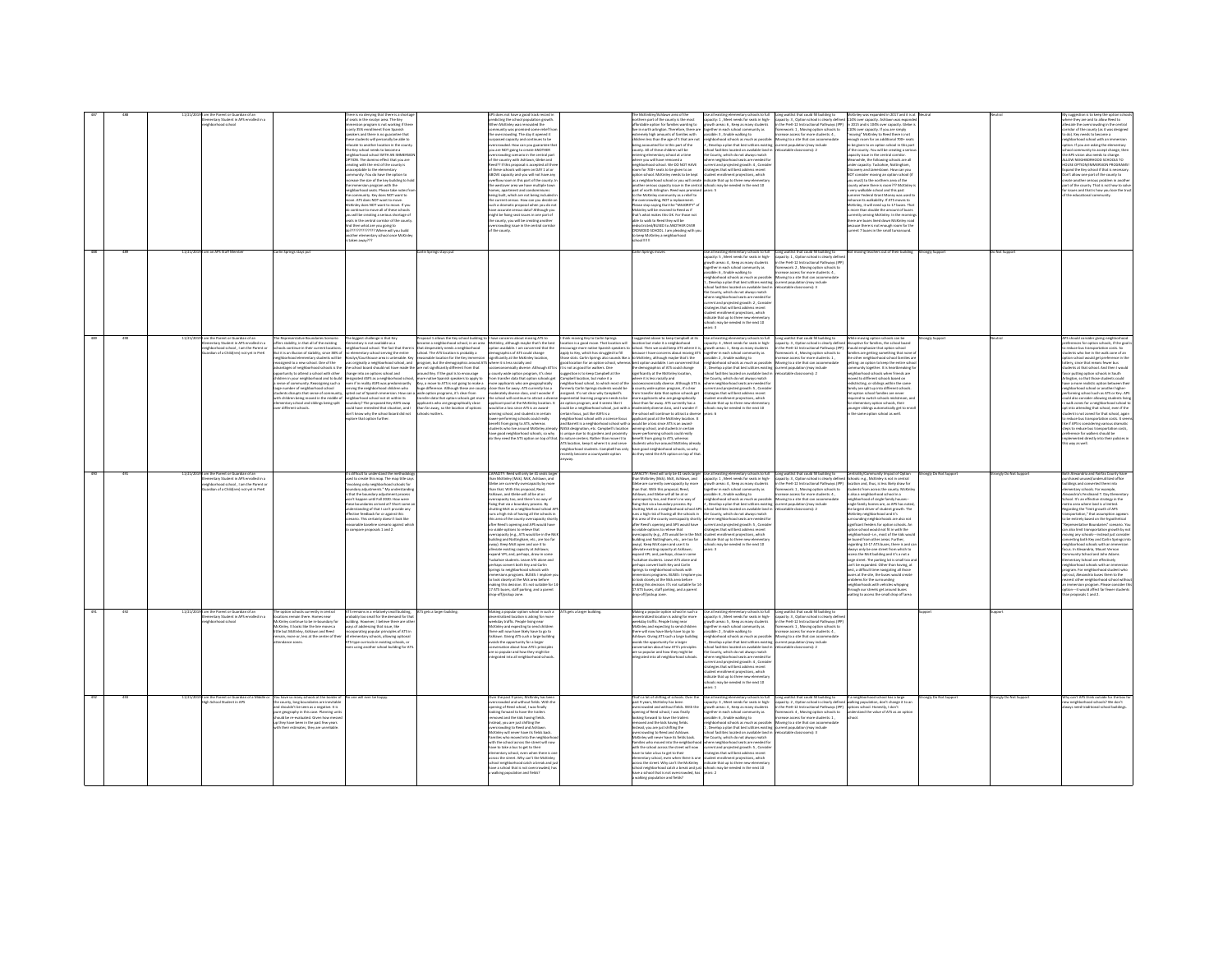|     |     |            |                                                                                     |                                                                           |                                                                                                                                   |                                                                            |                                                                                                                                                                                                                                               |                                                                          |                                                                                                                                                                                                                                               | e all existing elementary schools to ful                                                                                                                                                                                           | Long waitlist that could fill building to                                                                                                                                                    |                                                                                                                           |                      | ingly Sup             |                                                                                                                                                                            |
|-----|-----|------------|-------------------------------------------------------------------------------------|---------------------------------------------------------------------------|-----------------------------------------------------------------------------------------------------------------------------------|----------------------------------------------------------------------------|-----------------------------------------------------------------------------------------------------------------------------------------------------------------------------------------------------------------------------------------------|--------------------------------------------------------------------------|-----------------------------------------------------------------------------------------------------------------------------------------------------------------------------------------------------------------------------------------------|------------------------------------------------------------------------------------------------------------------------------------------------------------------------------------------------------------------------------------|----------------------------------------------------------------------------------------------------------------------------------------------------------------------------------------------|---------------------------------------------------------------------------------------------------------------------------|----------------------|-----------------------|----------------------------------------------------------------------------------------------------------------------------------------------------------------------------|
|     |     |            | PreK in APS                                                                         |                                                                           | ston area don't own a car and use<br>sublic transportation or walk. Under the                                                     |                                                                            |                                                                                                                                                                                                                                               |                                                                          |                                                                                                                                                                                                                                               | apacity: S , Meet needs for seats in high-<br>rowth areas: 3, Keep as many students                                                                                                                                                | capacity: 2, Option school is clearly define<br>in the PreK-12 Instructional Pathways (IPF                                                                                                   |                                                                                                                           |                      |                       | assigned to the Planning Unit 23230. There<br>are closer schools than Long Branch, and                                                                                     |
|     |     |            |                                                                                     |                                                                           | nsert new houndaries the element                                                                                                  |                                                                            |                                                                                                                                                                                                                                               |                                                                          |                                                                                                                                                                                                                                               | pether in each school community as                                                                                                                                                                                                 | .<br>Iramework: 4 , Moving option schools to<br>ncrease access for more students: 3 .                                                                                                        |                                                                                                                           |                      |                       | ther schools with public transportation                                                                                                                                    |
|     |     |            |                                                                                     |                                                                           | ropowa new ocunowies, the elements<br>chool children living in Planning Area<br>15230 will have to take a very long bus ri        |                                                                            |                                                                                                                                                                                                                                               |                                                                          |                                                                                                                                                                                                                                               | gemer in each school community as<br>ssible: 2 , Enable walking to<br>ighborhood schools as much as possible                                                                                                                       | Aoving to a site that can accom                                                                                                                                                              |                                                                                                                           |                      |                       |                                                                                                                                                                            |
|     |     |            |                                                                                     |                                                                           | Long Branch Elementary school. There                                                                                              |                                                                            |                                                                                                                                                                                                                                               |                                                                          |                                                                                                                                                                                                                                               | Develop a plan that best utilizes existing current population (may include                                                                                                                                                         |                                                                                                                                                                                              |                                                                                                                           |                      |                       |                                                                                                                                                                            |
|     |     |            |                                                                                     |                                                                           | several schools that are much closer<br>d even almost within walking distance                                                     |                                                                            |                                                                                                                                                                                                                                               |                                                                          |                                                                                                                                                                                                                                               | ol facilities located on available land in<br>County, which do not always match                                                                                                                                                    | relocatable classrooms): 2                                                                                                                                                                   |                                                                                                                           |                      |                       |                                                                                                                                                                            |
|     |     |            |                                                                                     |                                                                           |                                                                                                                                   |                                                                            |                                                                                                                                                                                                                                               |                                                                          |                                                                                                                                                                                                                                               |                                                                                                                                                                                                                                    |                                                                                                                                                                                              |                                                                                                                           |                      |                       |                                                                                                                                                                            |
|     |     |            |                                                                                     |                                                                           | and even aimost within waiong distance<br>ASFS, Barrett, Arlington Traditional; Gleb<br>ichool is also closer by driving distance |                                                                            |                                                                                                                                                                                                                                               |                                                                          |                                                                                                                                                                                                                                               | here neighborhood seats are needed fo<br>rrent and projected growth: 6, Conside                                                                                                                                                    |                                                                                                                                                                                              |                                                                                                                           |                      |                       |                                                                                                                                                                            |
|     |     |            |                                                                                     |                                                                           | han Long Branch.                                                                                                                  |                                                                            |                                                                                                                                                                                                                                               |                                                                          |                                                                                                                                                                                                                                               | trategies that will best address recent                                                                                                                                                                                            |                                                                                                                                                                                              |                                                                                                                           |                      |                       |                                                                                                                                                                            |
|     |     |            |                                                                                     |                                                                           |                                                                                                                                   |                                                                            |                                                                                                                                                                                                                                               |                                                                          |                                                                                                                                                                                                                                               | udent enrollment projections, which<br>dicate that up to three new elementar<br>hools may be needed in the next 10                                                                                                                 |                                                                                                                                                                                              |                                                                                                                           |                      |                       |                                                                                                                                                                            |
|     |     |            |                                                                                     |                                                                           |                                                                                                                                   |                                                                            |                                                                                                                                                                                                                                               |                                                                          |                                                                                                                                                                                                                                               |                                                                                                                                                                                                                                    |                                                                                                                                                                                              |                                                                                                                           |                      |                       |                                                                                                                                                                            |
|     |     |            |                                                                                     |                                                                           |                                                                                                                                   |                                                                            |                                                                                                                                                                                                                                               |                                                                          |                                                                                                                                                                                                                                               |                                                                                                                                                                                                                                    |                                                                                                                                                                                              |                                                                                                                           |                      |                       |                                                                                                                                                                            |
|     |     |            | am the Parent or Guardian of an<br>Jementary Student in APS enrolled in a           | rmite mante<br>: cada escuela                                             |                                                                                                                                   | ermite mover el programa de immersi<br>una zona mas central. Descongestion | Washington Boulevard marca claramente la Permite mover el programa de inmersi<br>segregación de las escuelas elementales en una zona mas central. Descongestiona<br>Arlington. La escuela Key se une a Tuckone, zona de Rosslyn.              |                                                                          | Washington Boulevard marca claramente I<br>agregación de las escuelas elementales er<br>Arlington. La escuela Key se une a Tuckone                                                                                                            | ie all existing elementary schools to full<br>pacity: 3 , Meet needs for seats in high-<br>owth areas: 5 , Keep as many students                                                                                                   | Long waitlist that could fil building to Reducir la segregacion escapacity: 3 , Option school is clearly defined morte y el sur de Arlington<br>In the PreK-12 Instructional Pathways (IPP)  |                                                                                                                           |                      |                       | onsiderar la capacidad en las esc<br>orte de Arlington como Tuckahoe                                                                                                       |
|     |     |            | hbarhoad school                                                                     |                                                                           |                                                                                                                                   | a de Rossiyn.                                                              |                                                                                                                                                                                                                                               |                                                                          |                                                                                                                                                                                                                                               |                                                                                                                                                                                                                                    |                                                                                                                                                                                              |                                                                                                                           |                      |                       | tingham y Jamestown                                                                                                                                                        |
|     |     |            |                                                                                     |                                                                           |                                                                                                                                   |                                                                            | Nottingham, Jamestown, Discovery, and<br>Taylor en el selecto grupo de escuelas                                                                                                                                                               |                                                                          | Vottingham, Jamestown, Discovery, and<br>laylor en el selecto grupo de escuelas                                                                                                                                                               | prether in each school community as<br>ssible: 2 . Enable walking to                                                                                                                                                               | framework: 2 . Moving option schools to<br>crease access for more students: 1.                                                                                                               |                                                                                                                           |                      |                       |                                                                                                                                                                            |
|     |     |            |                                                                                     |                                                                           |                                                                                                                                   |                                                                            |                                                                                                                                                                                                                                               |                                                                          |                                                                                                                                                                                                                                               |                                                                                                                                                                                                                                    |                                                                                                                                                                                              |                                                                                                                           |                      |                       |                                                                                                                                                                            |
|     |     |            |                                                                                     |                                                                           |                                                                                                                                   |                                                                            | mentales con una poblaciones<br>udiante de 5% o menos de estudia                                                                                                                                                                              |                                                                          | mentales con una poblaciones<br>udiante de 5% o menos de estudiantes                                                                                                                                                                          | essence. 4, camere meanus our as possible: Moving to a site that can accomm<br>(ghborhood schools as much as possible: Moving to a site that can accomm<br>hool facilities located on available land in relocatable classrooms): 4 |                                                                                                                                                                                              |                                                                                                                           |                      |                       |                                                                                                                                                                            |
|     |     |            |                                                                                     |                                                                           |                                                                                                                                   |                                                                            | que reciben almuerzo gratis o subsidiado<br>No hay un uso eficiente de la capacidad                                                                                                                                                           |                                                                          | reciben almuerzo gratis o subsidiados<br>lo hay un uso eficiente de la capacidad                                                                                                                                                              | the County, which do not always match                                                                                                                                                                                              |                                                                                                                                                                                              |                                                                                                                           |                      |                       |                                                                                                                                                                            |
|     |     |            |                                                                                     |                                                                           |                                                                                                                                   |                                                                            |                                                                                                                                                                                                                                               |                                                                          |                                                                                                                                                                                                                                               |                                                                                                                                                                                                                                    |                                                                                                                                                                                              |                                                                                                                           |                      |                       |                                                                                                                                                                            |
|     |     |            |                                                                                     |                                                                           |                                                                                                                                   |                                                                            |                                                                                                                                                                                                                                               |                                                                          |                                                                                                                                                                                                                                               |                                                                                                                                                                                                                                    |                                                                                                                                                                                              |                                                                                                                           |                      |                       |                                                                                                                                                                            |
|     |     |            |                                                                                     |                                                                           |                                                                                                                                   |                                                                            |                                                                                                                                                                                                                                               |                                                                          |                                                                                                                                                                                                                                               | one country, when we maintenance in<br>the consideration of seats are needed for<br>current and projected growth: 6 , Consider<br>student enrollment projections, which                                                            |                                                                                                                                                                                              |                                                                                                                           |                      |                       |                                                                                                                                                                            |
|     |     |            |                                                                                     |                                                                           |                                                                                                                                   |                                                                            | No hay un uso eficiente de la capacidad<br>coistente en Tuckone, Notilingham, o<br>Jamestown La población del sudeste de<br>Arlington pierde acceiso a Arlington<br>Tradicional. Tradada el problema de falta<br>de capacidad de aulas de Ros |                                                                          | No hay un uso eticiente de la capacidia<br>existente en Tuckone, Nottingham, o<br>Jamestown La población del sudeste de<br>Arlington pierde acceiso a Arlington<br>Tradicional. Traslada el problema de falta<br>de capacidad de aulas de Ros | dicate that up to three new elementary                                                                                                                                                                                             |                                                                                                                                                                                              |                                                                                                                           |                      |                       |                                                                                                                                                                            |
|     |     |            |                                                                                     |                                                                           |                                                                                                                                   |                                                                            | .<br>ntral de Arlington. Se siguen aproband<br>Bficios en la zona de Ballston con lo que                                                                                                                                                      |                                                                          | estral de Arlington. Se siguen aprobando<br>dificios en la zona de Ballston con lo que                                                                                                                                                        | hools may be needed in the next 10                                                                                                                                                                                                 |                                                                                                                                                                                              |                                                                                                                           |                      |                       |                                                                                                                                                                            |
|     |     |            |                                                                                     |                                                                           |                                                                                                                                   |                                                                            | poblacion estudial en arlington centra                                                                                                                                                                                                        |                                                                          | población estudiantil en arlington cent                                                                                                                                                                                                       |                                                                                                                                                                                                                                    |                                                                                                                                                                                              |                                                                                                                           |                      |                       |                                                                                                                                                                            |
|     |     |            |                                                                                     |                                                                           |                                                                                                                                   |                                                                            | nuara amumentado.                                                                                                                                                                                                                             |                                                                          | tinuará aumentando. Quita a Campbel<br>le su hábitat natural de aprendizaje e                                                                                                                                                                 |                                                                                                                                                                                                                                    |                                                                                                                                                                                              |                                                                                                                           |                      |                       |                                                                                                                                                                            |
|     |     |            |                                                                                     |                                                                           |                                                                                                                                   |                                                                            |                                                                                                                                                                                                                                               |                                                                          |                                                                                                                                                                                                                                               |                                                                                                                                                                                                                                    |                                                                                                                                                                                              |                                                                                                                           |                      |                       |                                                                                                                                                                            |
|     |     |            |                                                                                     |                                                                           |                                                                                                                                   |                                                                            |                                                                                                                                                                                                                                               |                                                                          |                                                                                                                                                                                                                                               |                                                                                                                                                                                                                                    |                                                                                                                                                                                              |                                                                                                                           |                      |                       |                                                                                                                                                                            |
|     |     |            |                                                                                     |                                                                           |                                                                                                                                   |                                                                            |                                                                                                                                                                                                                                               |                                                                          |                                                                                                                                                                                                                                               |                                                                                                                                                                                                                                    |                                                                                                                                                                                              |                                                                                                                           |                      |                       |                                                                                                                                                                            |
| 405 | 206 | 11/21/2019 | im the Parent or Guardian of an                                                     |                                                                           | /ery long walks and having to chang<br>chools in the middle of elementary                                                         |                                                                            | alds too also analysis announced and                                                                                                                                                                                                          | <b>ZTA</b> ni ahid sno.                                                  | <b>Gds having to switch schools</b>                                                                                                                                                                                                           | Ne all avisting plementary schools to full                                                                                                                                                                                         | Long waitlist that could fill building to                                                                                                                                                    |                                                                                                                           |                      |                       |                                                                                                                                                                            |
|     |     |            | entary Student in APS enrolled in a                                                 |                                                                           |                                                                                                                                   |                                                                            | walk, disruptive to change schools                                                                                                                                                                                                            |                                                                          |                                                                                                                                                                                                                                               | pacity: 4, Meet needs for seats in high-<br>owth areas: 3, Keep as many students                                                                                                                                                   | apacity: 2, Option school is clearly defin<br>in the PreK-12 Instructional Pathways (IP                                                                                                      |                                                                                                                           |                      |                       |                                                                                                                                                                            |
|     |     |            | ghborhood school , I am the Parent or<br>ardian of a Child(ren) not yet in PreK     |                                                                           |                                                                                                                                   |                                                                            |                                                                                                                                                                                                                                               |                                                                          |                                                                                                                                                                                                                                               | together in each school community as                                                                                                                                                                                               | framework: 3, Moving option schools to                                                                                                                                                       |                                                                                                                           |                      |                       |                                                                                                                                                                            |
|     |     |            |                                                                                     |                                                                           |                                                                                                                                   |                                                                            |                                                                                                                                                                                                                                               |                                                                          |                                                                                                                                                                                                                                               | sible: 1 Frable walking to:                                                                                                                                                                                                        | C-phosical access four more a students - 1                                                                                                                                                   |                                                                                                                           |                      |                       |                                                                                                                                                                            |
|     |     |            |                                                                                     |                                                                           |                                                                                                                                   |                                                                            |                                                                                                                                                                                                                                               |                                                                          |                                                                                                                                                                                                                                               | issieve: 1 , cruisee waiking to<br>righborhood schools as much as possible: Moving to a site that can accom<br>, Develop a plan that best utilizes existing current population (may include                                        |                                                                                                                                                                                              |                                                                                                                           |                      |                       |                                                                                                                                                                            |
|     |     |            |                                                                                     |                                                                           |                                                                                                                                   |                                                                            |                                                                                                                                                                                                                                               |                                                                          |                                                                                                                                                                                                                                               | chool facilities located on available land in relocatable classrooms): 4                                                                                                                                                           |                                                                                                                                                                                              |                                                                                                                           |                      |                       |                                                                                                                                                                            |
|     |     |            |                                                                                     |                                                                           |                                                                                                                                   |                                                                            |                                                                                                                                                                                                                                               |                                                                          |                                                                                                                                                                                                                                               | he County, which do not always match<br>whood seats are needed for                                                                                                                                                                 |                                                                                                                                                                                              |                                                                                                                           |                      |                       |                                                                                                                                                                            |
|     |     |            |                                                                                     |                                                                           |                                                                                                                                   |                                                                            |                                                                                                                                                                                                                                               |                                                                          |                                                                                                                                                                                                                                               | rent and projected growth: S., Conside                                                                                                                                                                                             |                                                                                                                                                                                              |                                                                                                                           |                      |                       |                                                                                                                                                                            |
|     |     |            |                                                                                     |                                                                           |                                                                                                                                   |                                                                            |                                                                                                                                                                                                                                               |                                                                          |                                                                                                                                                                                                                                               | trategies that will best address recent<br>udent enrollment projections, which                                                                                                                                                     |                                                                                                                                                                                              |                                                                                                                           |                      |                       |                                                                                                                                                                            |
|     |     |            |                                                                                     |                                                                           |                                                                                                                                   |                                                                            |                                                                                                                                                                                                                                               |                                                                          |                                                                                                                                                                                                                                               | <b>Scate that un to three new elements</b>                                                                                                                                                                                         |                                                                                                                                                                                              |                                                                                                                           |                      |                       |                                                                                                                                                                            |
|     |     |            |                                                                                     |                                                                           |                                                                                                                                   |                                                                            |                                                                                                                                                                                                                                               |                                                                          |                                                                                                                                                                                                                                               | may be needed in the next 10<br>ars: 6                                                                                                                                                                                             |                                                                                                                                                                                              |                                                                                                                           |                      |                       |                                                                                                                                                                            |
|     |     |            |                                                                                     |                                                                           |                                                                                                                                   |                                                                            |                                                                                                                                                                                                                                               |                                                                          |                                                                                                                                                                                                                                               |                                                                                                                                                                                                                                    |                                                                                                                                                                                              |                                                                                                                           |                      |                       |                                                                                                                                                                            |
|     |     |            | 11/21/2019 I am the Parent or Guardian of an<br>ntary Student in APS enrolled in a  | chborhood schools remain                                                  | hat methodology was used to create this Decreases number of children moved to                                                     | new school, however concentrates the                                       | The construction of Reed was meant to                                                                                                                                                                                                         | creases number of children moved to<br>w school however concentrates the | The construction of Reed was meant to                                                                                                                                                                                                         | lut of doctor elementary schools to full                                                                                                                                                                                           | Long waitlist that could fill building to<br>capacity: 4 , Option school is clearly defined up<br>in the PreK-12 Instructional Pathways (IPP) lib<br>framework: 1 , Moving option schools to | Centrality and community impact of cotion<br>thools. McKinley is not in a central                                         | ronely Do Not Suppor | ronely Do Not Support | sider converting Key and Carlin Soring                                                                                                                                     |
|     |     |            | interiors and school , I am the Parent or<br>ardian of a Child(ren) not yet in PreK | horhood schools. Burden of moving<br>ols is spread evenly around APS, and | map? How was it decided how the zones<br>fall? This is unclear and does not allow for                                             | ed to move on McKinley.                                                    | existing<br>to the overcrowding at McKinky,<br>wever, this scenario simply moves the<br>oblem to Reed and does not alleviate it                                                                                                               | to move on McKinley.                                                     | e consumed on the meaning of McKinley,<br>wever, this scenario simply moves the<br>dolem to Reed and does not alleviate it                                                                                                                    | e as excelling electronically acrosses to fur<br>pacity: 1 , Meet needs for seats in high-<br>parth areas: 3 , Keep as many students                                                                                               |                                                                                                                                                                                              | location and as such will likely not draw as                                                                              |                      |                       | state converting my and call in appropriate interestion focus. In Alexandria, both Mt.<br>mersion focus. In Alexandria, both Mt.<br>mon Community School and John Adam     |
|     |     |            |                                                                                     | s not disproportionately fall on one                                      | parison with the two other scenarios<br>learly, the increase in the bus fleet is not                                              |                                                                            | at all, Reed, Ashlawn, and Glebe will all be                                                                                                                                                                                                  |                                                                          | it all, Reed, Ashlawn, and Glebe will all be                                                                                                                                                                                                  | gether in each school community as<br>ssible: 6 . Enable walking to                                                                                                                                                                | crease access for more students: 3 .                                                                                                                                                         | many students county-wide as ATS does i<br>its current location. McKinley is also a                                       |                      |                       | re neighborhood schools with immersio                                                                                                                                      |
|     |     |            |                                                                                     |                                                                           |                                                                                                                                   |                                                                            |                                                                                                                                                                                                                                               |                                                                          |                                                                                                                                                                                                                                               |                                                                                                                                                                                                                                    |                                                                                                                                                                                              |                                                                                                                           |                      |                       |                                                                                                                                                                            |
|     |     |            |                                                                                     |                                                                           |                                                                                                                                   |                                                                            | apacity and there will be no boundar<br>istment that will alleviate that. Inste                                                                                                                                                               |                                                                          | is an one of the will be no boundary<br>in capacity and there will be no boundary<br>idjustment that will alleviate that. Instead,<br>seep McKinley open as a neighborhood<br>ichool and shift many of the Dominion Hills                     | presence or , states we well as much as possible<br>4 , Develop a plan that best utilizes existing<br>school facilities located on available land in<br>the County, which do not always match                                      | crease access to more successive.<br>I die in site that can accommodate<br>intent population (may include<br>focatable classrooms): 2                                                        | eighborhood school in a neighborhood o<br>ingle family homes, which is the largest                                        |                      |                       | engrams. Students in the neighborhood<br>an opt out of these schools and then are<br>alaced in the next nearest neighborhood<br>chool. Students in other areas can opt int |
|     |     |            |                                                                                     |                                                                           |                                                                                                                                   |                                                                            | keep McKinley open as a neighborhood<br>school and shift many of the Dominion h                                                                                                                                                               |                                                                          |                                                                                                                                                                                                                                               |                                                                                                                                                                                                                                    |                                                                                                                                                                                              | driver of increased school population. The<br>neighborhoods that feed to McKinley are                                     |                      |                       |                                                                                                                                                                            |
|     |     |            |                                                                                     |                                                                           |                                                                                                                                   |                                                                            | children who are currently at Ashlawn to                                                                                                                                                                                                      |                                                                          | hildren who are currently at Ashlawn to                                                                                                                                                                                                       | where neighborhood seats are needed for                                                                                                                                                                                            |                                                                                                                                                                                              | not a significant feeder to option schools                                                                                |                      |                       | he immersion programs. By doing this.                                                                                                                                      |
|     |     |            |                                                                                     |                                                                           |                                                                                                                                   |                                                                            |                                                                                                                                                                                                                                               |                                                                          |                                                                                                                                                                                                                                               |                                                                                                                                                                                                                                    |                                                                                                                                                                                              |                                                                                                                           |                      |                       |                                                                                                                                                                            |
|     |     |            |                                                                                     |                                                                           |                                                                                                                                   |                                                                            |                                                                                                                                                                                                                                               |                                                                          |                                                                                                                                                                                                                                               |                                                                                                                                                                                                                                    |                                                                                                                                                                                              |                                                                                                                           |                      |                       |                                                                                                                                                                            |
|     |     |            |                                                                                     |                                                                           |                                                                                                                                   |                                                                            |                                                                                                                                                                                                                                               |                                                                          |                                                                                                                                                                                                                                               | rrent and projected growth: S , Conside<br>rategies that will best address recent                                                                                                                                                  |                                                                                                                                                                                              | or a squirrant result to upon school<br>in option school would not fit with the<br>eighborhood, as most McKinley (and lik |                      |                       |                                                                                                                                                                            |
|     |     |            |                                                                                     |                                                                           |                                                                                                                                   |                                                                            | Ackiniey (to alleviate the overcrowding at<br>Ackiniey) and potentially some of the<br>Hildren who attend Tuckahoe. Allow ATS<br>remain where it is. Potentially conver-                                                                      |                                                                          | Ackinley (to alleviate the overcrowding at<br>Ackinley) and potentially some of the<br>Hildren who attend Tuckahoe. Allow ATS<br>remain where it is. Potentially convert                                                                      | dent enrollment projections, which<br>indicate that up to three new elementary                                                                                                                                                     |                                                                                                                                                                                              | ns bnests of for film film filmetors (bsed<br>ation school. The student body at                                           |                      |                       | hools will not need to be moved and the<br>ansportation effect would be minimal.<br>difficially, in areas where there is not<br>ditional land for a new school, conside    |
|     |     |            |                                                                                     |                                                                           |                                                                                                                                   |                                                                            | toth Key and Carlin Springs into                                                                                                                                                                                                              |                                                                          | oth Key and Carlin Springs into                                                                                                                                                                                                               | ools may be needed in the next 10                                                                                                                                                                                                  |                                                                                                                                                                                              | Ackinely (as an option school) would be                                                                                   |                      |                       | chasing an unused or underutilized                                                                                                                                         |
|     |     |            |                                                                                     |                                                                           |                                                                                                                                   |                                                                            | righborhood schools with language                                                                                                                                                                                                             |                                                                          | eighborhood schools with language                                                                                                                                                                                                             | $\frac{1}{2}$                                                                                                                                                                                                                      |                                                                                                                                                                                              | ed from other areas. Additionally,                                                                                        |                      |                       | fice building. This was done recently in                                                                                                                                   |
|     |     |            |                                                                                     |                                                                           |                                                                                                                                   |                                                                            | mmersion programs. Additionally,<br>McKinley's road and parking infrastru                                                                                                                                                                     |                                                                          | mersion programs. Additionally,<br>cKinley's road and parking infrastructur                                                                                                                                                                   |                                                                                                                                                                                                                                    |                                                                                                                                                                                              | tcKinley's location and current<br>us/parking infrastructure is not suited to                                             |                      |                       | Jexandria with the opening of Ferdinand 1<br>ay Elementary School.                                                                                                         |
|     |     |            |                                                                                     |                                                                           |                                                                                                                                   |                                                                            | will not allow for the number of buses                                                                                                                                                                                                        |                                                                          | will not allow for the number of buses                                                                                                                                                                                                        |                                                                                                                                                                                                                                    |                                                                                                                                                                                              | the increased busing and drop off needs of<br>option school. The traffic congestion                                       |                      |                       |                                                                                                                                                                            |
|     |     |            |                                                                                     |                                                                           |                                                                                                                                   |                                                                            |                                                                                                                                                                                                                                               |                                                                          |                                                                                                                                                                                                                                               |                                                                                                                                                                                                                                    |                                                                                                                                                                                              | ed by an option school would be felt                                                                                      |                      |                       |                                                                                                                                                                            |
|     |     |            |                                                                                     |                                                                           |                                                                                                                                   |                                                                            | mented for an option school. There is no<br>need to keep the McKinley students<br>together. Reed was going to split the                                                                                                                       |                                                                          |                                                                                                                                                                                                                                               |                                                                                                                                                                                                                                    |                                                                                                                                                                                              |                                                                                                                           |                      |                       |                                                                                                                                                                            |
|     |     |            |                                                                                     |                                                                           |                                                                                                                                   |                                                                            | pulation to alleviate ove<br>rowding.<br>hich was parent endorsed.                                                                                                                                                                            |                                                                          | www.twi.www.twi.www.twi.com<br>meed to keep the McKinley.students<br>together. Reed was going to split the<br>population to alleviate overcrowding,<br>hich was parent endorsed.                                                              |                                                                                                                                                                                                                                    |                                                                                                                                                                                              | cutely in Dominion Hills, which would no<br>ee the benefit of the school.                                                 |                      |                       |                                                                                                                                                                            |
|     |     |            |                                                                                     |                                                                           |                                                                                                                                   |                                                                            |                                                                                                                                                                                                                                               |                                                                          |                                                                                                                                                                                                                                               |                                                                                                                                                                                                                                    |                                                                                                                                                                                              |                                                                                                                           |                      |                       |                                                                                                                                                                            |
|     |     |            |                                                                                     |                                                                           |                                                                                                                                   |                                                                            |                                                                                                                                                                                                                                               |                                                                          |                                                                                                                                                                                                                                               |                                                                                                                                                                                                                                    |                                                                                                                                                                                              |                                                                                                                           |                      |                       |                                                                                                                                                                            |
| 497 | 498 |            | 11/21/20191 am the Parent or Guardian of a Child [re                                |                                                                           |                                                                                                                                   |                                                                            |                                                                                                                                                                                                                                               |                                                                          |                                                                                                                                                                                                                                               |                                                                                                                                                                                                                                    |                                                                                                                                                                                              |                                                                                                                           | www.                 | Not Support           |                                                                                                                                                                            |
|     |     |            |                                                                                     |                                                                           |                                                                                                                                   |                                                                            |                                                                                                                                                                                                                                               |                                                                          |                                                                                                                                                                                                                                               | Use all existing elementary schools to full<br>capacity: 2 , Meet needs for seats in high-<br>wth areas: 1, Keep as many students                                                                                                  |                                                                                                                                                                                              |                                                                                                                           |                      |                       |                                                                                                                                                                            |
|     |     |            |                                                                                     |                                                                           |                                                                                                                                   |                                                                            |                                                                                                                                                                                                                                               |                                                                          |                                                                                                                                                                                                                                               | together in each school community as                                                                                                                                                                                               | Long waitlist that could fill building to<br>capacity: 3, Option school is clearly define<br>in the PreK-12 Instructional Pathways (IPF<br>framework: 2, Moving option schools to            |                                                                                                                           |                      |                       |                                                                                                                                                                            |
|     |     |            |                                                                                     |                                                                           |                                                                                                                                   |                                                                            |                                                                                                                                                                                                                                               |                                                                          |                                                                                                                                                                                                                                               | sible: 3, Enable walking to<br>ighborhood schools as much as nossibly                                                                                                                                                              | crease access for more students: 1,<br>Moving to a site that can accommodat                                                                                                                  |                                                                                                                           |                      |                       |                                                                                                                                                                            |
|     |     |            |                                                                                     |                                                                           |                                                                                                                                   |                                                                            |                                                                                                                                                                                                                                               |                                                                          |                                                                                                                                                                                                                                               |                                                                                                                                                                                                                                    |                                                                                                                                                                                              |                                                                                                                           |                      |                       |                                                                                                                                                                            |
|     |     |            |                                                                                     |                                                                           |                                                                                                                                   |                                                                            |                                                                                                                                                                                                                                               |                                                                          |                                                                                                                                                                                                                                               | ignoomood schools as much as possible<br>, Develop a plan that best utilizes existing<br>hool facilities located on available land in<br>the County, which do not always match                                                     | oving to a sea one can<br>trent population (may i<br>focatable classrooms): 4                                                                                                                |                                                                                                                           |                      |                       |                                                                                                                                                                            |
|     |     |            |                                                                                     |                                                                           |                                                                                                                                   |                                                                            |                                                                                                                                                                                                                                               |                                                                          |                                                                                                                                                                                                                                               | there neighborhood seats are needed for                                                                                                                                                                                            |                                                                                                                                                                                              |                                                                                                                           |                      |                       |                                                                                                                                                                            |
|     |     |            |                                                                                     |                                                                           |                                                                                                                                   |                                                                            |                                                                                                                                                                                                                                               |                                                                          |                                                                                                                                                                                                                                               |                                                                                                                                                                                                                                    |                                                                                                                                                                                              |                                                                                                                           |                      |                       |                                                                                                                                                                            |
|     |     |            |                                                                                     |                                                                           |                                                                                                                                   |                                                                            |                                                                                                                                                                                                                                               |                                                                          |                                                                                                                                                                                                                                               | erent and projected growth: 4, Consider<br>rategies that will best address recent<br>udent enrollment projections, which                                                                                                           |                                                                                                                                                                                              |                                                                                                                           |                      |                       |                                                                                                                                                                            |
|     |     |            |                                                                                     |                                                                           |                                                                                                                                   |                                                                            |                                                                                                                                                                                                                                               |                                                                          |                                                                                                                                                                                                                                               | dicate that up to three new elementary                                                                                                                                                                                             |                                                                                                                                                                                              |                                                                                                                           |                      |                       |                                                                                                                                                                            |
|     |     |            |                                                                                     |                                                                           |                                                                                                                                   |                                                                            |                                                                                                                                                                                                                                               |                                                                          |                                                                                                                                                                                                                                               | tols may be needed in the next 10<br>$-6.94$                                                                                                                                                                                       |                                                                                                                                                                                              |                                                                                                                           |                      |                       |                                                                                                                                                                            |
|     |     |            | am the Parent or Guardian of an                                                     |                                                                           |                                                                                                                                   |                                                                            |                                                                                                                                                                                                                                               |                                                                          |                                                                                                                                                                                                                                               | ie all existing elementary schools to full                                                                                                                                                                                         |                                                                                                                                                                                              |                                                                                                                           |                      |                       |                                                                                                                                                                            |
|     |     |            | mentary Student in APS enrolled in a                                                |                                                                           |                                                                                                                                   |                                                                            |                                                                                                                                                                                                                                               |                                                                          |                                                                                                                                                                                                                                               | apacity: 2 . Meet needs for seats in high-                                                                                                                                                                                         | Long waitlist that could fill building to<br>capacity: 3 . Option school is clearly defin                                                                                                    |                                                                                                                           |                      |                       |                                                                                                                                                                            |
|     |     |            | hborhood school                                                                     |                                                                           |                                                                                                                                   |                                                                            |                                                                                                                                                                                                                                               |                                                                          |                                                                                                                                                                                                                                               |                                                                                                                                                                                                                                    |                                                                                                                                                                                              |                                                                                                                           |                      |                       |                                                                                                                                                                            |
|     |     |            |                                                                                     |                                                                           |                                                                                                                                   |                                                                            |                                                                                                                                                                                                                                               |                                                                          |                                                                                                                                                                                                                                               | pecty, 2 , were reeds to read a regio<br>pether in each school community as<br>sable: 5 , Enable walking to                                                                                                                        | Capacity: 2, Option is more is county detrime<br>in the PreK-12 Instructional Pathways (IPP)<br>increase access for more students: 1                                                         |                                                                                                                           |                      |                       |                                                                                                                                                                            |
|     |     |            |                                                                                     |                                                                           |                                                                                                                                   |                                                                            |                                                                                                                                                                                                                                               |                                                                          |                                                                                                                                                                                                                                               | eighborhood schools as much as possible                                                                                                                                                                                            | Moving to a site that can accommodate                                                                                                                                                        |                                                                                                                           |                      |                       |                                                                                                                                                                            |
|     |     |            |                                                                                     |                                                                           |                                                                                                                                   |                                                                            |                                                                                                                                                                                                                                               |                                                                          |                                                                                                                                                                                                                                               | Develop a plan that best utilizes existing                                                                                                                                                                                         | vlocatable classrooms): 2                                                                                                                                                                    |                                                                                                                           |                      |                       |                                                                                                                                                                            |
|     |     |            |                                                                                     |                                                                           |                                                                                                                                   |                                                                            |                                                                                                                                                                                                                                               |                                                                          |                                                                                                                                                                                                                                               | school facilities located on available land in<br>the County, which do not always match                                                                                                                                            |                                                                                                                                                                                              |                                                                                                                           |                      |                       |                                                                                                                                                                            |
|     |     |            |                                                                                     |                                                                           |                                                                                                                                   |                                                                            |                                                                                                                                                                                                                                               |                                                                          |                                                                                                                                                                                                                                               | there neighborhood seats are needed fo<br>urrent and projected erowth: 6. Conside                                                                                                                                                  |                                                                                                                                                                                              |                                                                                                                           |                      |                       |                                                                                                                                                                            |
|     |     |            |                                                                                     |                                                                           |                                                                                                                                   |                                                                            |                                                                                                                                                                                                                                               |                                                                          |                                                                                                                                                                                                                                               |                                                                                                                                                                                                                                    |                                                                                                                                                                                              |                                                                                                                           |                      |                       |                                                                                                                                                                            |
|     |     |            |                                                                                     |                                                                           |                                                                                                                                   |                                                                            |                                                                                                                                                                                                                                               |                                                                          |                                                                                                                                                                                                                                               |                                                                                                                                                                                                                                    |                                                                                                                                                                                              |                                                                                                                           |                      |                       |                                                                                                                                                                            |
|     |     |            |                                                                                     |                                                                           |                                                                                                                                   |                                                                            |                                                                                                                                                                                                                                               |                                                                          |                                                                                                                                                                                                                                               | extra any proposes that will best address recent<br>uderit enrollment projections, which<br>dicate that up to three new elementary<br>hools may be needed in the next 10                                                           |                                                                                                                                                                                              |                                                                                                                           |                      |                       |                                                                                                                                                                            |
|     |     |            |                                                                                     |                                                                           |                                                                                                                                   |                                                                            |                                                                                                                                                                                                                                               |                                                                          |                                                                                                                                                                                                                                               | are 4                                                                                                                                                                                                                              |                                                                                                                                                                                              |                                                                                                                           |                      |                       |                                                                                                                                                                            |
|     |     |            | im the Parent or Guardian of a                                                      |                                                                           | how, about Arlington takes steps                                                                                                  |                                                                            |                                                                                                                                                                                                                                               |                                                                          | re you seriously proposing segregating                                                                                                                                                                                                        |                                                                                                                                                                                                                                    |                                                                                                                                                                                              | Improper racial segregation; losing the                                                                                   |                      |                       |                                                                                                                                                                            |
|     |     |            | nentary Student in APS enrolled in an                                               |                                                                           | orce the residency requirement to sta                                                                                             |                                                                            |                                                                                                                                                                                                                                               |                                                                          | atino students by moving immersion into                                                                                                                                                                                                       | apacity: 4, Meet needs for seats in high-                                                                                                                                                                                          |                                                                                                                                                                                              | eeration benefits of "imm                                                                                                 |                      |                       | ong term solutions. Plan ahead -- why is th                                                                                                                                |
|     |     |            | stion school . I am the Parent or Guardi<br>a Childfren) not wit in PreK            |                                                                           | ids coming to school from dc, Alexandria<br>nd Maryland? How often do county                                                      |                                                                            |                                                                                                                                                                                                                                               |                                                                          | he high density latino area? You might as<br>will drop the word 'immersion' and just                                                                                                                                                          | owth areas: S., Keep as many students<br>ether in each school community as                                                                                                                                                         | Long waitlist that could fill building to<br>capacity: 1 , Option school is clearly defined<br>in the PreK-12 Instructional Pathways (IPP)<br>mework: 2 . Moving option schools to           |                                                                                                                           |                      |                       | .<br>sunty constantly getting their projections<br>rong? How much money do we waste in                                                                                     |
|     |     |            |                                                                                     |                                                                           | icials visit homes to confirm that                                                                                                |                                                                            |                                                                                                                                                                                                                                               |                                                                          | nake it a school for latinos. I thought we                                                                                                                                                                                                    | sible: 2, Enable walking to                                                                                                                                                                                                        | ease access for more students: 4,                                                                                                                                                            |                                                                                                                           |                      |                       | .<br>hool merry-go-round every year <sup>!</sup>                                                                                                                           |
|     |     |            |                                                                                     |                                                                           | lents actually live in the county                                                                                                 |                                                                            |                                                                                                                                                                                                                                               |                                                                          | d away with segregation.                                                                                                                                                                                                                      |                                                                                                                                                                                                                                    | Moving to a site that can accommodate                                                                                                                                                        |                                                                                                                           |                      |                       |                                                                                                                                                                            |
|     |     |            |                                                                                     |                                                                           |                                                                                                                                   |                                                                            |                                                                                                                                                                                                                                               |                                                                          |                                                                                                                                                                                                                                               | eighborhood schools as much as possible: Moving to a site that can accom-<br>, Develop a plan that best utilizes existing current population (may include<br>ool facilities located on available land in                           | elocatable classrooms): 3                                                                                                                                                                    |                                                                                                                           |                      |                       |                                                                                                                                                                            |
|     |     |            |                                                                                     |                                                                           |                                                                                                                                   |                                                                            |                                                                                                                                                                                                                                               |                                                                          |                                                                                                                                                                                                                                               | se County, which do not always match                                                                                                                                                                                               |                                                                                                                                                                                              |                                                                                                                           |                      |                       |                                                                                                                                                                            |
|     |     |            |                                                                                     |                                                                           |                                                                                                                                   |                                                                            |                                                                                                                                                                                                                                               |                                                                          |                                                                                                                                                                                                                                               | here neighborhood seats are needed for                                                                                                                                                                                             |                                                                                                                                                                                              |                                                                                                                           |                      |                       |                                                                                                                                                                            |
|     |     |            |                                                                                     |                                                                           |                                                                                                                                   |                                                                            |                                                                                                                                                                                                                                               |                                                                          |                                                                                                                                                                                                                                               | urrent and projected growth: 6 , Consider<br>trategies that will best address recent<br>dant annibment neoiartines which                                                                                                           |                                                                                                                                                                                              |                                                                                                                           |                      |                       |                                                                                                                                                                            |
|     |     |            |                                                                                     |                                                                           |                                                                                                                                   |                                                                            |                                                                                                                                                                                                                                               |                                                                          |                                                                                                                                                                                                                                               |                                                                                                                                                                                                                                    |                                                                                                                                                                                              |                                                                                                                           |                      |                       |                                                                                                                                                                            |
|     |     |            |                                                                                     |                                                                           |                                                                                                                                   |                                                                            |                                                                                                                                                                                                                                               |                                                                          |                                                                                                                                                                                                                                               | source workering projections, would<br>ficate that up to three new elementar<br>hools may be needed in the next 10<br>ears: 1                                                                                                      |                                                                                                                                                                                              |                                                                                                                           |                      |                       |                                                                                                                                                                            |